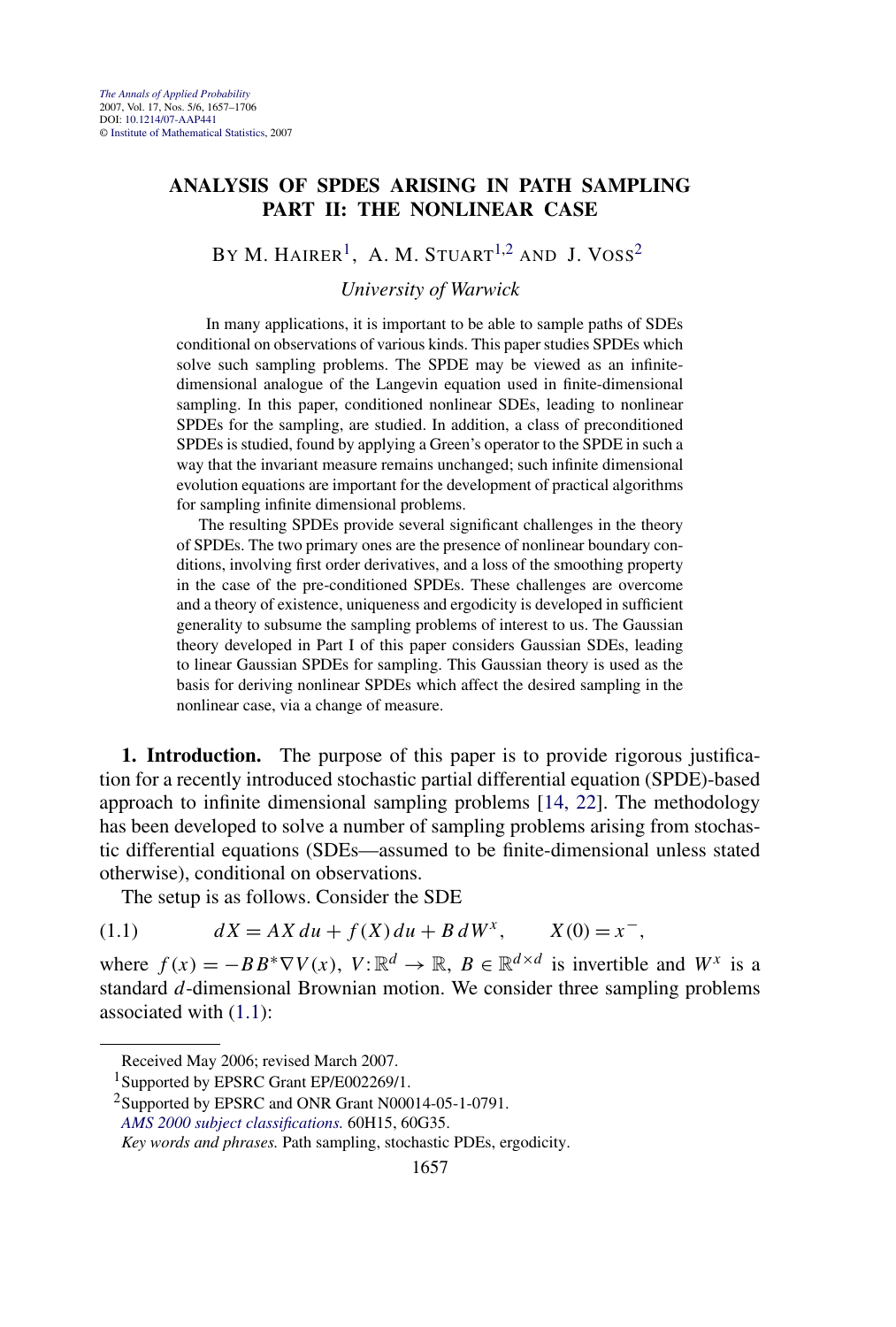1. *free path sampling*, to sample paths of [\(1.1\)](#page-0-0) unconditionally;

<span id="page-1-0"></span>2. *bridge path sampling*, to sample paths of [\(1.1\)](#page-0-0) *conditional* on knowing  $X(1) = x^{+}$ ;

3. *nonlinear filter/smoother*, to sample paths of [\(1.1\)](#page-0-0), conditional on knowledge of  $(Y(u))_{u \in [0,1]}$  solving

(1.2) 
$$
dY = \tilde{A}X dt + \tilde{B} dW^{y}, \qquad Y(0) = 0,
$$

where  $\tilde{A} \in \mathbb{R}^{m \times d}$  is arbitrary,  $\tilde{B} \in \mathbb{R}^{m \times m}$  is invertible and  $W^y$  is a standard *m*-dimensional Brownian motion.

The methodology proposed in [\[22\]](#page-49-0) is to extend the finite dimensional Langevin sampling technique [\[21\]](#page-49-0) to infinite-dimensional problems such as those listed above as 1 to 3. This leads to SPDEs which are ergodic and have stationary measure which solves the desired sampling problem.

We believe that an infinite dimensional sampling technique can be derived by taking the (formal) density of the target distribution and mimicking the procedure from the finite dimension Langevin method. In this paper, we provide a rigorous justification for this claim in the case of equation  $(1.1)$ , where the drift is linear plus a gradient, the noise is additive and, in case 3, observations arise linearly, as in (1.2). A conjecture for the case of general drift, and for a nonlinear observation equation in place of (1.2), is described in Section [9](#page-45-0) at the end of the paper.

For the problems considered here, the resulting SDPEs are of the form

(1.3) 
$$
dx = (BB^*)^{-1} \partial_u^2 x dt - \nabla \Phi(x) dt + \sqrt{2} dw(t),
$$

and generalizations, where *w* is a cylindrical Wiener process (so that  $\frac{\partial w}{\partial t}$  is spacetime white noise) and  $\Phi$  is some real-valued function on  $\mathbb{R}^d$ . [Note that the "potential"  $\Phi$  is different from *V*; see [\(5.3\)](#page-32-0) below.] For problem 1, the resulting SPDE is not a useful algorithmic framework in practice as it is straightforward to generate unconditioned, independent samples from 1 by application of numerical methods for SDE initial value problems [\[15\]](#page-48-0); the Langevin method generates correlated samples and, hence, has larger variance in any resulting estimators. However, we include analysis of problem 1 because it contributes to the understanding of subsequent SPDE-based approaches. For problems 2 and 3, we believe that the proposed methodology is, potentially, the basis for efficient Markov chain Monte Carlo (MCMC)-based sampling techniques. Some results about how such an MCMC method could be implemented in practice can be found in [\[1\]](#page-48-0) and [\[13\]](#page-48-0).

The resulting MCMC method, when applied to problem 3, results in a new method for solving nonlinear filtering/smoothing problems. This method differs substantially from traditional methods like particle filters which are based on the Zakai equation. While the latter equation describes the density of the conditional distribution of the signal at fixed times *t*, our proposed method samples full paths from the conditional distribution; statistical quantities can then be obtained by considering ergodic averages. Consequently, while the proposed method cannot easily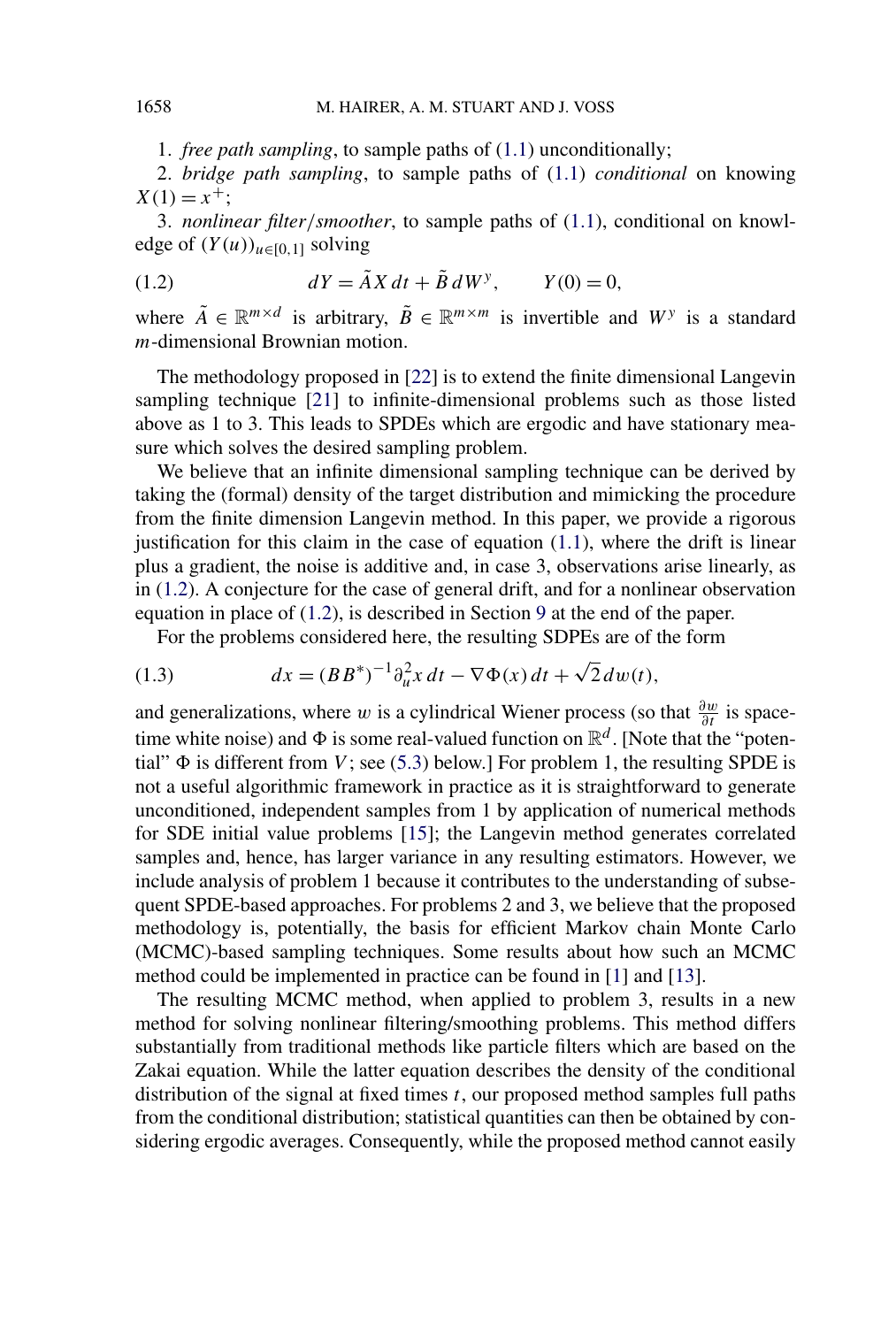<span id="page-2-0"></span>be applied in online situations, it provides dynamic information on the paths, which cannot be so easily read off the solutions of the Zakai equation. Another difference is that the independent variables in the Zakai equation are in  $\mathbb{R}^d$ , whereas equation [\(1.3\)](#page-1-0) is always indexed by  $[0, \infty) \times [0, 1]$  and only takes values in  $\mathbb{R}^d$ . Thus, the proposed method should be advantageous in high dimensions. For further discussion and applications, see [\[13\]](#page-48-0).

In making such methods as efficient as possible, we are lifting ideas from finitedimensional Langevin sampling into our infinite-dimensional situation. One such method is to use preconditioning, which changes the evolution equation, whilst preserving the stationary measure, in an attempt to roughly equalize relaxation rates in all modes. This leads to SPDEs of the form

(1.4) 
$$
dx = \mathcal{G}(BB^*)^{-1}\partial_u^2 x dt - \mathcal{G}\nabla\Phi(x) dt + \sqrt{2}\mathcal{G}^{1/2} dw(t),
$$

and generalizations, where *w*, again, is a cylindrical Wiener process. In the finitedimensional case, it is well known that the invariant measure for (1.4) is the same as for  $(1.3)$ . In this paper, we will study the methods proposed in  $[1]$  which precondition the resulting infinite-dimensional evolution equation [\(1.3\)](#page-1-0) by choosing  $\beta$  as a Green's operator. We show that equation (1.4), in its stationary measure, still samples from the desired distribution.

For both preconditioned and unpreconditioned equations, the analysis leads to mathematical challenges. First, when we are not conditioning on the endpoint (in problems 1 and 3), we obtain an SPDE with a nonlinear boundary condition of the form

$$
\partial_u x(t,1) = f(x(t,1)) \qquad \forall t \in (0,\infty),
$$

where  $f$  is the drift of the SDE  $(1.1)$ . In the abstract formulation using Hilbertspace-valued equations, this translates into an additional drift term of the form  $f(x(t, 1))\delta_1$ , where  $\delta_1$  is the delta distribution at  $u = 1$ . This forces us to consider equations with values in the Banach space of continuous functions (so that we can evaluate the solution *x* at the point  $u = 1$ ) and to allow the drift to take distributions as values. Unfortunately, the theory for this situation is not well developed in the literature. Therefore, we here provide proofs for the existence and uniqueness of solutions for the SPDEs considered. This machinery is not required for problem 2, as the Hilbert space setting [\[4–6, 25\]](#page-48-0) can be used there.

We also prove ergodicity of these SPDEs. Here, a second challenge comes from the fact that we consider the preconditioned equation  $(1.4)$ . Since we want to precondition with operators  $\hat{\beta}$  which are close to  $(\partial_u^2)^{-1}$ , it is not possible to use smoothing properties of the heat semigroup anymore and the resulting process no longer has the strong Feller property. Instead, we show that the process has the recently introduced asymptotic strong Feller property (see [\[12\]](#page-48-0)) and use this to show existence of a unique stationary measure for the preconditioned case.

The paper is split into two parts. The first part, consisting of Sections [2,](#page-3-0) [3](#page-13-0) and [4,](#page-21-0) introduces the general framework, while the second part, starting at Section [5,](#page-30-0)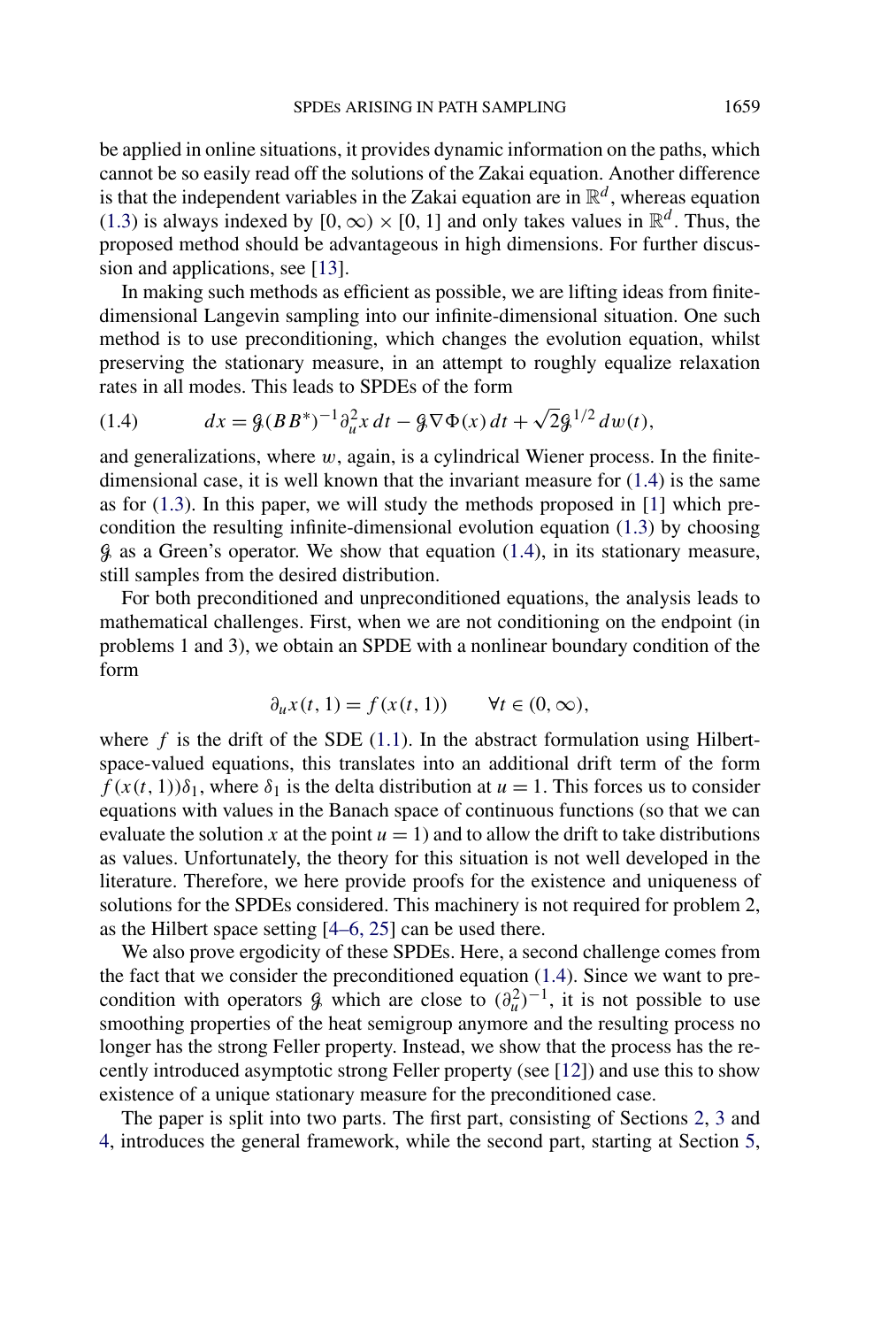<span id="page-3-0"></span>uses this framework to solve the three sampling problems stated above. Readers only interested in the applications can safely skip the first part on first reading. The topics presented there are mainly required to understand the proofs in the second part.

The two parts are organized as follows. In Section 2, we introduce the technical framework required to give sense to equations like [\(1.3\)](#page-1-0) and [\(1.4\)](#page-2-0) as Hilbert-spacevalued SDEs. The main results of this section are Theorem [3.4](#page-18-0) and [3.6,](#page-20-0) showing the global existence of solutions of these SDEs. In Section [3,](#page-13-0) we identify a stationary distribution of these equations. This result is a generalization of a result by Zabczyk [\[25\]](#page-49-0); the generalization allows us to consider the Banach-space-valued setting required for the nonlinear boundary conditions and is also extended to consider the preconditioned SPDEs. In Section [4,](#page-21-0) we show that the stationary distribution is unique and that the considered equations are ergodic (see Theorems [4.10](#page-28-0) and [4.11\)](#page-29-0). This justifies their use as the basis for an MCMC method.

In the second part of the paper, we apply the abstract theory to derive SPDEs which sample conditioned diffusions. Section [5](#page-30-0) outlines the methodology. Then, in Sections [6,](#page-35-0) [7](#page-40-0) and [8,](#page-42-0) we discuss the sampling problems 1, 2 and 3, respectively, proving the desired property for both the SPDEs proposed in [\[22\]](#page-49-0) and the preconditioned method proposed in [\[1\]](#page-48-0). In the case 2, bridges, the SPDE whose invariant measure is the bridge measure was also derived in one dimension in [\[20\]](#page-49-0). In Section [9,](#page-45-0) we give a heuristic method to derive SPDEs for sampling, which applies in greater generality than the specific setups considered here. Specifically, we show how to derive the SPDE when the drift vector field in [\(1.1\)](#page-0-0) is not of the form "linear plus gradient"; for signal processing, we show how to extend beyond the case of linear observation equation [\(1.2\)](#page-1-0). This section will be of particular interest to the reader concerned with *applying* the technique for sampling which we study here. The gap between what we conjecture to be the correct SPDEs for sampling in general and the cases considered here points to a variety of open and interesting questions in stochastic analysis; we highlight these.

To avoid confusion, we use the following naming convention. Solutions to SDEs like [\(1.1\)](#page-0-0), which give our target distributions, are denoted by upper case letters like *X*. Solutions to infinite-dimensional Langevin equations like [\(1.3\)](#page-1-0), which we use to sample from these target distributions, are denoted by lower case letters like *x*. The variable which is time in equation  $(1.1)$  and space in  $(1.3)$  is denoted by *u* and the time direction of our infinite-dimensional equations, which indexes our samples, is denoted by *t*.

**2. The abstract framework.** In this section, we introduce the abstract setting for our Langevin equations, proving existence and uniqueness of global solutions. We treat the nonpreconditioned equation [\(1.3\)](#page-1-0) and the preconditioned equation [\(1.4\)](#page-2-0) separately. The two main results are Theorems [2.6](#page-8-0) and [2.10.](#page-12-0) Both cases will be described by stochastic evolution equations taking values in a real Banach space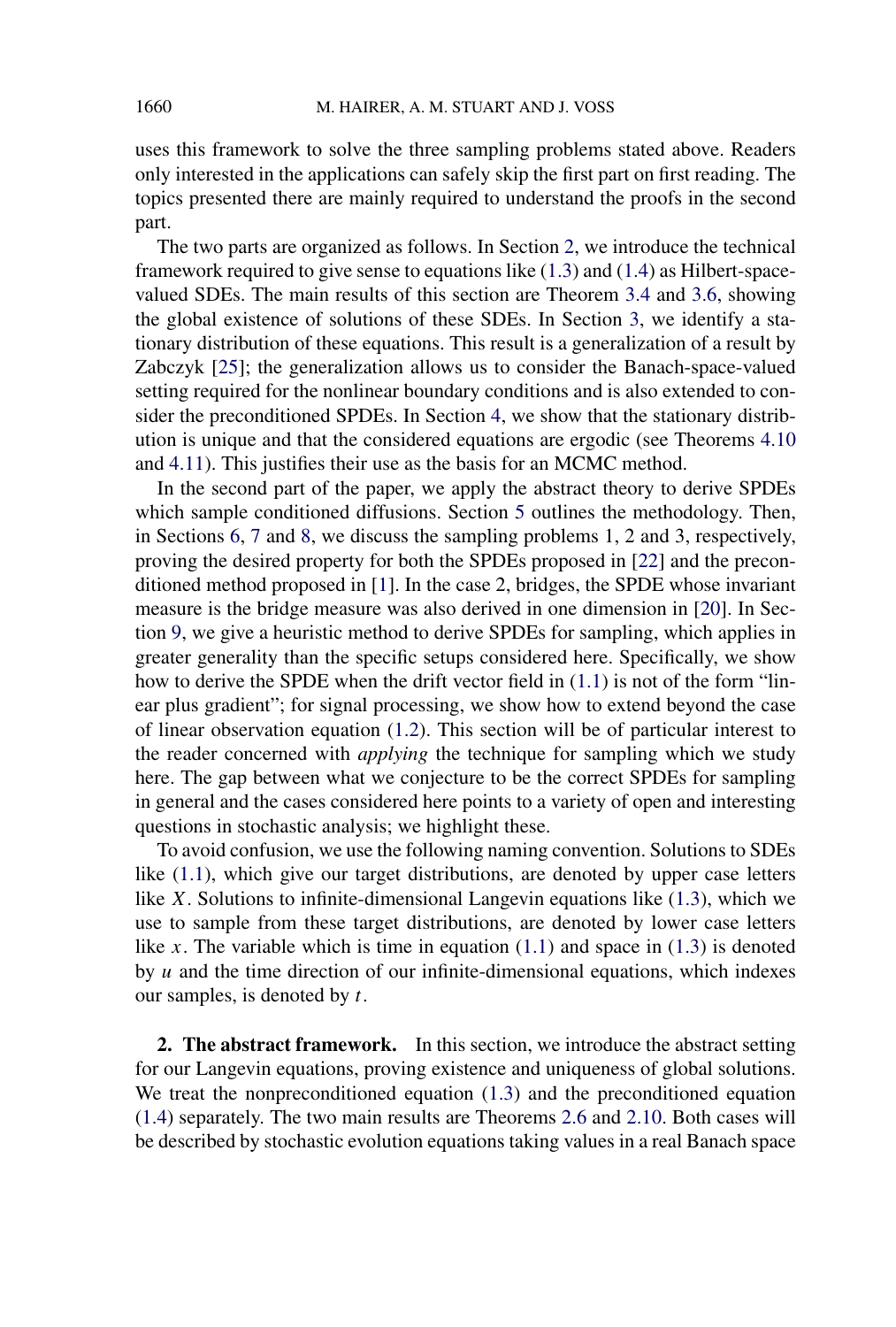<span id="page-4-0"></span>*E* continuously embedded into a real separable Hilbert space  $H$ . In our applications in the later sections, the space  $\mathcal{H}$  will always be the space of  $L^2$  functions from [0, 1] to  $\mathbb{R}^d$  and *E* will be some subspace of the space of continuous functions.

Our application requires the drift to be a map from *E* to *E*∗. This is different from the standard setup as found in, for example, [\[5\]](#page-48-0), where the drift is assumed to take values in the Hilbert space  $H$ .

2.1. *The nonpreconditioned case.* In this subsection, we consider semilinear SPDEs of the form

(2.1) 
$$
dx = \mathcal{L}x dt + F(x) dt + \sqrt{2} dw(t), \qquad x(0) = x_0,
$$

where L is a linear operator on H, the drift F maps E into  $E^*$ , w is a cylindrical Wiener process on  $H$  and the process  $x$  takes values in  $E$ . We seek a mild solution of this equation, defined precisely below.

Recall that a closed, densely defined operator  $\mathcal L$  on a Hilbert space  $\mathcal H$  is called *strictly dissipative* if there exists *c* > 0 such that  $\langle x, \mathcal{L}x \rangle \le -c||x||^2$  for every  $x \in$  $\mathcal{D}(\mathcal{L})$ . We make the following assumptions on  $\mathcal{L}$ .

(A1) Let  $\mathcal L$  be a self-adjoint, strictly dissipative operator on  $\mathcal H$  which generates an analytic semigroup  $S(t)$ . Assume that  $S(t)$  can be restricted to a *C*0-semigroup of contraction operators on *E*.

Since  $-\mathcal{L}$  is self-adjoint and positive, one can define arbitrary powers of  $-\mathcal{L}$ . For  $\alpha \geq 0$ , let  $\mathcal{H}^{\alpha}$  denote the domain of the operator  $(-\mathcal{L})^{\alpha}$  endowed with the inner product  $\langle x, y \rangle_{\alpha} = \langle (-\mathcal{L})^{\alpha} x, (-\mathcal{L})^{\alpha} y \rangle$ . We further define  $\mathcal{H}^{-\alpha}$  as the dual of  $\mathcal{H}^{\alpha}$  with respect to the inner production  $\mathcal{H}$  (so that  $\mathcal{H}$  can be seen as a subspace of  $\mathcal{H}^{-\alpha}$ ). Denote the Gaussian measure with mean  $\mu \in \mathcal{H}$  and covariance operator C on H by  $\mathcal{N}(\mu, \mathcal{C})$ .

(A2) There exists an  $\alpha \in (0, 1/2)$  such that  $\mathcal{H}^{\alpha} \subset E$  (densely),  $(-\mathcal{L})^{-2\alpha}$  is nuclear in H and the Gaussian measure  $\mathcal{N}(0, (-\mathcal{L})^{-2\alpha})$  is concentrated on E.

This condition implies that the stationary distribution  $\mathcal{N}(0, (-\mathcal{L})^{-1})$  of the linear equation

(2.2) 
$$
dz = \mathcal{L}z dt + \sqrt{2} dw(t)
$$

is concentrated on *E*.

Under assumption (A2), we have the following chain of inclusions:

$$
\mathcal{H}^{1/2} \hookrightarrow \mathcal{H}^{\alpha} \hookrightarrow E \hookrightarrow \mathcal{H} \hookrightarrow E^* \hookrightarrow \mathcal{H}^{-\alpha} \hookrightarrow \mathcal{H}^{-1/2}.
$$

Since we assumed that  $E$  is continuously embedded into  $H$ , each of the corresponding inclusion maps is bounded and continuous. Therefore, we can, for example, find a constant *c* with  $||x||_{E^*} \le c||x||_E$  for all  $x \in E$ . Later, we will use the fact that, in this situation, there exist constants  $c_1$  and  $c_2$  with

(2.3) 
$$
||S(t)||_{E^*\to E} \le c_1 ||S(t)||_{\mathcal{H}^{-\alpha}\to \mathcal{H}^{\alpha}} \le c_2 t^{-2\alpha}.
$$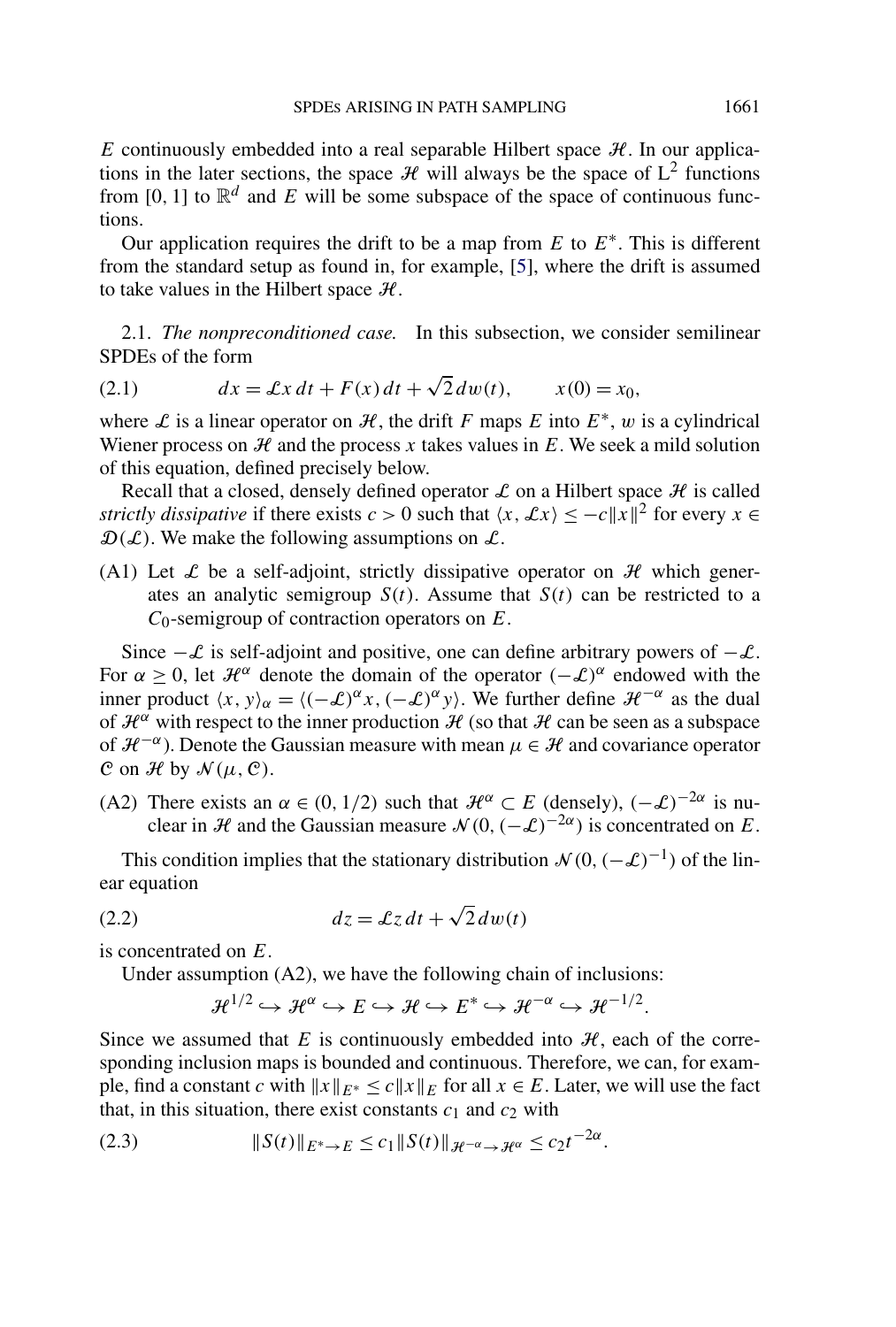<span id="page-5-0"></span>We begin our study of equation [\(2.1\)](#page-4-0) with the following, preliminary result which shows that the linear equation takes values in *E*.

LEMMA 2.1. *Assume* (A1) *and* (A2) *and define the* H*-valued process z by the stochastic convolution*

(2.4) 
$$
z(t) = \sqrt{2} \int_0^t S(t-s) dw(s) \qquad \forall t \ge 0,
$$

*where w is a cylindrical Wiener process on* H. *Then*, *z has an E-valued continuous version*. *Furthermore*, *its sample paths are almost surely β-Hölder continuous for every*  $β < 1/2 - α$ . *In particular, for such*  $β$ *, there exist constants*  $C_{p,β}$  *such that* 

(2.5) 
$$
\mathbb{E}\sup_{s\leq t}||z(s)||_E^p \leq C_{p,\beta}t^{\beta p}
$$

*for every*  $t \leq 1$  *and every*  $p \geq 1$ *.* 

PROOF. Let *i* be the inclusion map from  $\mathcal{H}^{\alpha}$  into *E* and *j* be the inclusion map from *E* into *H*. Since  $\langle x, y \rangle_{\alpha} = \langle (-\mathcal{L})^{2\alpha} jix, jiy \rangle$  for every *x*, *y* in  $\mathcal{H}^{\alpha}$ , one has

$$
\langle x, jiy \rangle = \langle i^* j^* x, y \rangle_\alpha = \langle (-\mathcal{L})^{2\alpha} jii^* j^* x, jiy \rangle
$$

for every  $x \in \mathcal{H}$  and every  $y \in \mathcal{H}^{\alpha}$ . Since  $\mathcal{H}^{\alpha}$  is dense in  $\mathcal{H}$ , this implies that  $jii^*j^* = (-\mathcal{L})^{-2\alpha}$ . Thus, (A2) implies that  $ii^*$  is the covariance of a Gaussian measure on *E*, which is sometimes expressed by saying that the map *i* is  $\gamma$ *radonifying*.

The first part of the result then follows directly from [\[3\]](#page-48-0), Theorem 6.1. Conditions (i) and (ii) there are direct consequences of our assumptions  $(A1)$  and  $(A2)$ . Condition (iii) there states that the reproducing kernel Hilbert space  $\mathcal{H}_t$  associated with the bilinear form  $\langle x, \mathcal{L}^{-1}(e^{\mathcal{L}t}-1)y \rangle$  has the property that the inclusion map  $\mathcal{H}_t \to E$  is *γ*-radonifying. Since we assumed that L is strictly dissipative, it follows that  $\mathcal{H}_t = \mathcal{H}^{1/2}$ . Since we just checked that the inclusion map from  $\mathcal{H}^{1/2}$ into  $E$  is  $\gamma$ -radonifying, the required conditions hold.

If we can show that  $\mathbb{E} ||z(t+h) - z(t)||_E \le C|h|^{1/2-\alpha}$  for some constant *C* and for  $h \in [0, 1]$ , then the second part of the result follows from Fernique's theorem [\[10\]](#page-48-0) combined with Kolmogorov's continuity criterion [\[19\]](#page-49-0), Theorem 2.1. One has

$$
\mathbb{E} \|z(t+h) - z(t)\|_{E} \le \mathbb{E} \|S(h)z(t) - z(t)\|_{E} + \sqrt{2} \mathbb{E} \left\| \int_{0}^{h} S(s) \, dw(s) \right\|_{E} = T_{1} + T_{2}.
$$

The random variable  $z(t)$  is Gaussian on  $H$  with covariance given by

$$
Q_t = (-\mathcal{L})^{-1} (I - S(2t)).
$$

This shows that the covariance of  $(S(h) - I)z(t)$  is given by

$$
(S(h) - I)Q_t(S(h) - I) = (-\mathcal{L})^{-\alpha}A_{\alpha}(I - S(2t))A_{\alpha}(-\mathcal{L})^{-\alpha},
$$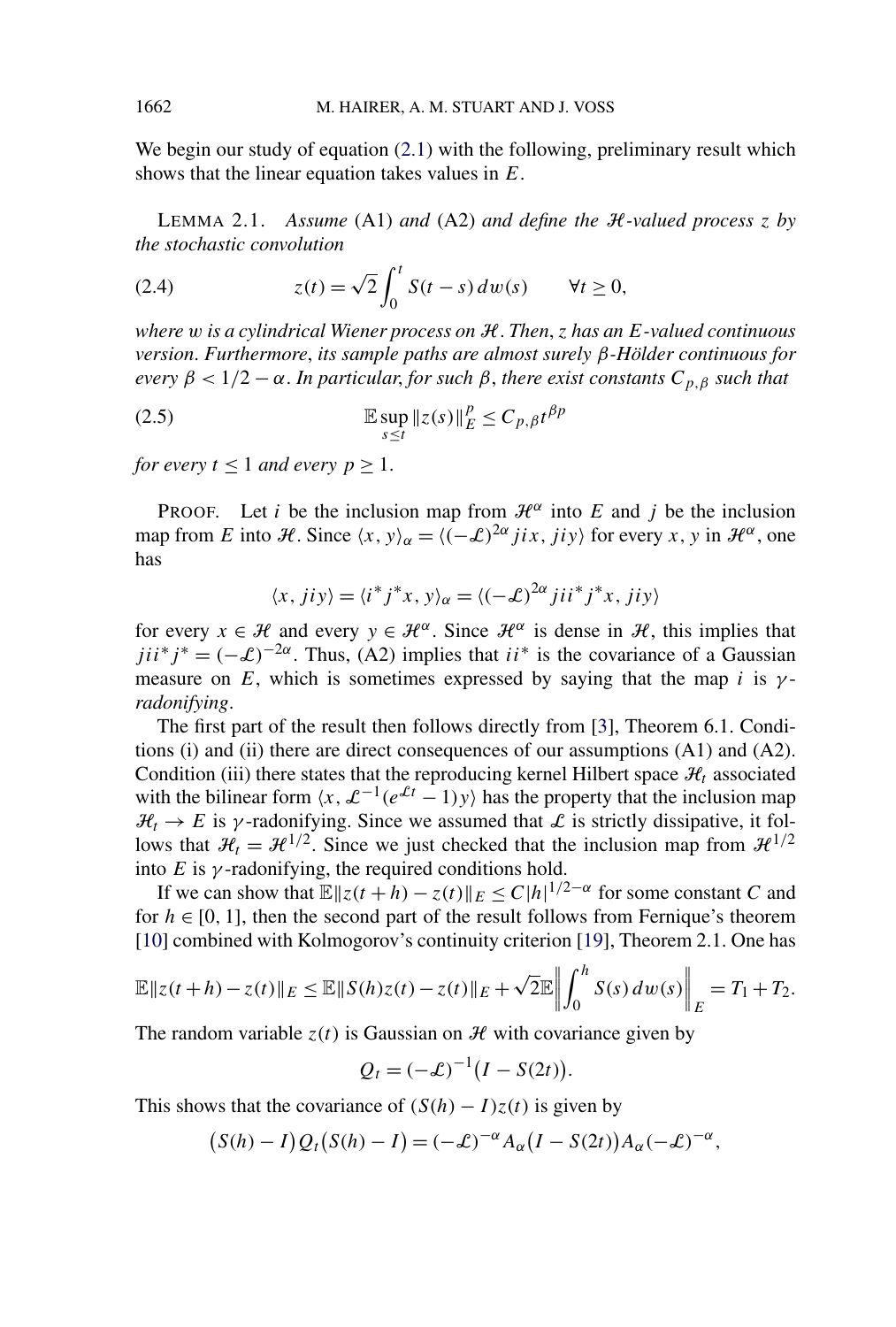$$
A_{\alpha} = (-\mathcal{L})^{\alpha - 1/2} (S(h) - I).
$$

Since (A2) implies that  $(-\mathcal{L})^{-\alpha}$  is *γ*-radonifying from H to E and  $(S(2t) - I)$  is bounded by 2 as an operator from  $H$  to  $H$ , we have

$$
T_1 \leq C \|A_{\alpha}\|_{L(\mathcal{H})} \leq C |h|^{1/2-\alpha},
$$

where the last inequality follows from the fact that  $\mathcal L$  is self-adjoint and strictly dissipative. The bound on  $T_2$  can be obtained in a similar way. From Kolmogorov's continuity criterion, we get that *z* has a modification which is *β*-Hölder continuous for every  $\beta < 1/2 - \alpha$ .

Since we now know that *z* is Hölder continuous, the expression

(2.6) 
$$
\sup_{\substack{s,t \in [0,1] \\ s \neq t}} \frac{\|z(s) - z(t)\|_E}{|t - s|^\beta}
$$

is finite almost surely. Since the field  $\frac{z(s)-z(t)}{|t-s|^\beta}$  is Gaussian, it then follows from Fernique's theorem that (2.6) also has moments of every order.  $\square$ 

REMARK 2.2. The standard factorization technique ([\[5\]](#page-48-0), Theorem 5.9) does not apply in this situation since, in general, there exists no interpolation space  $\mathcal{H}^{\beta}$ such that  $\mathcal{H}^{\beta} \subset E$  and *z* takes values in  $\mathcal{H}^{\beta}$ : for  $\mathcal{H}^{\beta} \subseteq E$ , one would require  $\beta$  > 1/4, but the process takes values in  $\mathcal{H}^{\beta}$  only for  $\beta$  < 1/4. Lemma [2.1](#page-5-0) should rather be considered as a slight generalization of [\[5\]](#page-48-0), Theorem 5.20.

DEFINITION 2.3. The *subdifferential* of the norm  $\|\cdot\|_E$  at  $x \in E$  is defined as  $\partial ||x||_E = \{x^* \in E^* | x^*(x) = ||x||_E \text{ and } x^*(y) \le ||y||_E \forall y \in E\}.$ 

This definition is equivalent to the one in [\[5\]](#page-48-0), Appendix D and, by the Hahn– Banach theorem, the set  $\partial ||x||_E$  is nonempty. We use the subdifferential of the norm to formulate the conditions on the nonlinearity *F*. Here and below, *C* and *N* denote arbitrary positive constants that may change from one equation to the next.

(A3) The nonlinearity  $F: E \to E^*$  is Fréchet differentiable with

$$
||F(x)||_{E^*} \leq C(1 + ||x||_E)^N
$$
 and  $||DF(x)||_{E \to E^*} \leq C(1 + ||x||_E)^N$ 

for every  $x \in E$ .

(A4) There exists a sequence of Fréchet differentiable functions  $F_n : E \to E$  such that

$$
\lim_{n \to \infty} ||F_n(x) - F(x)||_{-\alpha} = 0
$$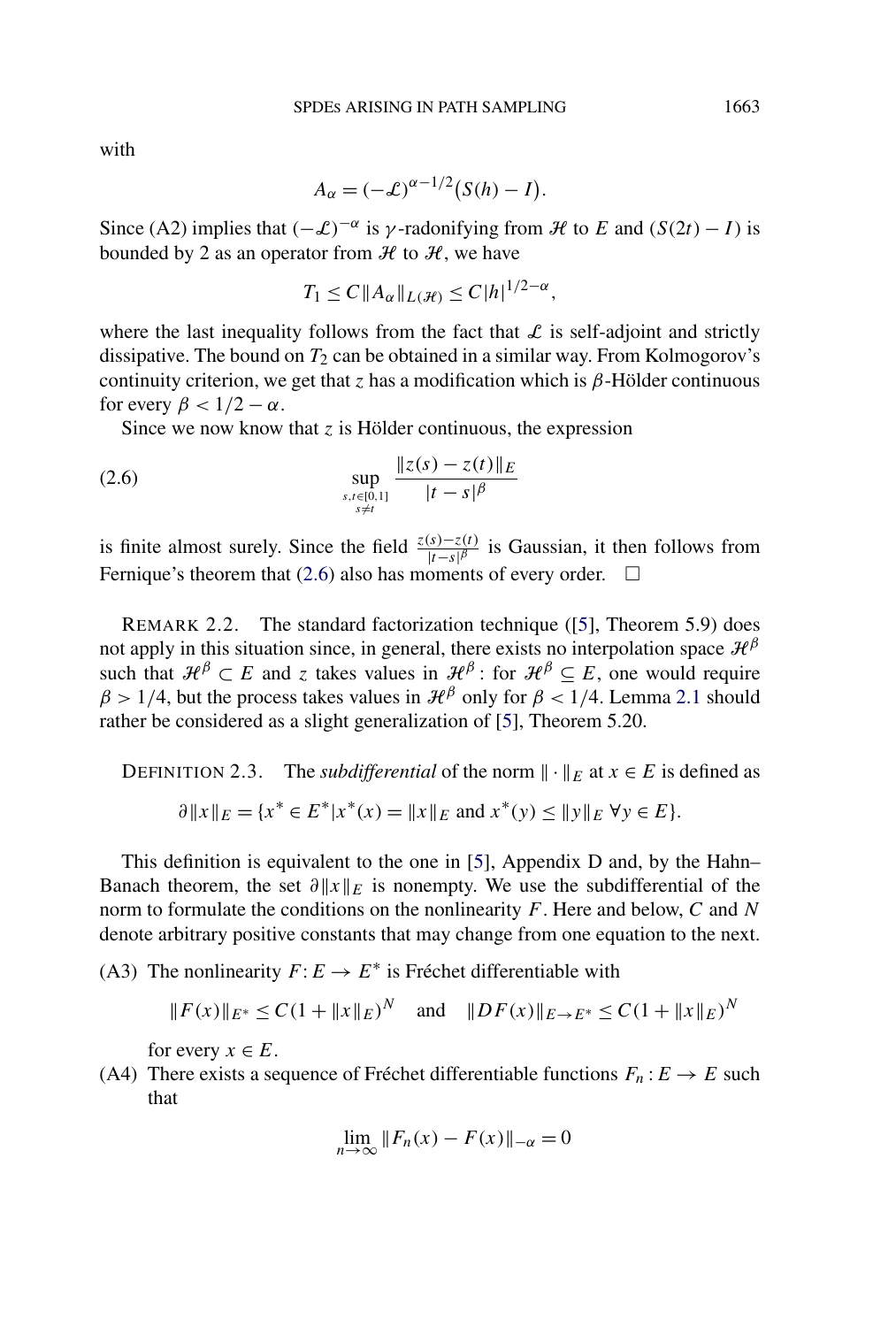<span id="page-7-0"></span>for all  $x \in E$ . For every  $C > 0$ , there exists a  $K > 0$  such that for all  $x \in E$ with  $||x||_E \leq C$  and all  $n \in \mathbb{N}$ , we have  $||F_n(x)||_{-\alpha} \leq K$ . Furthermore, there is a  $\gamma > 0$  such that the dissipativity bound

$$
(2.7) \t\t\t \langle x^*, F_n(x+y) \rangle \le -\gamma \|x\|_E
$$

holds for every  $x^* \in \partial ||x||_E$  and every  $x, y \in E$  with  $||x||_E > C(1 + ||y||_E)^N$ .

As in [\[5\]](#page-48-0), Example D.3, one can check that in the case  $E = \mathcal{C}([0, 1], \mathbb{R}^d)$ , the elements of  $\partial ||x||_E$  can be characterized as follows:  $x^* \in \partial ||x||_E$  if and only if there exists a probability measure  $|x^*|$  on [0, 1] with supp  $|x^*| \subset \{u \in [0, 1] \mid |x(u)| =$  $||x||_{∞}$ } and such that

(2.8) 
$$
x^*(y) = \int \left\langle y(u), \frac{x(u)}{|x(u)|} \right\rangle |x^*| (du)
$$

for every  $y \in E$ . Loosely speaking, the dissipativity condition in (A4) then states that the drift  $F_n$  points inward for all locations  $u \in [0, 1]$ , where  $|x(u)|$  is largest and thus acts to decrease  $||x||_F$ .

DEFINITION 2.4. An *E*-valued and  $(F_t)$ -adapted process *x* is called a *mild solution* of equation [\(2.1\)](#page-4-0) if almost surely

(2.9) 
$$
x(t) = S(t)x_0 + \int_0^t S(t-s)F(x(s)) ds + z(t) \quad \forall t \ge 0
$$

holds, where  $\zeta$  is the solution of the linear equation from [\(2.4\)](#page-5-0).

LEMMA 2.5. Let L satisfy assumptions (A1) and (A2). Let  $F: E \to E^*$  be *Lipschitz continuous on bounded sets,*  $\psi : \mathbb{R}_+ \to E$  *be a continuous function and*  $x_0 \in \mathcal{H}^{1/2}$ . *Then, the equation* 

(2.10) 
$$
\frac{dx}{dt}(t) = \mathcal{L}x(t) + F(x(t) + \psi(t)), \qquad x(0) = x_0
$$

*has a unique, local,*  $\mathcal{H}^{1/2}$ *-valued mild solution.* 

*Furthermore*, *the length of the solution interval is bounded from below uniformly in*  $||x_0||_{1/2} + \sup_{t \in [0,1]} ||\psi(t)||_E$ .

**PROOF.** Since  $\psi$  is continuous,  $\|\psi(t)\|_E$  is locally bounded. It is a straight-forward exercise using [\(2.3\)](#page-4-0) to show that, for sufficiently small *T*, the map  $M_T$ acting from  $C([0, T], \mathcal{H}^{1/2})$  into itself and defined by

$$
(M_T y)(t) = S(t)x_0 + \int_0^t S(t - s)F(y(s) + \psi(s)) ds
$$

is a contraction on a small ball around the element  $t \mapsto S(t)x_0$ . Therefore, (2.10) has a unique local solution in  $\mathcal{H}^{1/2}$ . The claim on the possible choice of *T* can be checked in an equally straightforward way.  $\square$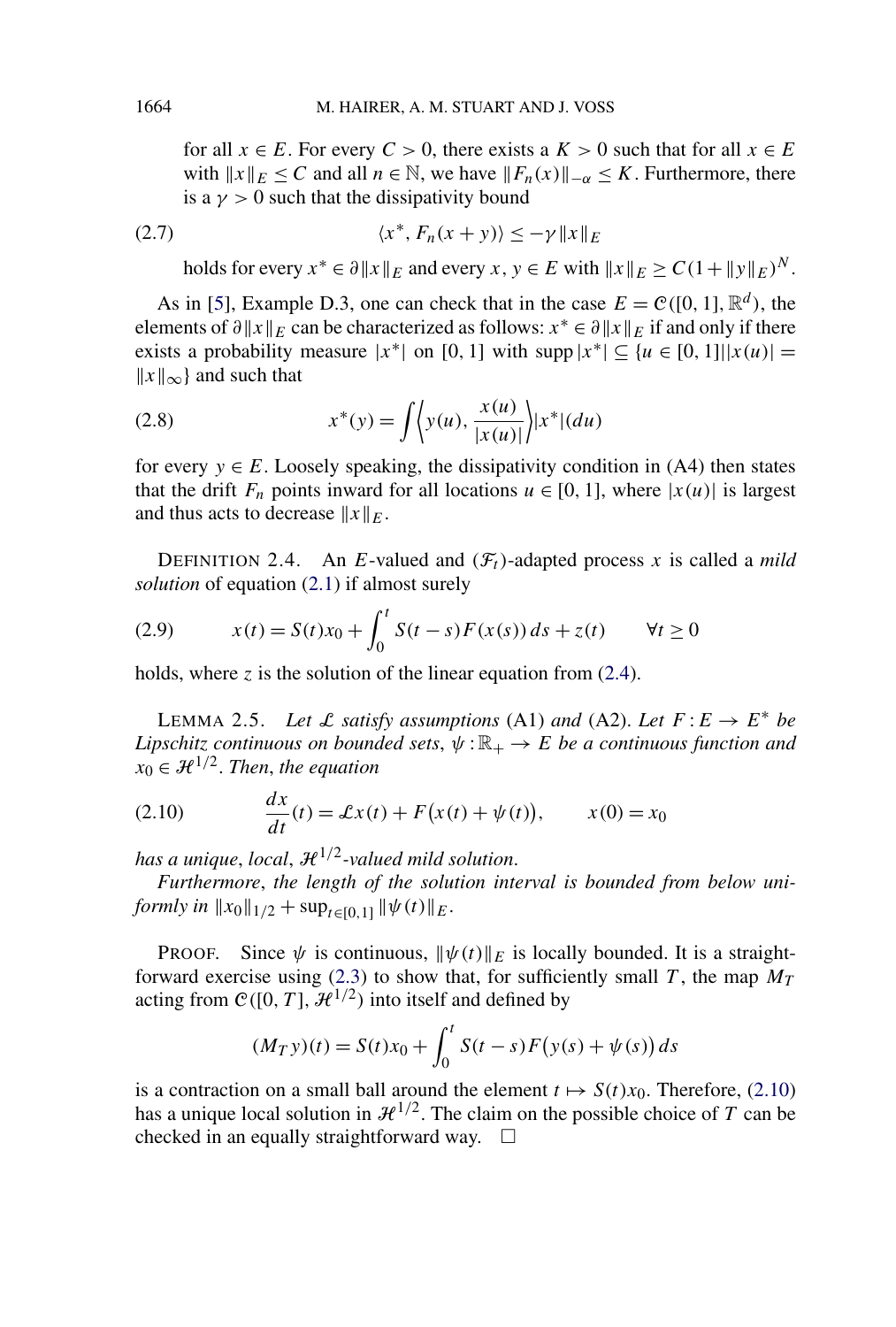<span id="page-8-0"></span>THEOREM 2.6. *Let* L *and F satisfy assumptions* (A1)–(A4). *Then*, *for every*  $x_0 \in E$ , the equation [\(2.1\)](#page-4-0) has a global, *E*-valued, unique mild solution and there *exist positive constants*  $K_p$  *and*  $\sigma$  *such that* 

$$
\mathbb{E}\|x(t)\|_E^p \le e^{-p\sigma t} \|x_0\|_E^p + K_p
$$

*for all times*.

PROOF. Let *z* be the solution of the linear equation  $dz = \mathcal{L}z(t) dt + \sqrt{2} dw$ and, for  $n \in \mathbb{N}$ , let  $y_n$  be the solution of

$$
\frac{dy_n}{dt}(t) = \mathcal{L}y_n(t) + F_n(y_n(t) + z(t)), \qquad y_n(0) = x_0,
$$

where  $F_n$  is the approximation of  $F$  from (A4). From Lemmas [2.1](#page-5-0) and [2.5,](#page-7-0) we get that the differential equation almost surely has a local mild solution. We begin the proof by showing that *yn* can be extended to a global solution and obtaining an a priori bound for *yn* which does not depend on *n*.

Let  $t \ge 0$  be sufficiently small that  $y_n(t + h)$  exists for some  $h > 0$ . As an abbreviation, define  $f(s) = F_n(y_n(s) + z(s))$  for all  $s < t + h$ . We then have

$$
||y(t+h)||_E = \left||S(h)y(t) + \int_t^{t+h} S(t+h-s)f(s) \, ds\right||_E.
$$

Since *f* is continuous and the semigroup *S* is a strongly continuous contraction semigroup on *E*, we obtain

$$
\left\| \int_{t}^{t+h} S(t+h-s) f(s) ds - h S(h) f(t) \right\|_{E}
$$
  
\n
$$
\leq \int_{t}^{t+h} \left\| S(t+h-s) (f(s) - f(t)) \right\|_{E} + \left\| (S(t+h-s) - S(h)) f(t) \right\|_{E} ds
$$
  
\n
$$
\leq \int_{t}^{t+h} \left\| f(s) - f(t) \right\|_{E} ds + \int_{0}^{h} \left\| (S(r) - S(0)) f(t) \right\|_{E} dr
$$
  
\n
$$
= o(h)
$$

and thus

$$
||y(t+h)||_E = ||S(h)y(t) + S(h)hf(t)||_E + o(h) \le ||y(t) + hf(t)||_E + o(h)
$$

as  $h \downarrow 0$ . This gives

$$
\limsup_{h \downarrow 0} \frac{\|y(t+h)\|_E - \|y(t)\|_E}{h}
$$
\n
$$
\leq \lim_{h \downarrow 0} \frac{\|y(t) + hf(t)\|_E - \|y(t)\|_E}{h} = \max\{\langle y^*, f(t) \rangle | y^* \in \partial \|y(t)\|_E\},
$$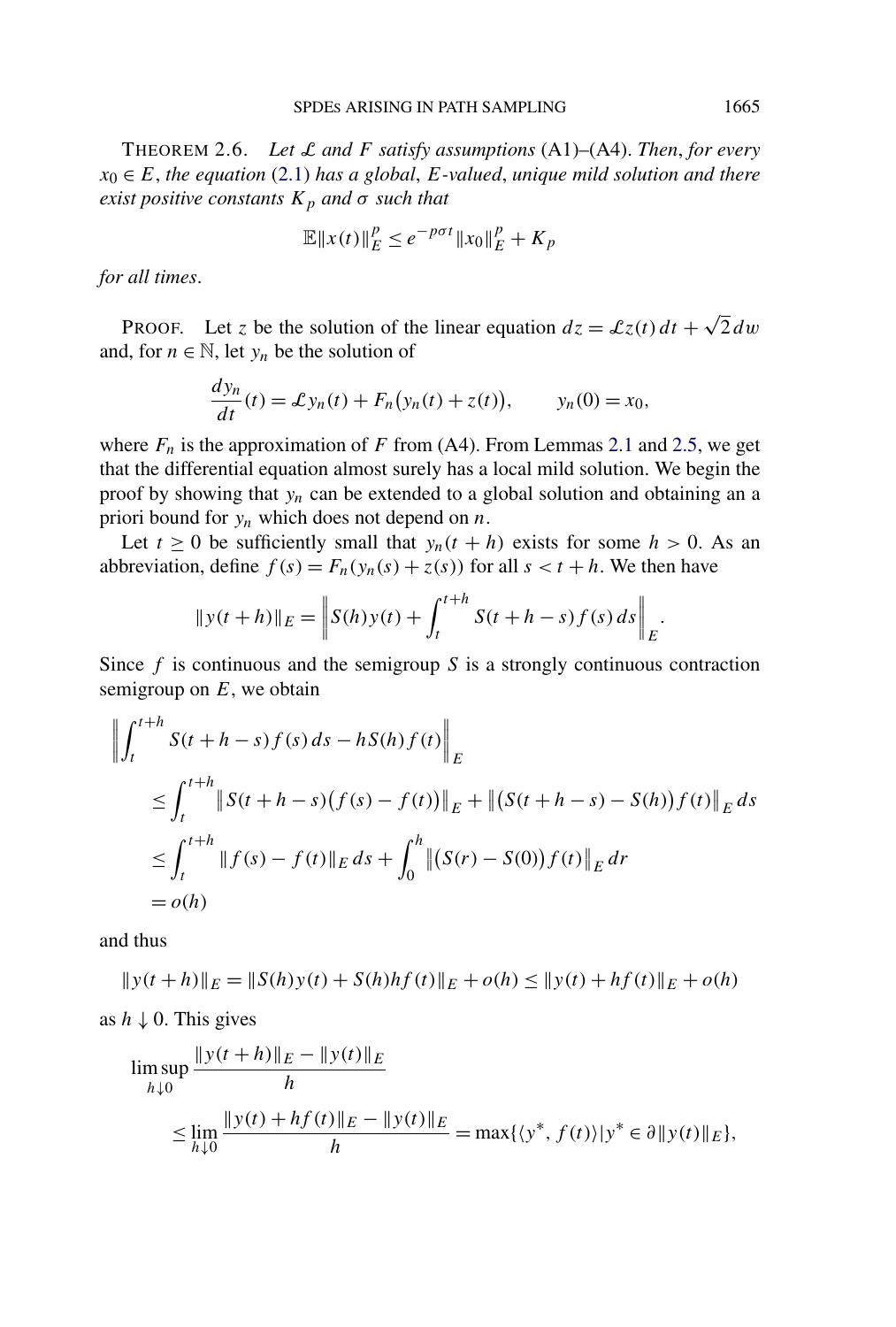<span id="page-9-0"></span>

FIG. 1. *This illustrates the a priori bound on*  $||y_n||_E$  *obtained in the proof of Theorem* [2.6.](#page-8-0) When*ever*  $\|y_n(t)\|_E$  *is above*  $a(t) = C(1 + \|z(t)\|_E)^N$ , *it decays exponentially. Therefore, the thick line is an upper bound for*  $||y_n||_E$ .

where the last equation comes from [\[5\]](#page-48-0), equation (D.2). Using assumption (A4), we get

$$
\limsup_{h \downarrow 0} \frac{\|y_n(t+h)\|_E - \|y_n(t)\|_E}{h} \le -\gamma \|y_n(t)\|_E
$$

for all  $t > 0$  with  $||y_n(t)||_F > C(1 + ||z(t)||_F)^N$ .

An elementary proof shows that any continuous function  $f:[0, T] \to \mathbb{R}$  with  $f(t) > f(0) \exp(-\gamma t)$  for a  $t \in (0, T]$  satisfies  $\limsup (f(s + h) - f(s))/h$  $-\gamma f(s)$  for some  $s \in [0, t)$ . Therefore, whenever  $||y_n(t)||_E \ge C(1 + ||z(t)||_E)^N$ for all  $t \in [a, b]$ , the solution  $y_n$  decays exponentially on this interval with

$$
||y_n(t)||_E \le ||y_n(a)||_E e^{-\gamma(t-a)}
$$

for all  $t \in [a, b]$ . Thus (see Figure 1), we find the a priori bound

$$
(2.11) \t\t\t ||y_n(t)||_E \le e^{-\gamma t} ||x_0|| \vee \sup_{0 < s < t} Ce^{-\gamma (t-s)} \big( 1 + ||z(s)||_E \big)^N
$$

for the solution *yn*. Using this bound and Lemma [2.5](#page-7-0) repeatedly allows us to extend the solution  $y_n$  to arbitrarily long time intervals.

Lemma [2.5](#page-7-0) also gives local existence for the solution *y* of

(2.12) 
$$
\frac{dy}{dt}(t) = \mathcal{L}y(t) + F(y(t) + z(t)), \qquad y(0) = x_0.
$$

Once we have seen that the bound (2.11) also holds for *y*, we obtain the required global existence for *y*. Let *t* be sufficiently small for  $y(t)$  to exist. Then, using  $(2.3),$  $(2.3),$ 

$$
\|y_n(s) - y(s)\|_E \le C \left\| \int_0^s S(s - r) (F_n(y_n + z) - F(y + z)) dr \right\|_{\alpha}
$$
  
 
$$
\le C \int_0^s (s - r)^{-2\alpha} \|F_n(y_n + z) - F(y + z)\|_{-\alpha} dr
$$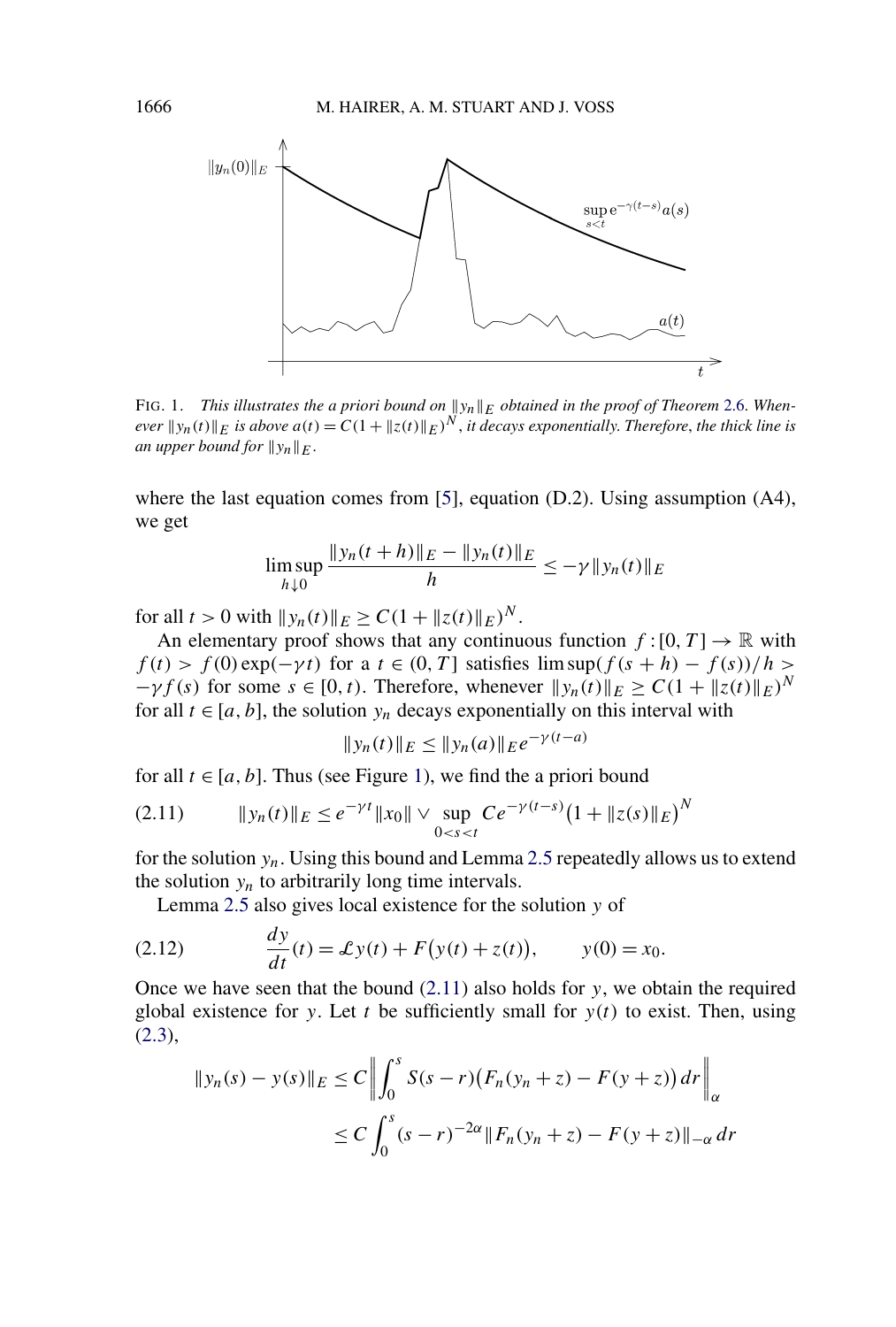for every  $s \leq t$  and thus

$$
\int_0^t \|y_n - y\|_E ds \le C \int_0^t \int_0^s (s - r)^{-2\alpha} \|F_n(y_n + z) - F(y_n + z)\|_{-\alpha} dr ds
$$
  
+ 
$$
C \int_0^t \int_0^s (s - r)^{-2\alpha} \|F(y_n + z) - F(y + z)\|_{-\alpha} dr ds
$$
  
= 
$$
: C(I_1 + I_2).
$$

The map  $F: E \to E^*$  is Lipschitz on bounded sets and thus has the same property when considered as a map  $E \to \mathcal{H}^{-\alpha}$ . Using [\(2.11\)](#page-9-0) to see that there is a ball in *E* which contains all  $y_n$ , we get  $||F(y_n + z) - F(y + z)||_{-\alpha} \le C||y_n - y||_{-\alpha}$ . Fubini's theorem then gives

$$
I_2 = \int_0^t \|y_n(r) - y(r)\|_{-\alpha} \int_r^t (s - r)^{-2\alpha} ds dr
$$
  

$$
\leq \frac{t^{1-2\alpha}}{1-2\alpha} \int_0^t \|y_n(r) - y(r)\|_E dr
$$

and, by choosing  $t$  sufficiently small and moving the  $I_2$ -term to the left-hand side, we find

$$
\int_0^t \|y_n(r) - y(r)\|_E \, dr \le C I_1.
$$

By (A4), the term  $||F_n(y_n + z) - F(y_n + z)||_{-\alpha}$  in the integral is uniformly bounded by some constant *K* and thus  $(s - r)^{-2\alpha} M$  is an integrable, uniform upper bound for the integrand. Again by (A4), the integrand converges to 0 pointwise, so the dominated convergence theorem yields

$$
(2.13) \qquad \qquad \int_0^t \|y_n(r) - y(r)\|_E \, dr \le C I_1 \longrightarrow 0
$$

as  $n \to \infty$ . Assume (for the purposes of obtaining a contradiction) that *y* vio-lates the bound [\(2.11\)](#page-9-0) for some time  $s \in [0, t]$ . Since  $t \mapsto y(t)$  is continuous, the bound is violated for a time interval of positive length, so  $\int_0^t ||y_n(r) - y(r)||_E dr$ is bounded from below uniformly in *n*. This contradicts (2.13), so *y* must satisfy the a priori estimate [\(2.11\)](#page-9-0). Again, we can iterate this step and extend the solution *y* of [\(2.12\)](#page-9-0) and thus the solution  $x = y + z$  of [\(2.1\)](#page-4-0) to arbitrary large times.

Now, all that remains, is to prove the given bound on  $\mathbb{E} ||x(t)||_E^p$ . For  $k \in \mathbb{N}$ , let  $a_k = \sup_{k=1 \le t \le k} ||z(t)||_E$  and

$$
\xi_k = \sup_{k+1 \le t \le k+2} \sqrt{2} \left\| \int_k^t S(s-k) \, dw(s) \right\|_E.
$$

The  $\xi_k$  are then identically distributed and, for  $|k - l| \geq 2$ , the random variables *ξ<sub>l</sub>* and *ξ<sub>k</sub>* are independent. Without loss of generality, we can assume  $||S(t)x||_E \le$  $e^{-t\epsilon}$ **E** *E* for some small value  $\epsilon > 0$  [otherwise, replace L with  $\mathcal{L} - \epsilon I$  and F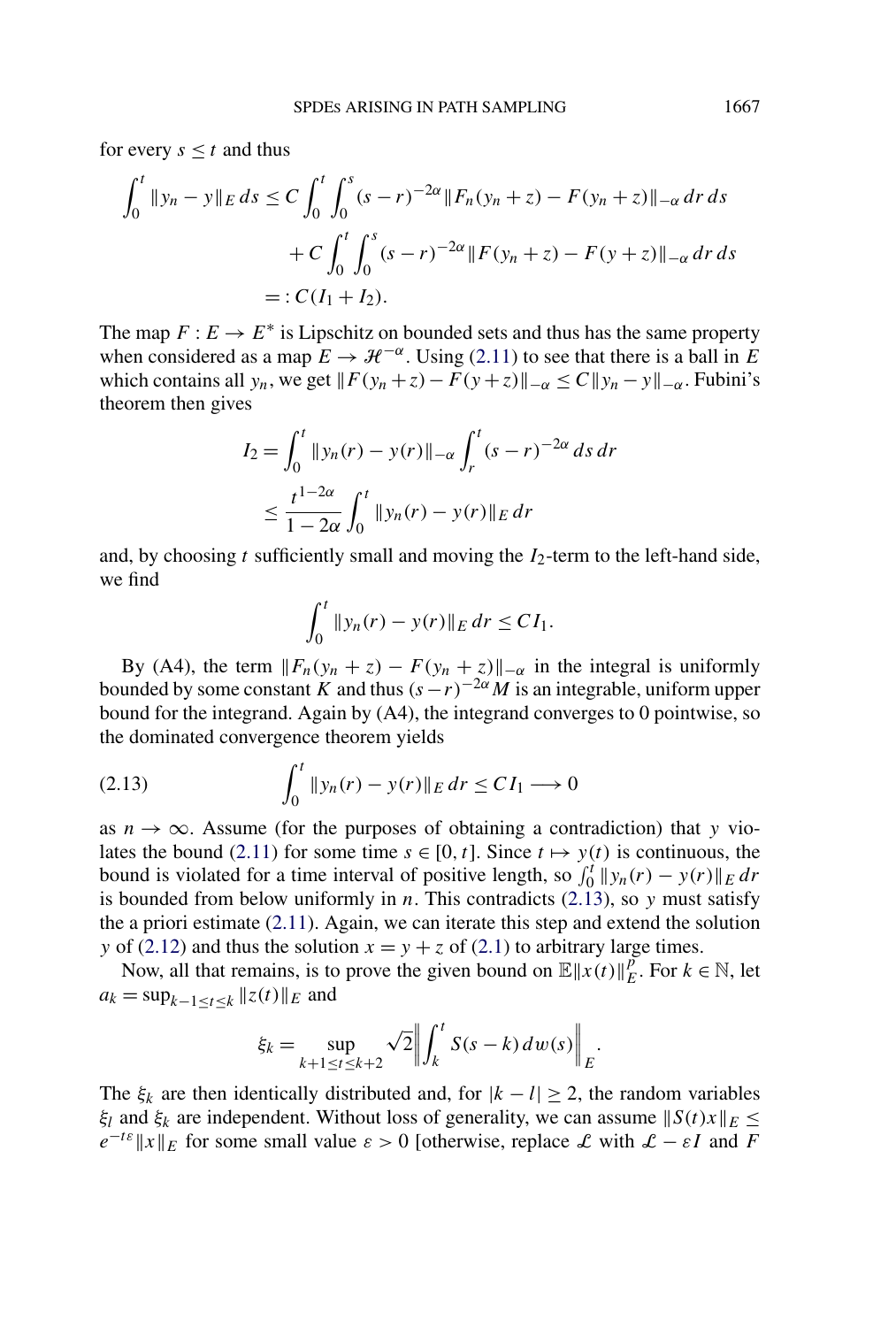with  $F + \varepsilon I$ , where  $\varepsilon$  is chosen sufficiently small that (A4) still holds for  $F + \varepsilon I$ . Thus, for  $h \in [1, 2]$ , we get

$$
||z(k+h)|| \le ||S(h)z(k)||_E + \sqrt{2} \left\| \int_k^{k+h} S(s-k) \, dw(s) \right\|_E \le e^{-\varepsilon} a_k + \xi_k
$$

and, consequently,  $a_{k+2} \le e^{-\varepsilon} a_k + \xi_k$ . Since the  $\xi_k$  and  $a_1, a_2$  have Gaussian tails, it is a straightforward calculation to check from this recursion relation that the expression  $\sum_{k=1,\dots,m} e^{\gamma(m-k)} a_k^N$  has bounded moments of all orders that are independent of  $m$ . Since the right-hand side of  $(2.11)$  is bounded by expressions of this type, the required bound on the solutions  $x(t)$  follows immediately, with  $\sigma = \gamma - \varepsilon$ .  $\Box$ 

2.2. *The preconditioned case.* In this section, we consider semilinear SPDEs of the form

(2.14) 
$$
dx = \mathcal{G}(\mathcal{L}x + F(x))dt + \sqrt{2}\mathcal{G}^{1/2}dw(t), \qquad x(0) = x_0,
$$

where L, F and w are as before and  $\mathcal{G}$  is a self-adjoint, positive linear operator on  $H$ . We seek a strong solution of this equation, defined below. In order to simplify our notation, we define  $\tilde{\mathcal{L}} = \mathcal{GL}, \tilde{F} = \mathcal{L}F$  and  $\tilde{w} = \mathcal{L}^{1/2}w$ . Then,  $\tilde{w}$  is a  $\mathcal{L}$ -Wiener process on  $H$  and equation (2.14) can be written as

$$
dx = \tilde{\mathcal{L}}x dt + \tilde{F}(x) dt + \sqrt{2} d\tilde{w}(t), \qquad x(0) = x_0.
$$

For the operator  $\mathcal{L}$ , we will continue to use assumptions (A1) and (A2). For *F*, we use the growth condition (A3), but replace the dissipativity condition (A4) with the following one.

(A5) There exists  $N > 0$  such that *F* satisfies

 $\langle x, F(x+y) \rangle \le C(1 + ||y||_E)^N$ 

for every  $x, y \in E$ .

REMARK 2.7. Note that (A5) is structurally similar to assumption (A4) above, except that we now assume dissipativity in  $H$  rather than in  $E$ .

We make the following assumption on  $\mathcal{G}$ :

(A6) The operator  $\mathcal{G}: \mathcal{H} \to \mathcal{H}$  is trace class, self-adjoint and positive definite, the range of  $\mathcal{G}$  is dense in  $\mathcal{H}$  and the Gaussian measure  $\mathcal{N}(0,\mathcal{G})$  is concentrated on *E*.

Define the space  $\tilde{\mathcal{H}}$  to be  $\mathcal{D}(\mathcal{G}^{-1/2})$  with the inner product  $\langle x, y \rangle_{\tilde{\mathcal{H}}} = \langle x, \mathcal{G}^{-1}y \rangle$ . We then assume that  $\beta$  is equal to the inverse of  $\mathcal{L}$ , up a "small" error in the following sense.

<span id="page-11-0"></span>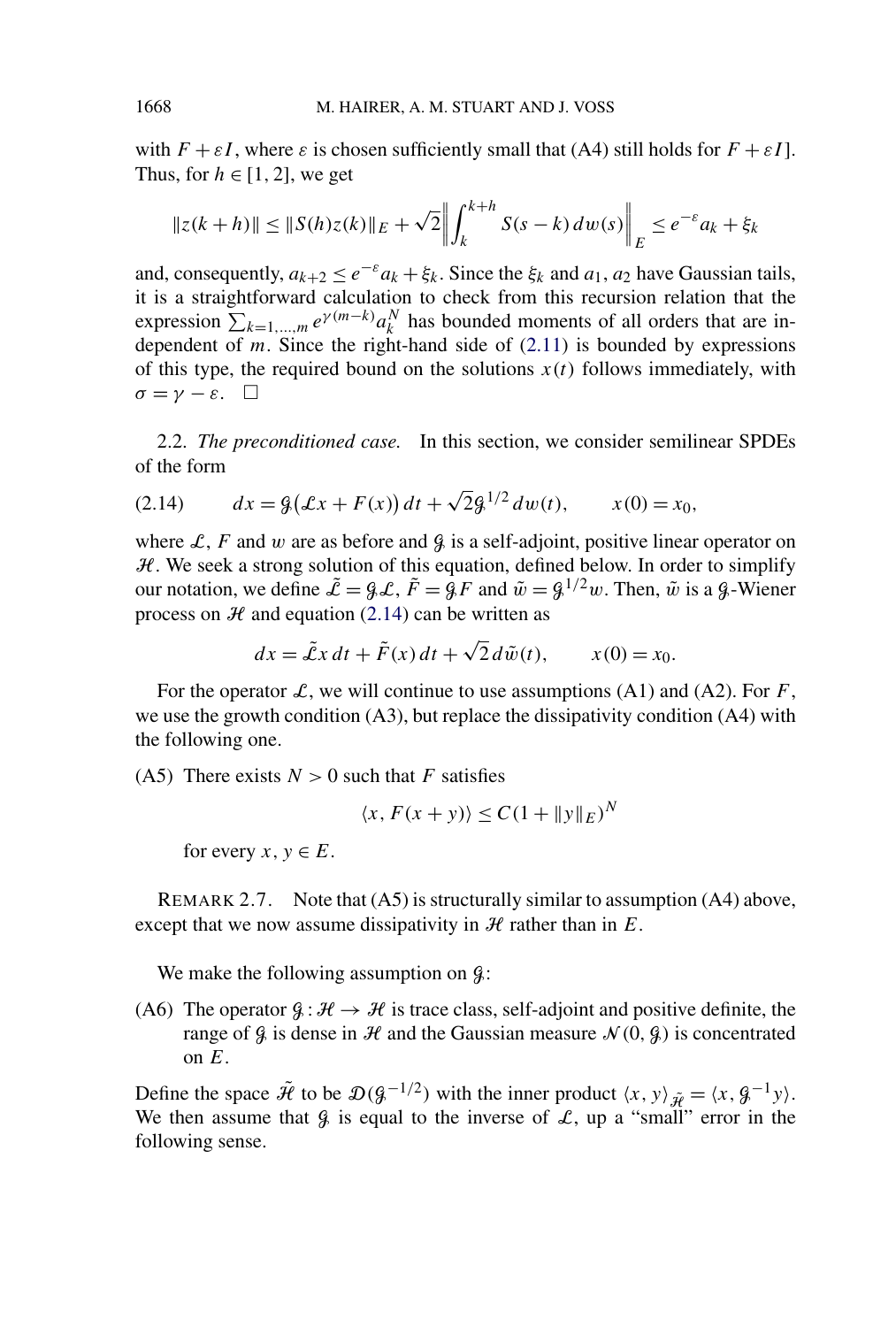<span id="page-12-0"></span>(A7) We have  $\mathcal{G}\mathcal{L} = -I + \mathcal{K}$ , where  $\mathcal K$  is a bounded operator from  $\mathcal H$  to  $\mathcal H$ .

LEMMA 2.8. *Assume* (A1), (A2), (A6), (A7). *Then*,  $\tilde{\mathcal{H}} = \mathcal{H}^{1/2}$ . *In particular*,  $\tilde{\mathcal{H}} \subset E$ .

PROOF. First, note that by [\[24\]](#page-49-0), Theorem VII.1.3, the fact that  $\mathcal{GL}$  is bounded on H implies that range $(\mathcal{G}) \subset \mathcal{D}(\mathcal{L})$ . Furthermore, (A7) implies that  $\mathcal{D}(\mathcal{L}) \subset \mathcal{H}$ . For every  $x \in \text{range } g$ , one has

$$
\|x\|_{\tilde{\mathcal{H}}}^2 - \|x\|_{1/2}^2 = |\langle \mathcal{G}^{-1/2}x, \mathcal{G}^{-1/2}Xx \rangle|
$$
  

$$
\leq \|x\|_{\tilde{\mathcal{H}}} \|\mathcal{K}x\|_{\tilde{\mathcal{H}}} \leq C \|x\|_{\tilde{\mathcal{H}}} \|x\| \leq C \|x\|_{\tilde{\mathcal{H}}} \|x\|_{1/2},
$$

so the norms  $||x||_{\tilde{\mathbf{\psi}}}$  and  $||x||_{1/2}$  are equivalent. In particular, we have

range $(g) \subset \mathcal{D}(\mathcal{L}) \subset \tilde{\mathcal{H}} \subset \mathcal{H}^{1/2}$ .

The facts that range( $\mathcal{G}$ ) is dense in  $\tilde{\mathcal{H}}$  and  $\mathcal{D}(\mathcal{L})$  is dense in  $\mathcal{H}^{1/2}$  conclude the proof.  $\square$ 

DEFINITION 2.9. An *E*-continuous and adapted process *x* is called a *strong solution* of [\(2.14\)](#page-11-0) if it satisfies

(2.15) 
$$
x(t) = x_0 + \int_0^t (9 \mathcal{L}x(s) + 9F(x(s))) ds + \sqrt{2}\tilde{w}(t) \qquad \forall t \ge 0
$$

almost surely.

THEOREM 2.10. Let  $\tilde{\mathcal{L}}$ ,  $\tilde{F}$  and  $\hat{g}$  satisfy assumptions (A1)–(A3) and (A5)– (A7). *Then, for every*  $x_0 \in E$ *, equation* [\(2.14\)](#page-11-0) *has a global, E-valued, unique strong solution. There exists a constant*  $N > 0$  *and, for every*  $p > 0$ *, there exist constants*  $K_p$ ,  $C_p$  *and*  $\gamma_p > 0$  *such that* 

(2.16) 
$$
\mathbb{E} \|x(t)\|_E^p \leq C_p (1 + \|x_0\|_E)^{Np} e^{-\gamma_p t} + K_p
$$

*for all times*.

PROOF. Since it follows from (A6) and Kolmogorov's continuity criterion that the process  $\tilde{w}(t)$  is E-valued and has continuous sample paths, it is a straightforward exercise (use Picard iterations pathwise) to show that [\(2.14\)](#page-11-0) has a unique strong solution lying in *E* for all times. It is possible to obtain uniform bounds on this solution in the following way. Choose an arbitrary initial condition  $x_0 \in E$  and let *y* be the solution to the linear equation

$$
dy = -y dt + d\tilde{w}(t), \qquad y(0) = x_0.
$$

There exist constants  $\tilde{K}_p$  such that

(2.17) 
$$
\mathbb{E} \|y(t)\|_E^p \leq e^{-pt} \|x_0\|_E^p + \tilde{K}_p.
$$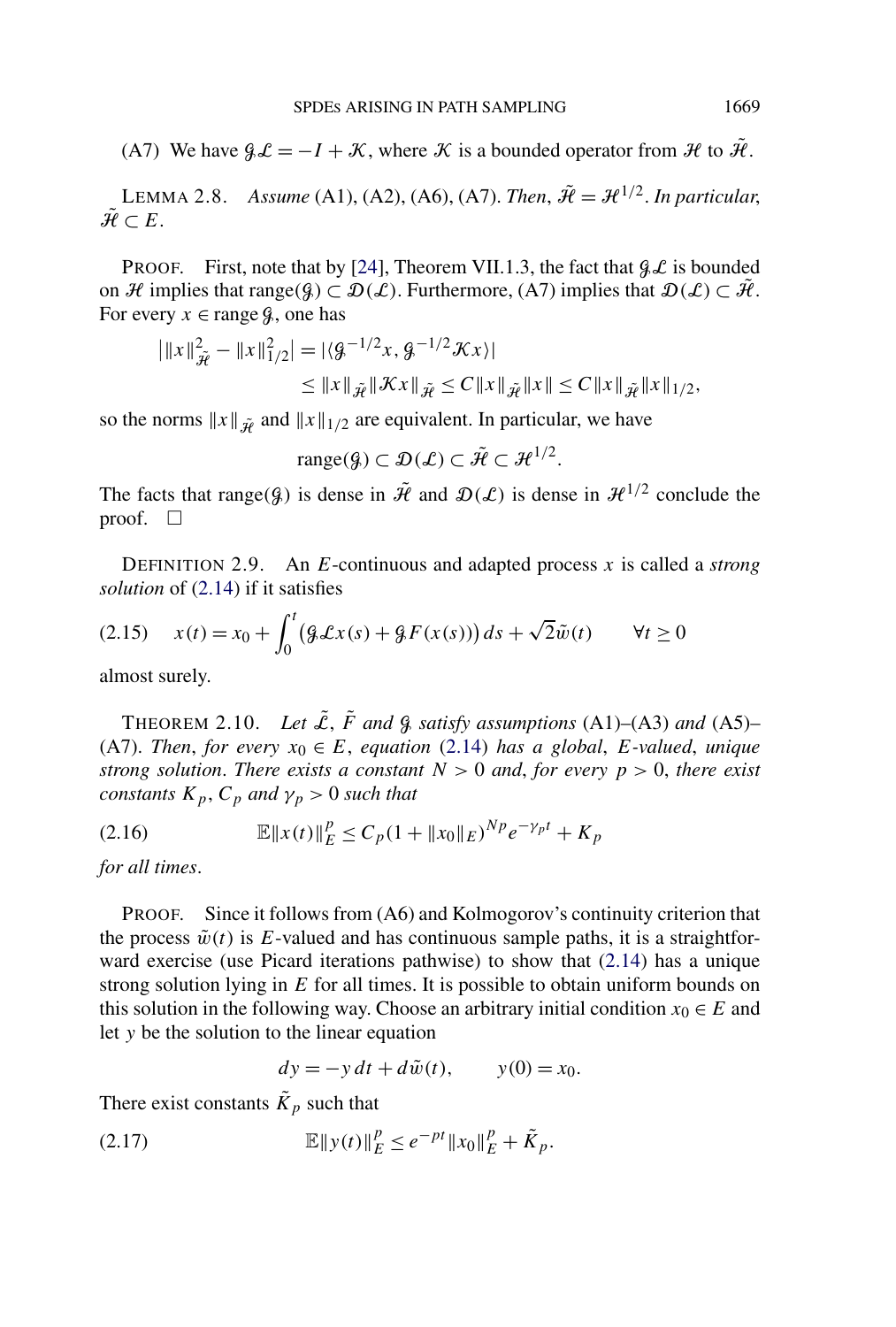Denote by *z* the difference  $z(t) = x(t) - y(t)$ . It then follows that *z* satisfies the ordinary differential equation

$$
\frac{dz}{dt} = \tilde{\mathcal{L}}z(t) + \tilde{F}(x(t)) + \mathcal{K}y(t), \qquad z(0) = 0.
$$

Since  $\tilde{\mathcal{L}}$  is bounded from  $\tilde{\mathcal{H}}$  to  $\tilde{\mathcal{H}}$  by (A7) and  $\tilde{F}(x) + \mathcal{K}y \in \tilde{\mathcal{H}}$  for every  $x, y \in E$ by Lemma [2.8,](#page-12-0) it follows that  $z(t) \in \tilde{\mathcal{H}}$  for all times. Furthermore, we have the following bound on its moments:

$$
\frac{d||z||_{\tilde{\mathcal{H}}}^{2}}{dt} \leq -2w||z||_{\tilde{\mathcal{H}}}^{2} + \langle \tilde{F}(x), x - y \rangle_{\tilde{\mathcal{H}}} + \langle \mathcal{K}y, z \rangle_{\tilde{\mathcal{H}}}
$$
  
\n
$$
\leq C - 2w||z||_{\tilde{\mathcal{H}}}^{2} + \frac{w}{2}||z||_{\tilde{\mathcal{H}}}^{2} + C(1 + ||y||_{E})^{N} + \frac{1}{2w}||\mathcal{K}y||_{\tilde{\mathcal{H}}}^{2}
$$
  
\n
$$
\leq -w||z||_{\tilde{\mathcal{H}}}^{2} + C(1 + ||y||_{E})^{N}.
$$

Using Gronwall's lemma, it thus follows from [\(2.17\)](#page-12-0) that *x* satisfies a bound of the type [\(2.16\)](#page-12-0) for every  $p \ge 0$ .  $\Box$ 

**3. Stationary distributions of semilinear SPDEs.** In this section, we give an explicit representation of the stationary distribution of  $(2.1)$  and  $(2.14)$  when *F* is a gradient, by comparing it to the stationary distribution of the linear equation

(3.1) 
$$
\frac{dz}{dt}(t) = \mathcal{L}z(t) + \sqrt{2}\frac{dw}{dt}(t) \qquad \forall t \ge 0,
$$

$$
z(0) = 0.
$$

The main results are stated in Theorems [3.4](#page-18-0) and Theorem [3.6.](#page-20-0)

The solution of  $(3.1)$  is the process *z* from Lemma [2.1](#page-5-0) and its stationary distribution is the Gaussian measure  $v = \mathcal{N}(0, -\mathcal{L}^{-1})$ . In this section, we identify, under the assumptions of Section [2](#page-3-0) and with  $F = U'$  for a Fréchet differentiable function  $U: E \to \mathbb{R}$ , the stationary distribution of the equations [\(2.1\)](#page-4-0) and [\(2.14\)](#page-11-0). It transpires to be the measure  $\mu$  which has the Radon–Nikodym derivative

$$
d\mu = c \exp(U) \, dv
$$

with respect to the stationary distribution  $\nu$  of the linear equation, where  $c$  is the appropriate normalization constant. In the next section, we will see that there are no other stationary distributions.

The results here are slight generalizations of the results in [\[25\]](#page-49-0). Our situation differs from the one in [\[25\]](#page-49-0) in that we allow the nonlinearity  $U'$  to take values in  $E^*$  instead of  $H$  and that we consider preconditioning for the SPDE. We have scaled the noise by  $\sqrt{2}$  to simplify notation. Where possible, we refer to the proofs in [\[25\]](#page-49-0) and describe in detail arguments which require nontrivial extensions of that paper.

<span id="page-13-0"></span>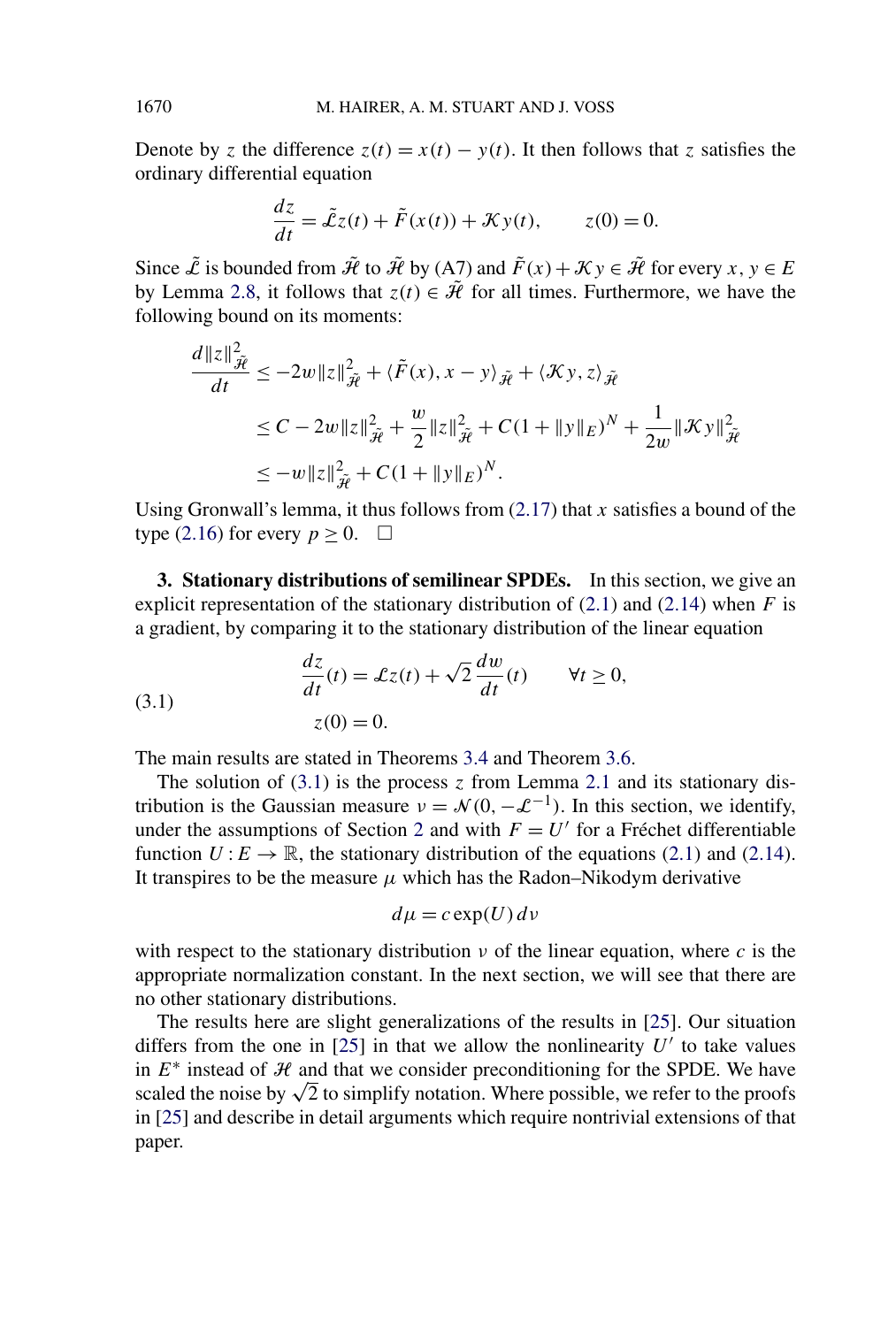<span id="page-14-0"></span>Let  $(e_n)_{n \in \mathbb{N}}$ , be an orthonormal set of eigenvectors of L in H. For  $n \in \mathbb{N}$  let  $E_n$  be the subspace spanned by  $e_1, \ldots, e_n$  and let  $\Pi_n$  be the orthogonal projection onto  $E_n$ . From [\[25\]](#page-49-0), Proposition 2, we know that, under assumption  $(A2)$ , we have  $E_n \subseteq E$  for every  $n \in \mathbb{N}$ .

LEMMA 3.1. *Suppose that assumptions* (A1) *and* (A2) *are satisfied*. *There then exist linear operators*  $\hat{\Pi}_n : E \to E_n$  *which are uniformly bounded in the operator norm on E and which satisfy*  $\hat{\Pi}_n \Pi_n = \hat{\Pi}_n$  *and*  $\|\hat{\Pi}_n x - x\|_E \to 0$  *as*  $n \to \infty$ .

PROOF. The semigroup *S* on  $H$  can be written as

$$
S(t)x = \sum_{k=1}^{\infty} e^{-t\lambda_k} \langle e_k, x \rangle e_k
$$

for all  $x \in \mathcal{H}$  and  $t \geq 0$  where the series converges in  $\mathcal{H}$ . Since there is a constant  $c_1 > 0$  with  $||x||_{\mathcal{H}} \le c_1 ||x||_E$  and, from [\[25\]](#page-49-0), Proposition 2, we know there exists  $c_1 > 0$  with  $||x||_{\mathcal{H}} \le c_1 ||x||_E$  and, from [25], Proposent  $c_2 > 0$  with  $||e_k||_E \le c_2 \sqrt{\lambda_k}$ , we have

$$
||e^{-t\lambda_k} \langle e_k, x \rangle e_k||_E \le e^{-t\lambda_k} ||e_k||_{\mathcal{H}} ||x||_{\mathcal{H}} ||e_k||_E \le c_1 c_2 e^{-t\lambda_k} \sqrt{\lambda_k} ||x||_E
$$

for every  $k \in \mathbb{N}$ . Consequently, there is a constant  $c_3 > 0$  with

$$
||e^{-t\lambda_k} \langle e_k, x \rangle e_k||_E \le c_3 t^{-3/2} \lambda_k^{-1} ||x||_E.
$$

Now, define  $\hat{\Pi}_n$  by

(3.2) 
$$
\hat{\Pi}_n x = \sum_{k=1}^n e^{-t_n \lambda_k} \langle e_k, x \rangle e_k,
$$

where

$$
t_n = \left(\sum_{k=n+1}^{\infty} \lambda_k^{-1}\right)^{1/3}.
$$

[This series converges, since assumption (A2) implies that  $\mathcal{L}^{-1}$  is trace class.] Then,

$$
\|(S(t_n)-\hat{\Pi}_n)x\|_E \le c_3 t_n^{-3/2} \sum_{k=n+1}^{\infty} \lambda_k^{-1} \|x\|_E = c_3 t_n^{3/2} \|x\|_E.
$$

We have  $\|\hat{\Pi}_n\|_E \leq \|S(t_n) - \hat{\Pi}_n\|_E + \|S(t_n)\|_E$ . Since *S* is strongly continuous on *E*, the norms  $||S(t_n)||_E$  are uniformly bounded. Thus, the operators  $\hat{\Pi}_n$  are uniformly bounded and, since  $t_n \to 0$ , we have  $\|\hat{\Pi}_n x - x\|_E \leq \|S(t_n)x - \hat{\Pi}_n x\|_E +$  $\|S(t_n)x - x\|_E \to 0$  as  $n \to \infty$ . □

Since the eigenvectors  $e_n$  are contained in each of the spaces  $\mathcal{H}^{\alpha}$ , we can consider  $\hat{\Pi}_n$ , as defined by (3.2), to be an operator between any two of the spaces E,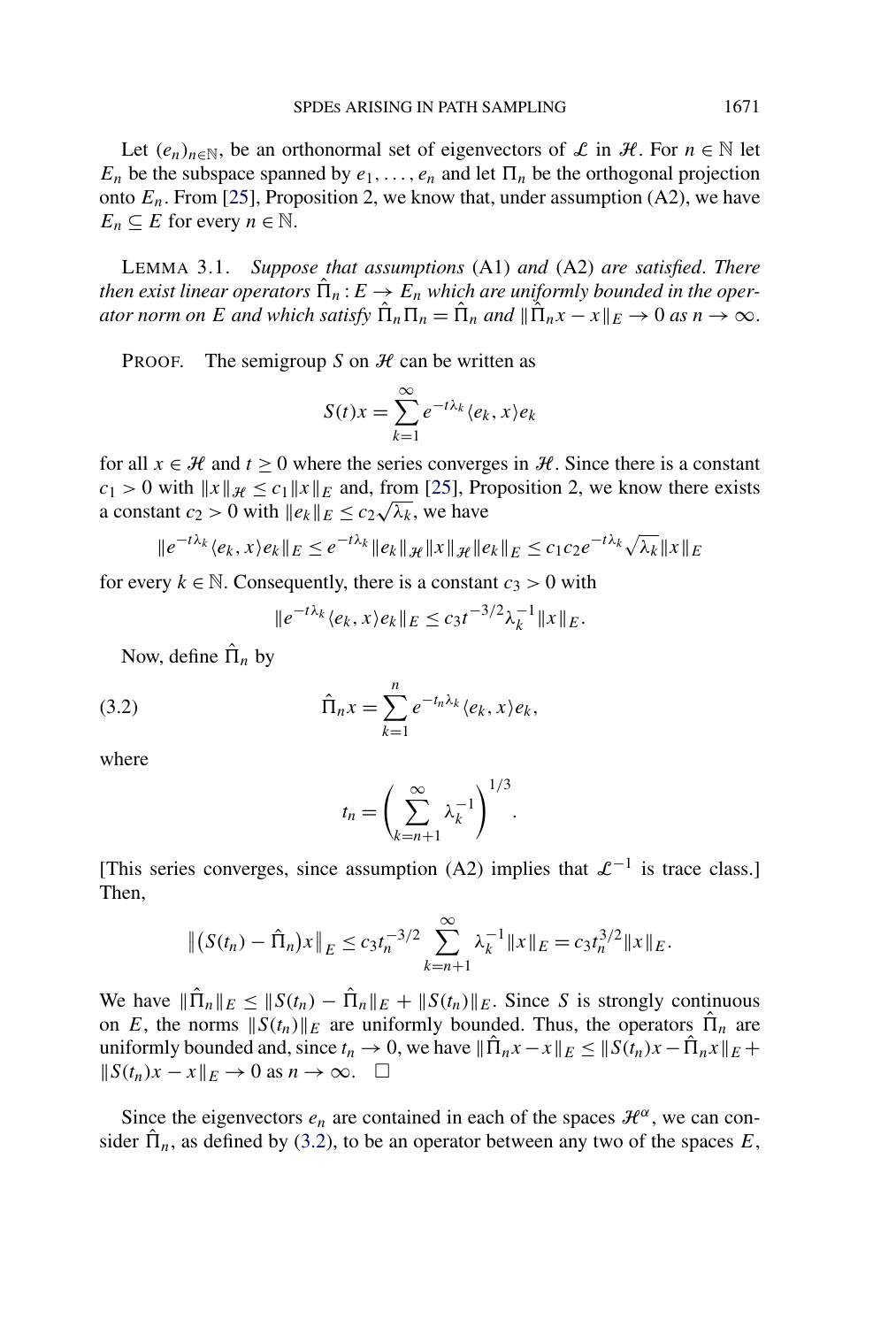*E*<sup>\*</sup>, *H* and  $\mathcal{H}^{\alpha}$  for all  $\alpha \in \mathbb{R}$ . In the sequel, we will simply write  $\hat{\Pi}_n$  for all of these operators. Taken from  $H$  to  $H$ , this operator is self-adjoint. The adjoint of the operator  $\hat{\Pi}_n$  from *E* to *E* is just the  $\hat{\Pi}_n$  we obtain by using [\(3.2\)](#page-14-0) to define an operator from  $E^*$  to  $E^*$ . Therefore, in our notation, we never need to write  $\hat{\Pi}_N^*$ . As a consequence of Lemma [3.1,](#page-14-0) the operators  $\hat{\Pi}_n$  are uniformly bounded from *E*<sup>∗</sup> to *E*∗.

Denote the space of bounded, continuous functions from  $E$  to  $\mathbb R$  by  $\mathcal C_b(E)$ . We state and prove a modified version of [\[25\]](#page-49-0), Theorem 2.

THEOREM 3.2. *Suppose that assumptions* (A1), (A2) *are satisfied*. *Let* G *be a positive definite, self-adjoint operator on*  $H$ *, let*  $U: E \to \mathbb{R}$  *be bounded from above and Fréchet-differentiable and, for*  $n \in \mathbb{N}$ , *let*  $(P_t^n)_{t>0}$  *be the semigroup on* C*b(E) which is generated by the solutions of*

(3.3) 
$$
dx(t) = \mathcal{G}_n(\mathcal{L}x + F_n(x(t))) dt + \sqrt{2} \mathcal{G}_n^{1/2} \Pi_n dw,
$$

*where*  $U_n = U \circ \hat{\Pi}_n$ ,  $F_n = U'_n$ ,  $\hat{\mathcal{G}}_n = \hat{\Pi}_n \hat{\mathcal{G}} \hat{\Pi}_n$  and w is a cylindrical Wiener *process*. *Define the measure µ by*

$$
d\mu(x) = e^{U(x)} d\nu(x),
$$

*where*  $v = \mathcal{N}(0, -\mathcal{L}^{-1})$ . Let  $(P_t)_{t>0}$  be a semigroup on  $\mathcal{C}_b(E)$  such that  $P_t^n \varphi(x_n) \to P_t \varphi(x)$  *for every*  $\varphi \in C_b(E)$ *, for every sequence*  $(x_n)$  *with*  $x_n \in E_n$ *and*  $x_n$  →  $x$  ∈ *E and for every*  $t$  > 0. *The semigroup*  $(P_t)_{t>0}$  *is then*  $\mu$ -symmetric.

PROOF. From [\[25\]](#page-49-0), Theorem 1, we know that the stationary distribution of *z* is  $\nu$  and, from the finite dimensional theory, we know that (3.3) is reversible with a stationary distribution  $\mu_n$  which is given by

$$
d\mu_n(x) = c_n e^{U_n(x)} d\nu_n(x),
$$

where  $v_n = v \circ \Pi_n^{-1}$  and  $c_n$  is the appropriate normalization constant. Thus, for all continuous, bounded  $\varphi, \psi: E \to \mathbb{R}$ , we have

$$
\int_{E} \varphi(x) P_t^n \psi(x) d\mu_n(x) = \int_{E} \psi(x) P_t^n \varphi(x) d\mu_n(x)
$$

and substitution gives

$$
\int_{E} \varphi(\Pi_n x) P_t^n \psi(\Pi_n x) e^{U(\hat{\Pi}_n x)} d\nu(x)
$$
  
= 
$$
\int_{E} \psi(\Pi_n x) P_t^n \varphi(\Pi_n x) e^{U(\hat{\Pi}_n x)} d\nu(x)
$$

for every  $t \geq 0$  and every  $n \in \mathbb{N}$ .

<span id="page-15-0"></span>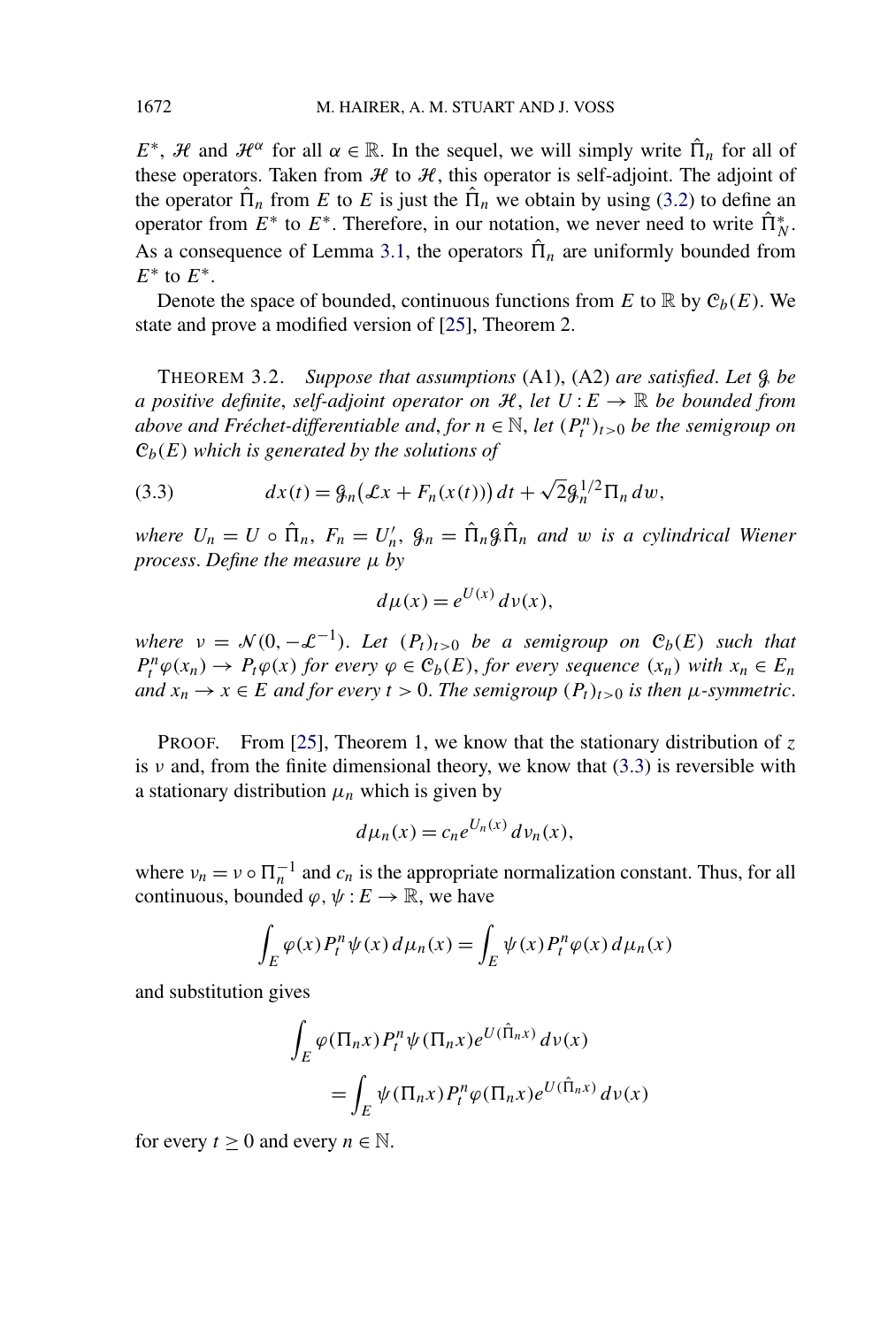<span id="page-16-0"></span>As in the proof of [\[25\]](#page-49-0), Theorem 2, we obtain  $\Pi_n x \to x$  in *E* for *v*-a.a. *x*. Since *U* is bounded from above and continuous and  $\varphi, \psi \in C_b(E)$ , we can use the dominated convergence theorem to conclude

$$
\int_E \varphi(x) P_t \psi(x) e^{U(x)} \, d\nu(x) = \int_E \psi(x) P_t \varphi(x) e^{U(x)} \, d\nu(x).
$$

This shows that the semigroup  $(P_t)_{t>0}$  is  $\mu$ -symmetric.  $\Box$ 

3.1. *The nonpreconditioned case.* We will apply Theorem [3.2](#page-15-0) in two different situations, namely for  $\mathcal{G} = I$  (in this subsection) and for  $\mathcal{G} \approx -\mathcal{L}^{-1}$  (in the next subsection). The case  $\beta = I$  is treated in [\[25\]](#page-49-0), Proposition 5 and [25], Theorem 4. Since, in the present text, we allow the nonlinearity  $U'$  to take values in  $E^*$  instead of  $H$ , we repeat the (slightly modified) result here.

LEMMA 3.3. *For*  $n \in \mathbb{N}$ , let  $F_n$ ,  $F: E \to E^*$ ,  $T > 0$  and  $\psi_n$ ,  $\psi: [0, T] \to E$ *be continuous functions such that the following conditions hold*:

- *for every*  $r > 0$ , there exists a  $K_r > 0$  such that  $||F_n(x) F_n(y)||_{E^*} \le K_r ||x y||$ *y* $||E$  *for every x*, *y*  $\in E$  *with*  $||x||_E$ ,  $||y||_E \le r$  *and every*  $n \in \mathbb{N}$ ;
- $F_n(x) \to F(x)$  in  $E^*$  *as*  $n \to \infty$  *for every*  $x \in E$ ;
- $\psi_n \to \psi$  *in*  $\mathcal{C}([0, T], E)$  *as*  $n \to \infty$ ;
- *there exists a*  $p > 1$  *with*

(3.4) 
$$
\int_0^T \|S(s)\|_{E^*\to E}^p ds < \infty.
$$

*Let*  $u_n, u:[0, T] \to E$  *be the solutions of* 

(3.5) 
$$
u_n(t) = \int_0^t S(t-s) F_n(u_n(s)) ds + \psi_n(t),
$$

(3.6) 
$$
u(t) = \int_0^t S(t-s) F(u(s)) ds + \psi(t).
$$

*Then,*  $u_n \rightarrow u$  *in*  $\mathcal{C}([0, T], E)$ .

PROOF. We have

$$
||u_n(t) - u(t)||_E \le \left\| \int_0^t S(t - s) (F_n(u(s)) - F(u(s))) ds \right\|_E
$$
  
+ 
$$
\left\| \int_0^t S(t - s) (F_n(u_n(s)) - F_n(u(s))) ds \right\|_E
$$
  
+ 
$$
||\psi_n(t) - \psi(t)||_E
$$
  
=  $I_1(t) + I_2(t) + I_3(t)$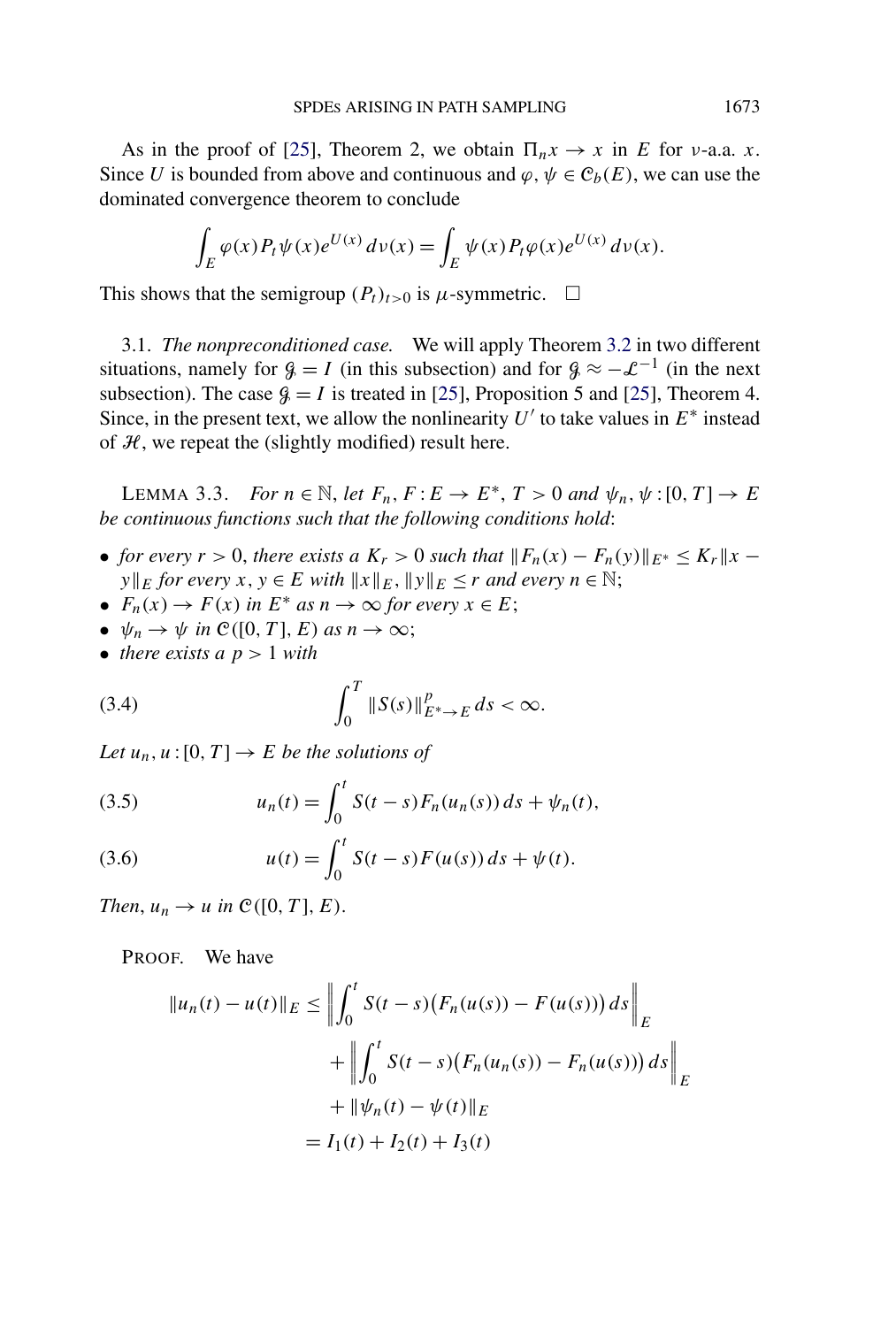for all  $t \in [0, T]$ . We can choose  $q > 1$  with  $1/p + 1/q = 1$  to obtain

$$
I_1(t) \le \int_0^t \|S(t-s)\big(F_n(u(s)) - F(u(s))\big)\|_E ds
$$
  
\n
$$
\le \int_0^t \|S(t-s)\|_{E^*\to E} \|F_n(u(s)) - F(u(s))\|_{E^*} ds
$$
  
\n
$$
\le \left(\int_0^T \|S(t-s)\|_{E^*\to E}^p ds\right)^{1/p} \left(\int_0^T \|F_n(u(s)) - F(u(s))\|_{E^*}^q ds\right)^{1/q}.
$$

By dominated convergence, the right-hand side converges to 0 uniformly in *t* as  $n \rightarrow \infty$ .

For  $n \in \mathbb{N}$  and  $r > 0$ , define

$$
\tau_{n,r} = \inf\{t \in [0,T] | ||u(t)||_E \ge r \text{ or } ||u_n(t)||_E \ge r\},\
$$

with the convention that inf $\emptyset = T$ . For  $t \leq \tau_{n,r}$  we have

$$
I_2(t) \le K_r \int_0^t \|S(t-s)\|_{E^*\to E} \|u_n(s) - u(s)\|_E ds
$$

and, consequently,

$$
||u_n(t) - u(t)||_E \le \sup_{0 \le t \le T} I_1(t) + ||\psi_n(t) - \psi(t)||_E
$$
  
+  $K_r \int_0^t ||S(t - s)||_{E^* \to E} ||u_n(s) - u(s)||_E ds.$ 

Using Gronwall's lemma, we can conclude that

$$
||u_n(t) - u(t)||_E \leq \left(\sup_{0 \leq t \leq T} I_1(t) + ||\psi_n(t) - \psi(t)||_E\right)
$$

$$
\times \exp\left(K_r \int_0^T ||S(s)||_{E^* \to E} ds\right)
$$

for all  $t \leq \tau_{n,r}$ .

Now, choose  $r > 0$  such that  $\sup_{0 \le t \le T} ||u(t)||_E \le r/2$ . Then, for sufficiently large *n* and all  $t \leq \tau_{n,r}$ , we have  $||u_n(t) - u(t)||_E \leq r/2$  and thus  $\sup_{0 \le t \le T} ||u(t)||_E \le r$ . This implies that  $\tau_{n,r} = T$  for sufficiently large *n* and the result follows.  $\Box$ 

With all of these preparations in place, we can now show that the measure  $\mu$ is a stationary distribution of the nonpreconditioned equation. The proof works by approximating the infinite-dimensional solution of [\(2.1\)](#page-4-0) by finite-dimensional processes. Lemma [3.3](#page-16-0) then shows that these finite dimensional processes converge to the solution of [\(2.1\)](#page-4-0) and Theorem [3.2](#page-15-0) finally shows that the corresponding stationary distributions also converge.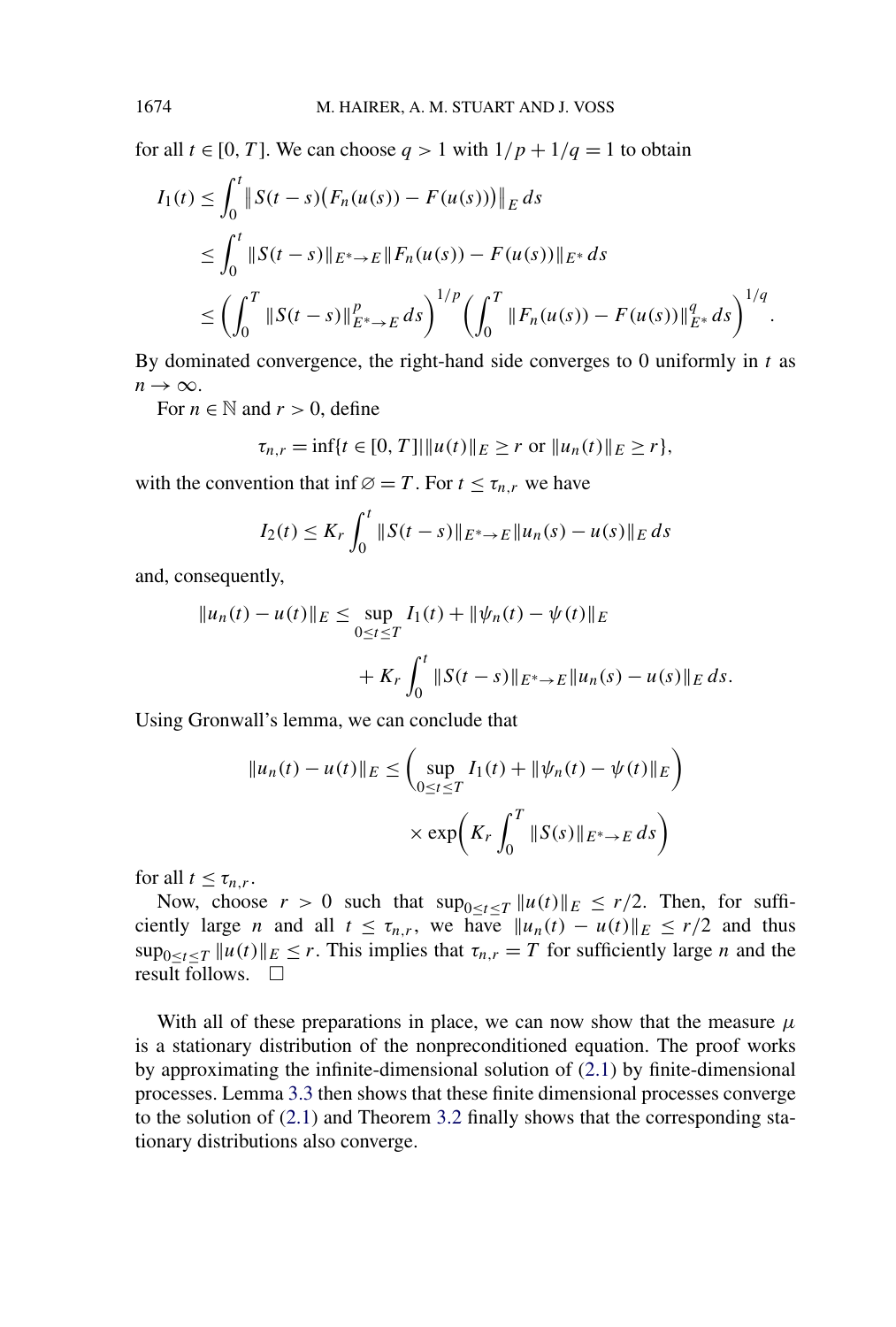<span id="page-18-0"></span>THEOREM 3.4. Let  $U: E \to \mathbb{R}$  be bounded from above and Fréchet differ*entiable.* Assume that L and  $F = U'$  satisfy assumptions (A1)–(A4). Define the *measure µ by*

(3.7) 
$$
d\mu(x) = ce^{U(x)} d\nu(x),
$$

*where*  $v = \mathcal{N}(0, -\mathcal{L}^{-1})$  *and c is a normalization constant. Then,* [\(2.1\)](#page-4-0) *has a unique mild solution for every initial condition*  $x_0 \in E$  *and the corresponding Markov semigroup on E is µ-symmetric*. *In particular*, *µ is an invariant measure for* [\(2.1\)](#page-4-0).

PROOF. Let  $x_0 \in E$ . From Theorem [2.6,](#page-8-0) the SDE [\(2.1\)](#page-4-0) has a mild solution *x* starting at *x*<sub>0</sub>. Defining  $\psi(t) = S(t)x_0 + z(t)$ , where *z* is given by [\(3.1\)](#page-13-0), we can a.s. write this solution in the form [\(3.6\)](#page-16-0). Now, consider a sequence  $(x_0^n)$  with  $x_0^n \in E_n$ for all  $n \in \mathbb{N}$  and  $x_0^n \to x_0$  as  $n \to \infty$ . Let  $\mathcal{G} = I$ . Then, for every  $n \in \mathbb{N}$ , the finite-dimensional equation [\(3.3\)](#page-15-0) has a solution  $x^n$  which starts at  $x_0^n$  and this solution can a.s. be written in the form [\(3.5\)](#page-16-0), with  $\psi_n = S(t)x_0^n + z_n(t)$  and  $z_n = \prod_{n \ge 0} z_n$ . From [\[25\]](#page-49-0), Proposition 1, we get that  $z_n \to z$  as  $n \to \infty$  and thus  $\psi_n \to \psi$  in  $\mathcal{C}([0, T], E)$  as  $n \to \infty$ .

Define  $F_n$  as in Theorem [3.2.](#page-15-0) We then have  $F_n(x) = \hat{\Pi}_n F(\hat{\Pi}_n x)$  and thus  $F_n(x) \to F(x)$  as  $n \to \infty$  for every  $x \in E$ . Also, since *F* is locally Lipschitz, and  $\hat{\Pi}_n : E \to E$  and  $\hat{\Pi}_n : E^* \to E^*$  are uniformly bounded, the  $F_n$  are locally Lipschitz, where the constant can be chosen uniformly in *n*. From [\(2.3\)](#page-4-0), we obtain

$$
\int_0^T \|S(t)\|_{E^*\to E} dt \le c_2 \int_0^T t^{-2\alpha} dt < \infty
$$

for every  $T > 0$  and thus condition [\(3.4\)](#page-16-0) is satisfied. We can now use Lemma [3.3](#page-16-0) to conclude that  $x^n \to x$  in  $\mathcal{C}([0, T], E)$  as  $n \to \infty$  almost surely. Using dominated convergence, we see that  $P_t^n \varphi(x_n) \to P_t \varphi(x)$  for every  $\varphi \in \mathcal{C}_b(E)$  and every  $t > 0$ , where  $(P_t^n)$  are the semigroups from Theorem [3.2](#page-15-0) and  $(P_t)_{t>0}$  is the semigroup generated by the solutions of  $(2.1)$ . We can now apply Theorem [3.2](#page-15-0) to conclude that  $(P_t)_{t>0}$  is  $\mu$ -symmetric.  $\Box$ 

3.2. *The preconditioned case.* For the preconditioned case, we require the covariance operator  $\mathcal G$  of the noise to satisfy assumptions (A6) and (A7), in particular for  $\hat{\mathcal{G}}$  to be trace class. Thus, we can use strong solutions of [\(3.3\)](#page-15-0) here. The analogue of Lemma [3.3](#page-16-0) is given in the following lemma.

LEMMA 3.5. *Let*  $T > 0$  *and, for*  $n \in \mathbb{N}$ *, let*  $\tilde{\mathcal{L}}_n$ *,*  $\tilde{\mathcal{L}}$  *be bounded operators on E and let*  $\tilde{F}_n$ ,  $\tilde{F}: E \to E$  *as well as*  $\psi_n$ ,  $\psi$  : [0, T]  $\to E$  *be continuous functions such that the following conditions hold*:

• 
$$
\tilde{\mathcal{L}}_n x \to \tilde{\mathcal{L}} x
$$
 and  $\tilde{F}_n(x) \to \tilde{F}(x)$  in E as  $n \to \infty$  for every  $x \in E$ ;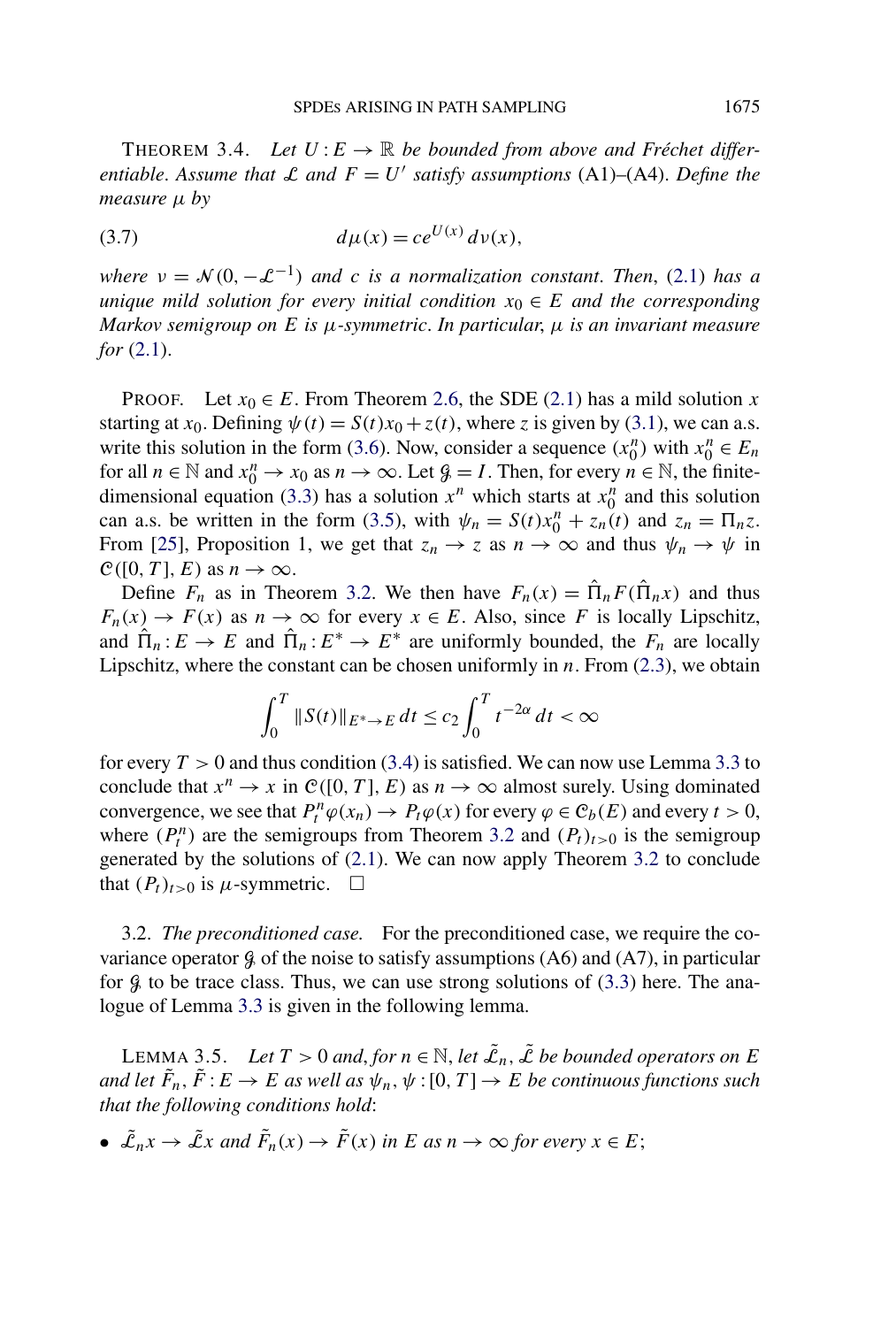<span id="page-19-0"></span>• *for every*  $r > 0$ *, there is a*  $K_r > 0$  *such that* 

(3.8) 
$$
\|\tilde{F}_n(x) - \tilde{F}_n(y)\|_E \le K_r \|x - y\|_E
$$

*for every*  $x, y \in E$  *with*  $||x||_E$ ,  $||y||_E \le r$  *and every*  $n \in \mathbb{N}$ ; •  $\psi_n \to \psi$  *in*  $\mathcal{C}([0, T], E)$  *as*  $n \to \infty$ .

*Let*  $u_n, u:[0, T] \to E$  *be solutions of* 

(3.9) 
$$
u_n(t) = \int_0^t \left(\tilde{\mathcal{L}}_n u_n(s) + \tilde{F}_n(u_n(s))\right) ds + \psi_n(t),
$$

(3.10) 
$$
u(t) = \int_0^t (\tilde{L}u(s) + \tilde{F}(u(s))) ds + \psi(t),
$$

*then*  $u_n \to u$  *in*  $\mathcal{C}([0, T], E)$ .

PROOF. We have

$$
||u_n(t) - u(t)||_E
$$
  
\n
$$
\leq \int_0^t ||\tilde{L}_n u(s) - \tilde{L}_n u(s)| + \tilde{F}_n (u(s)) - \tilde{F}(u(s))||_E ds
$$
  
\n
$$
+ \int_0^t ||\tilde{L}_n u_n(s) - \tilde{L}_n u(s)| + \tilde{F}_n (u_n(s)) - \tilde{F}_n (u(s))||_E ds
$$
  
\n
$$
+ ||\psi_n(t) - \psi(t)||_E
$$
  
\n
$$
= I_1(t) + I_2(t) + I_3(t)
$$

for all  $t \in [0, T]$ . By the uniform boundedness principle, we have  $\sup_{n \in \mathbb{N}} ||\tilde{g}_n||_E$  $\infty$  and thus we can choose  $K_r$  sufficiently large to obtain

$$
\|\tilde{\mathcal{L}}_n x - \tilde{\mathcal{L}}_n y + \tilde{F}_n(x) - \tilde{F}_n(y)\|_E \le K_r \|x - y\|_E
$$

for every *x*,  $y \in E$  with  $||x||_E$ ,  $||y||_E \le r$  and every  $n \in \mathbb{N}$ . We also have

$$
\sup_{0 \le t \le T} I_1(t) \le \int_0^T \|\tilde{\mathcal{L}}_n u(s) - \tilde{\mathcal{L}} u(s) + \tilde{F}_n(u(s)) - \tilde{F}(u(s))\|_E ds \longrightarrow 0
$$

as  $n \to \infty$ , by dominated convergence.

For  $n \in \mathbb{N}$  and  $r > 0$ , define

$$
\tau_{n,r} = \inf\{t \in [0,T] | \|u(t)\|_E \ge r \text{ or } \|u_n(t)\|_E \ge r\},\
$$

with the convention that inf $\emptyset = T$ . For  $t \leq \tau_{n,r}$ , we have

$$
I_2(t) \le K_r \int_0^t \|u_n(s) - u(s)\|_E ds
$$

and, consequently,

$$
||u_n(t) - u(t)||_E \le \sup_{0 \le t \le T} I_1(t) + K_r \int_0^t ||u_n(s) - u(s)||_E ds + ||\psi_n(t) - \psi(t)||_E.
$$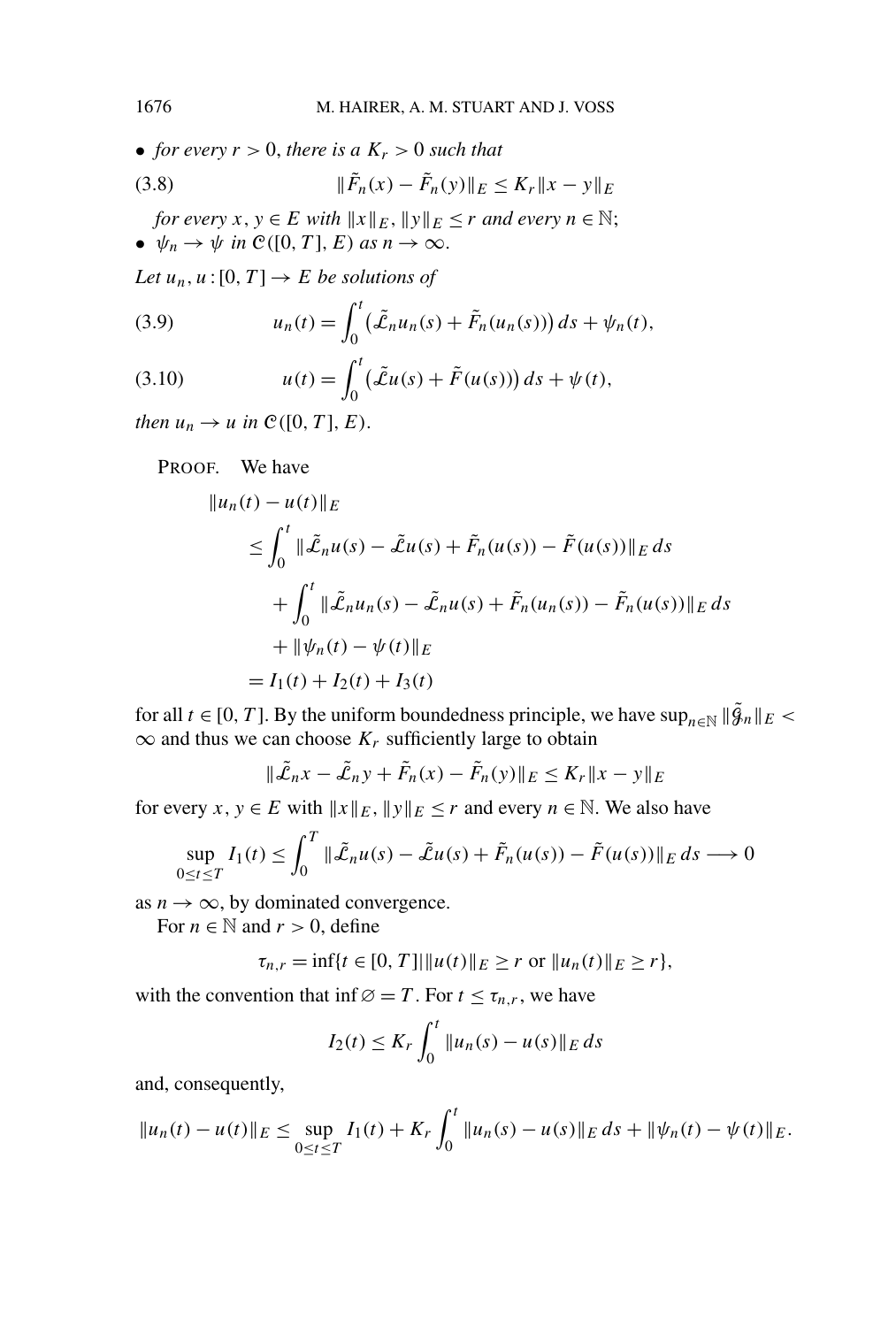<span id="page-20-0"></span>Using Gronwall's lemma, we can conclude that

$$
||u_n(t) - u(t)||_E \le e^{K_r T} \left( \sup_{0 \le t \le T} I_1(t) + ||\psi_n(t) - \psi(t)||_E \right)
$$

for all  $t \leq \tau_{n,r}$ .

Now, choose  $r > 0$  such that  $\sup_{0 \le t \le T} ||u(t)||_E \le r/2$ . For sufficiently large *n* and all  $t \leq \tau_{n,r}$ , we then have  $||u_n(t) - u(t)||_E \leq r/2$  and thus  $\sup_{0 \leq t \leq T} ||u(t)||_E \leq$ *r*. This implies that  $\tau_{n,r} = T$  for sufficiently large *n* and the result follows.  $\Box$ 

The following theorem shows that the measure  $\mu$  is now also a stationary distribution of the preconditioned equation. Again the proof works by approximating the infinite-dimensional solution of [\(2.1\)](#page-4-0) by finite-dimensional processes.

THEOREM 3.6. Let  $U: E \to \mathbb{R}$  be bounded from above and Fréchet differen*tiable. Assume that the operators*  $\mathcal{G}$  *and*  $\mathcal{L}$  *and the drift*  $F = U'$  *satisfy assumptions*  $(A1)$ – $(A3)$ , *and*  $(A5)$ – $(A7)$ . *Define the measure*  $\mu$  *by* 

(3.11) 
$$
d\mu(x) = ce^{U(x)} d\nu(x),
$$

*where*  $v = \mathcal{N}(0, -\mathcal{L}^{-1})$  *and c is a normalization constant. Equation* [\(2.14\)](#page-11-0) *then has a unique strong solution for every initial condition*  $x_0 \in E$  *and the corresponding semigroup on E is µ-symmetric*. *In particular*, *µ is an invariant measure for* [\(2.14\)](#page-11-0).

PROOF. Let  $x_0 \in E$ . From Theorem [2.10,](#page-12-0) SDE [\(2.14\)](#page-11-0) has a strong solution *x* starting at *x*<sub>0</sub>. Defining  $\psi(t) = x_0 + \tilde{w}(t)$ , where  $\tilde{w} = \frac{g}{\pi} \mu^2 w$  is a  $\phi$ -Wiener process, we can a.s. write this solution in the form [\(3.10\)](#page-19-0). Now, consider a sequence  $(x_0^n)$ with  $x_0^n \in E_n$  for all  $n \in \mathbb{N}$  and  $x_0^n \to x_0$  as  $n \to \infty$ . For every  $n \in \mathbb{N}$ , the finite-dimensional equation [\(3.3\)](#page-15-0) then has a solution  $x^n$  which starts at  $x_0^n$  and this so-lution can a.s. be written in the form [\(3.9\)](#page-19-0), with  $\psi_n = x_0^n + \hat{\Pi}_n \mathcal{G}^{1/2} w(t)$ . Since the function  $\psi$  is continuous, it can be approximated arbitrarily well by a piecewise affine function  $\hat{\psi}$ . Since the operators  $\hat{\Pi}_n$  are equibounded in *E* and satisfy  $\hat{\Pi}_n y \to y$  for every  $y \in E$ , it is easy to see that  $\hat{\Pi}_n \hat{\psi} \to \hat{\psi}$  in  $\mathcal{C}([0, T], E)$ . On the other hand,  $\|\psi_n - \hat{\Pi}_n \hat{\psi}\|_E$  is bounded by  $\|\hat{\Pi}_n x_0 - x_0^n\|_E + \|\hat{\Pi}_n\|_{E\to E} \|\psi - \hat{\psi}\|_E$ , so it also gets arbitrarily small. This shows that  $\psi_n$  indeed converges to  $\psi$  in  $C([0, T], E)$ .

Because of (A6) and (A7), we have  $\|\mathcal{G}\|_{E\to E} < \infty$  and  $\|\mathcal{G}\mathcal{L}\|_{E\to E} < \infty$ . Let  $F = U'$  and define  $F_n$  and  $\mathcal{G}_n$  as in Theorem [3.2.](#page-15-0) We then have  $F_n(x) =$  $\hat{\Pi}_n F(\hat{\Pi}_n x)$ . Let  $\tilde{\mathcal{L}}_n = \mathcal{G}_n \mathcal{L} = \tilde{\Pi}_n \mathcal{G} \mathcal{L} \hat{\Pi}_n$ ,  $\tilde{\mathcal{L}} = \mathcal{G} \mathcal{L}$ ,  $\tilde{F}_n = \mathcal{G}_n F_n$  and  $\tilde{F} = \mathcal{G} F$ . Since  $\|\hat{\Pi}_n\|_{E\to E} \leq c$  for all  $n \in \mathbb{N}$  and some constant  $c < \infty$  and since  $\|\hat{\Pi}_n x_n$  $x \|_{E} \leq \|\Pi_n x_n - \Pi_n x\|_{E} + \|\Pi_n x - x\|_{E}$ , we have  $\Pi_n x_n \to x$  in *E* as  $n \to \infty$  for every sequence  $(x_n)$  with  $x_n \to x$  in *E*. Since  $\mathcal{GL}$  is a bounded operator on *E*, we can use this fact to obtain  $\tilde{\mathcal{L}}_n x \to \tilde{\mathcal{L}} x$  in *E* as  $n \to \infty$  for every  $x \in E$ . Since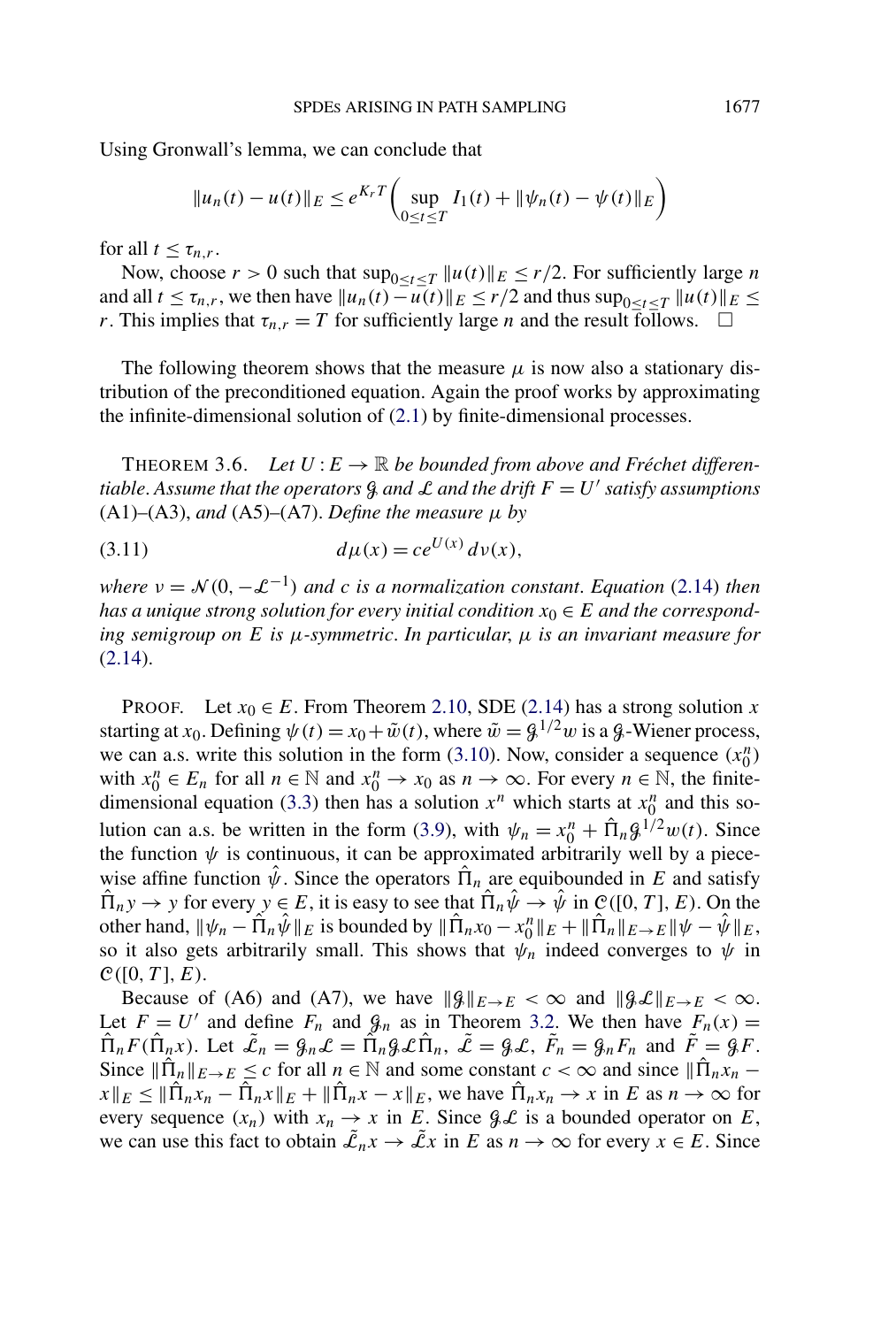$\mathcal{GL}$  is bounded from *E* to *E* and  $\mathcal{L}(E) \supseteq \mathcal{L}(\mathcal{H}^{1/2}) = \mathcal{H}^{-1/2}$ , the operator  $\mathcal{G}$  is defined on all of  $E^* \subset \mathcal{H}^{-1/2}$  and thus bounded from  $E^*$  to *E* and we obtain  $\tilde{F}_n(x) \to \tilde{F}(x)$  in *E* as  $n \to \infty$  for every  $x \in E$ . Since *F* is locally Lipschitz and the  $\hat{\Pi}_n$  are uniformly bounded, both as operators from *E* to *E* and from  $E^*$  to  $E^*$ , the  $F_n$  are locally Lipschitz, where the constant can be chosen uniformly in *n*. Therefore, all of the conditions of Lemma [3.5](#page-18-0) are satisfied and we can conclude that  $x^n \to x$  in  $\mathcal{C}([0, T], E)$  as  $n \to \infty$  almost surely.

Using dominated convergence, we see that  $P_t^n \varphi(x_n) \to P_t \varphi(x)$  for every  $\varphi \in$  $C_b(E)$  and every  $t > 0$ , where  $(P_t^n)$  are the semigroups from Theorem [3.2](#page-15-0) and  $(P_t)_{t>0}$  is the semigroup generated by the solutions of [\(2.1\)](#page-4-0). We can now apply Theorem [3.2](#page-15-0) to conclude that  $(P_t)_{t>0}$  is  $\mu$ -symmetric.  $\Box$ 

**4. Ergodic properties of the equations.** In this section, we show that the measure  $\mu$  from Theorems [3.4](#page-18-0) and [3.6](#page-20-0) is actually the only invariant measure for both [\(2.1\)](#page-4-0) and [\(2.14\)](#page-11-0). This result is essential to justify the use of ergodic averages of solutions to [\(2.1\)](#page-4-0) or [\(2.14\)](#page-11-0) in order to sample from  $\mu$ . We also show that a weak law of large numbers holds for every (and not just almost every) initial condition. Theorems [4.10](#page-28-0) and [4.11](#page-29-0) summarize the main results.

These results are similar to existing results for [\(2.1\)](#page-4-0), although our framework includes nonlinear boundary conditions and distribution-valued forcing in the equation. Furthermore, our analysis seems to be completely new for [\(2.14\)](#page-11-0). The problem is that [\(2.14\)](#page-11-0) does not have any smoothing property. In particular, it lacks the strong Feller property which is an essential tool in most proofs of uniqueness of invariant measures for SPDEs. We show, however, that it enjoys the recently introduced asymptotic strong Feller property [\[12\]](#page-48-0), which can, in many cases, be used as a substitute for the strong Feller property, as far as properties of the invariant measures are concerned.

Recall that a Markov semigroup P*<sup>t</sup>* over a Banach space is called *strong Feller* if it maps bounded measurable functions into bounded continuous functions. It can be shown by a standard density argument that if Assumption [1](#page-22-0) holds for  $P_t$ , then it also has the strong Feller property. We will not give the precise definition of the asymptotic strong Feller property in the present article since this would require some preliminaries that are not going to be used in the sequel. All we will use is the fact that, in a similar way, if a Markov semigroup  $\mathcal{P}_t$  satisfies Assumption [2,](#page-23-0) then it is also asymptotically strong Feller.

4.1. *Variations of the strong Feller property.* Given a Markov process on a separable Banach space  $E$ , we call  $P_t$  the *associated semigroup* acting on bounded Borel measurable functions  $\varphi: E \to \mathbb{R}$ . Let us denote by  $\mathcal{C}_b^1(E)$  the space of bounded functions from *E* to R with bounded Fréchet derivative. For the moment, let us consider processes that satisfy the following property.

<span id="page-21-0"></span>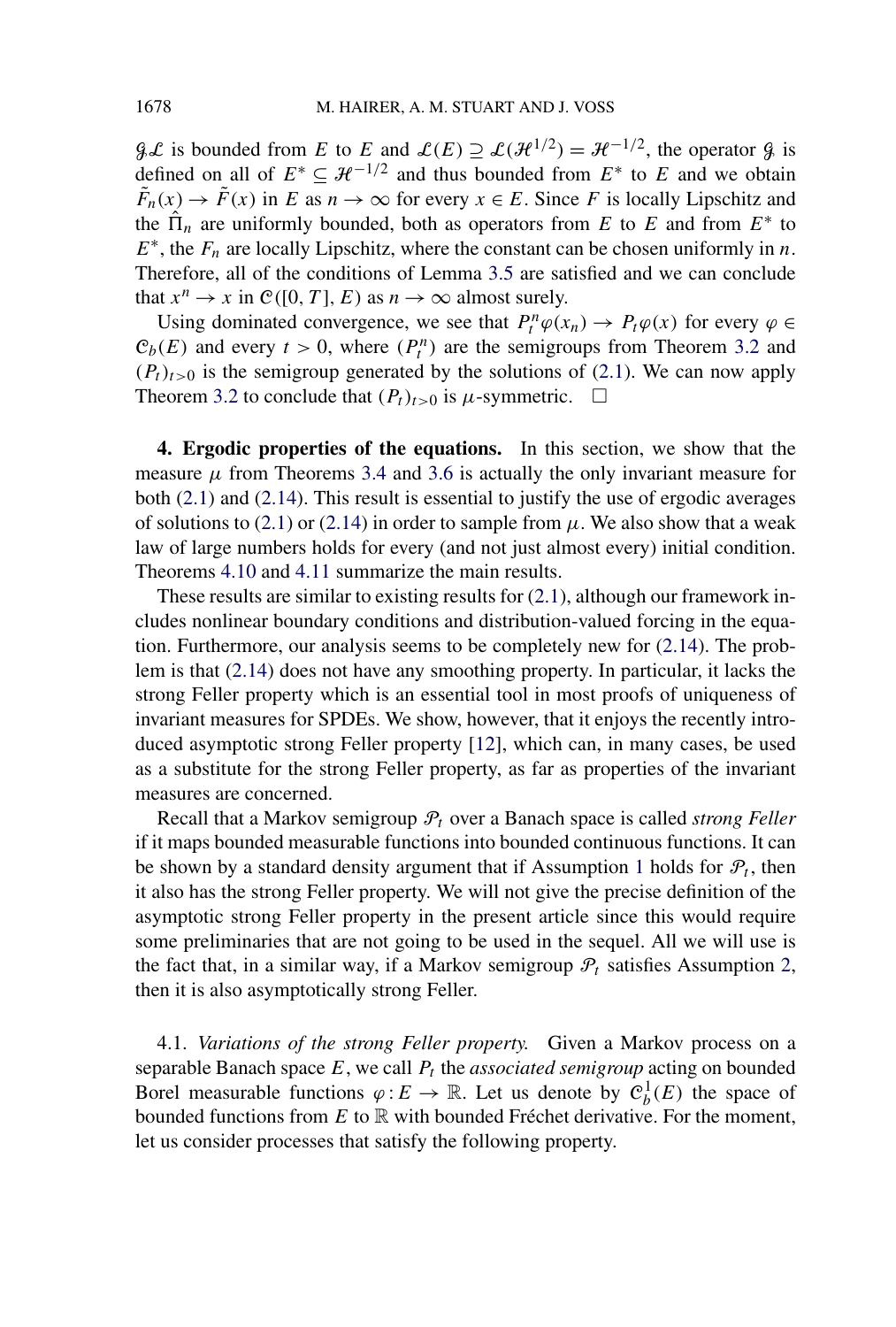<span id="page-22-0"></span>ASSUMPTION 1. The Markov semigroup  $P_t$  maps  $\mathcal{C}_b^1(E)$  into itself. Furthermore, there exists a time *t* and a locally bounded function  $C : E \to \mathbb{R}_+$  such that the bound

$$
(4.1) \t\t\t\t \|D P_t \varphi(x)\| \le C(x) \|\varphi\|_{\infty}
$$

holds for every  $\varphi : E \to \mathbb{R}$  in  $\mathcal{C}_b^1(E)$  and every  $x \in E$ .

It is convenient to introduce

(4.2) 
$$
\mathcal{B}(x) = \{y \in E | \|y - x\|_E \le 1\}, \qquad \bar{C}(x) = \sup_{y \in \mathcal{B}(x)} C(y).
$$

Note that a density argument given in [\[6\]](#page-48-0) shows that if (4.1) holds for Fréchet differentiable functions, then  $P_t\varphi$  is locally Lipschitz continuous with local Lipschitz constant  $C(x)\|\varphi\|_{\infty}$  for every bounded measurable function  $\varphi$ . In particular, this shows that

(4.3) 
$$
\|P_t(x, \cdot) - P_t(y, \cdot)\|_{TV} \leq \frac{1}{2}\bar{C}(x)\|x - y\|_E
$$

for every *x*,  $y \in E$  with  $||x - y||_E \le 1$  (with the convention that the total variation distance between mutually singular measures is 1). Recall that the *support* of a measure is the smallest *closed* set with full measure. We also follow the terminology in [\[6, 23\]](#page-48-0) by calling an invariant measure for a Markov semigroup *ergodic* if the law of the corresponding stationary process is ergodic for the time shifts. The following result follows immediately.

LEMMA 4.1. *Let Pt be a Markov semigroup on a separable Banach space E that satisfies* (4.3) *and let*  $\mu$  *and*  $\nu$  *be two ergodic invariant measures for*  $P_t$ *. If*  $\mu \neq \nu$ , *then we have*  $\|x - y\| \ge \min\{1, 2/\overline{C}(x)\}$  *for any two points*  $(x, y) \in$  $\supp \mu \times \supp \nu$ .

PROOF. Assume (for the purposes of obtaining a contradiction) that there exists a point  $(x, y) \in \text{supp } \mu \times \text{supp } \nu \text{ with } ||x - y|| < 2/\overline{C}(x)$  and  $||x - y|| < 1$ . Let  $\delta$  < 1 –  $\|x - y\|$  be determined later and let  $\mathcal{B}_{\delta}(x)$  denote the ball of radius *δ* centered at in *x*. With these definitions, it is easy to check from (4.3) and the triangle inequality that we have

$$
||P_t(x', \cdot) - P_t(y', \cdot)||_{TV} \le \frac{1}{2}(2\delta + ||x - y||)\bar{C}(x)
$$

for every  $x' \in \mathcal{B}_{\delta}(x)$  and  $y' \in \mathcal{B}_{\delta}(y)$ . Since we assumed that  $||x - y||\overline{C}(x)/2 < 1$ , it is possible, by taking  $\delta$  sufficiently small, to find a strictly positive  $\alpha > 0$  such that

$$
|| P_t(x',\cdot) - P_t(y',\cdot)||_{TV} \leq 1 - \alpha.
$$

The invariance of  $\mu$  and  $\nu$  under  $P_t$  implies that

$$
\|\mu - \nu\|_{TV} \leq \int_{E^2} \|P_t(\tilde{x}, \cdot) - P_t(\tilde{y}, \cdot)\|_{TV} \mu(d\tilde{x}) \nu(d\tilde{y}) \leq 1 - \alpha \mu(B_\delta(x)) \nu(B_\delta(y)).
$$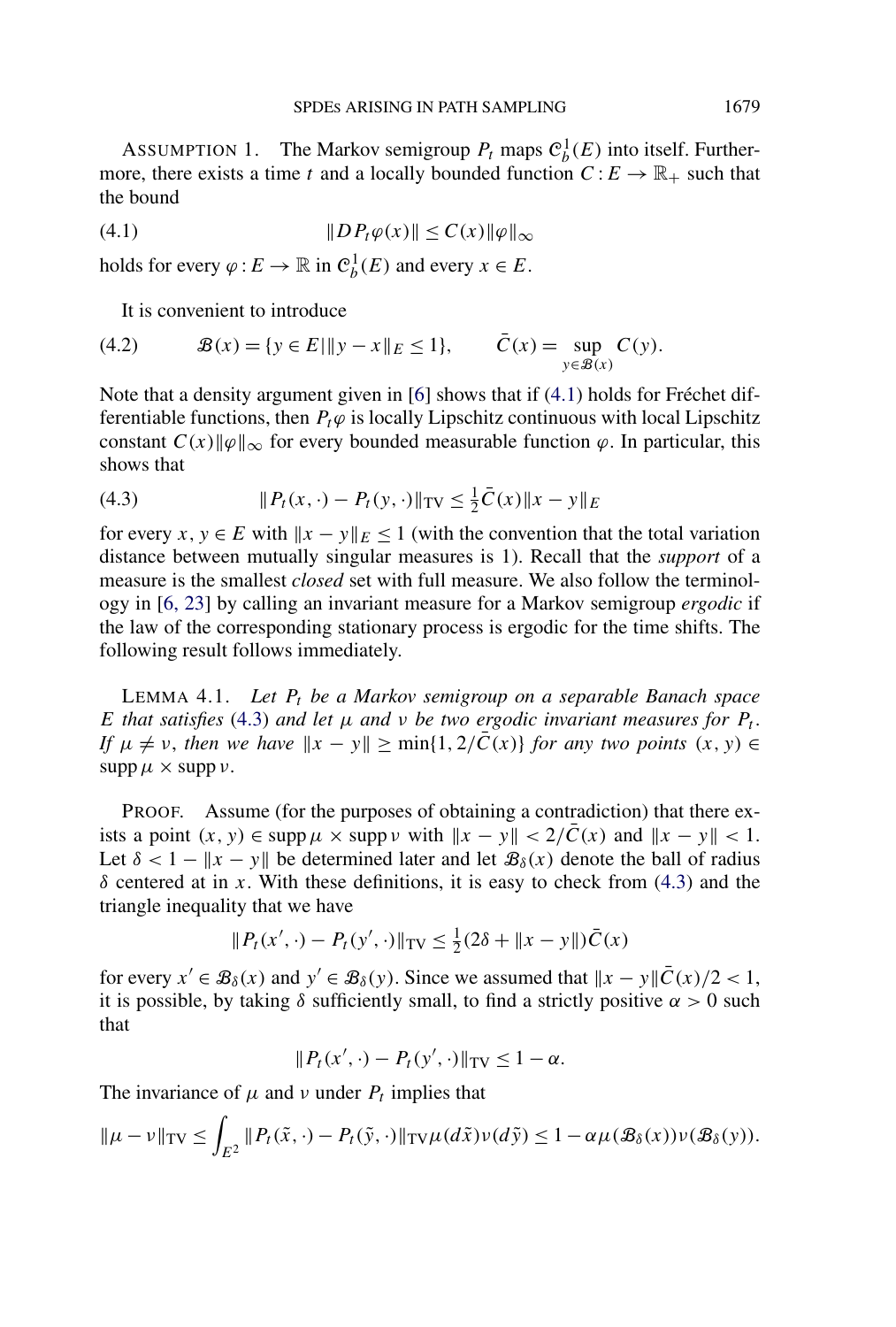Since the definition of the support of a measure implies that both  $\mu(B_\delta(x))$  and  $\nu(\mathcal{B}_\delta(y))$  are nonzero, this contradicts the fact that  $\mu$  and  $\nu$  are distinct and ergodic, therefore mutually singular.  $\Box$ 

In our case, it turns out that we are unfortunately not able to prove that [\(4.1\)](#page-22-0) holds for the equations under consideration. However, it follows immediately from the proof of Lemma [4.1](#page-22-0) that we have the following, very similar, result.

COROLLARY 4.2. *Let Pt be a Markov semigroup on a separable Banach space E such that there exists a continuous increasing function*  $f : \mathbb{R}_+ \to \mathbb{R}_+$  *with*  $f(0) = 0$ ,  $f(1) = 1$  *and* 

(4.4) 
$$
||P_t(x, \cdot) - P_t(y, \cdot)||_{TV} \leq \bar{C}(x) f(||x - y||)
$$

*for every*  $x, y \in E$  *with*  $||x - y|| \leq 1$ . Let  $\mu$  and  $\nu$  be two ergodic invariant measures *for*  $P_t$ . If  $\mu \neq \nu$ , then we have  $f(\Vert x - y \Vert) \ge \min\{1, 1/\overline{C}(x)\}\)$  for any two points  $(x, y) \in \text{supp }\mu \times \text{supp }\nu.$ 

In Theorem [4.7](#page-27-0) below, we will see that the semigroups generated by the nonpreconditioned equations considered in the present article satisfy the smoothing property (4.4). However, even the slightly weaker strong Feller property can be shown to fail for the semigroups generated by the preconditioned equations. They, however, satisfy the following, somewhat weaker, condition.

ASSUMPTION 2. The Markov semigroup  $P_t$  maps  $\mathcal{C}_b^1(E)$  into itself. Furthermore, there exists a decreasing function  $f : \mathbb{R}_+ \to \mathbb{R}_+$  converging to 0 at infinity and a locally bounded function  $C : E \to \mathbb{R}_+$  such that the bound

$$
(4.5) \t\t\t\t \|DP_t\varphi(x)\| \le C(x) (\|\varphi\|_{\infty} + f(t) \|D\varphi\|_{\infty})
$$

holds for every  $\varphi: E \to \mathbb{R}$  in  $\mathcal{C}_b^1(E)$  and every  $x \in \mathcal{H}$ .

A modification of the argument of Lemma [4.1](#page-22-0) yields the following.

LEMMA 4.3. *Let Pt be a Markov semigroup on a separable Banach space E that satisfies Assumption* 2 *and let µ and ν be two ergodic invariant measures for P<sub>t</sub>*. *If*  $\mu \neq \nu$ , *then we have*  $\|x - y\| \ge \min\{1, 2/\overline{C}(x)\}$  *for any two points*  $(x, y) \in$ supp  $\mu \times$  supp *v*, *where*  $\overline{C}$  *is given in* [\(4.2\)](#page-22-0).

PROOF. Given a distance *d* on *E*, recall that the corresponding Wasserstein distance on the space of probability measures on *E* is given by

(4.6) 
$$
\|\pi_1 - \pi_2\|_d = \inf_{\pi \in \mathcal{C}(\pi_1, \pi_2)} \int_{E^2} d(x, y) \pi(dx, dy),
$$

<span id="page-23-0"></span>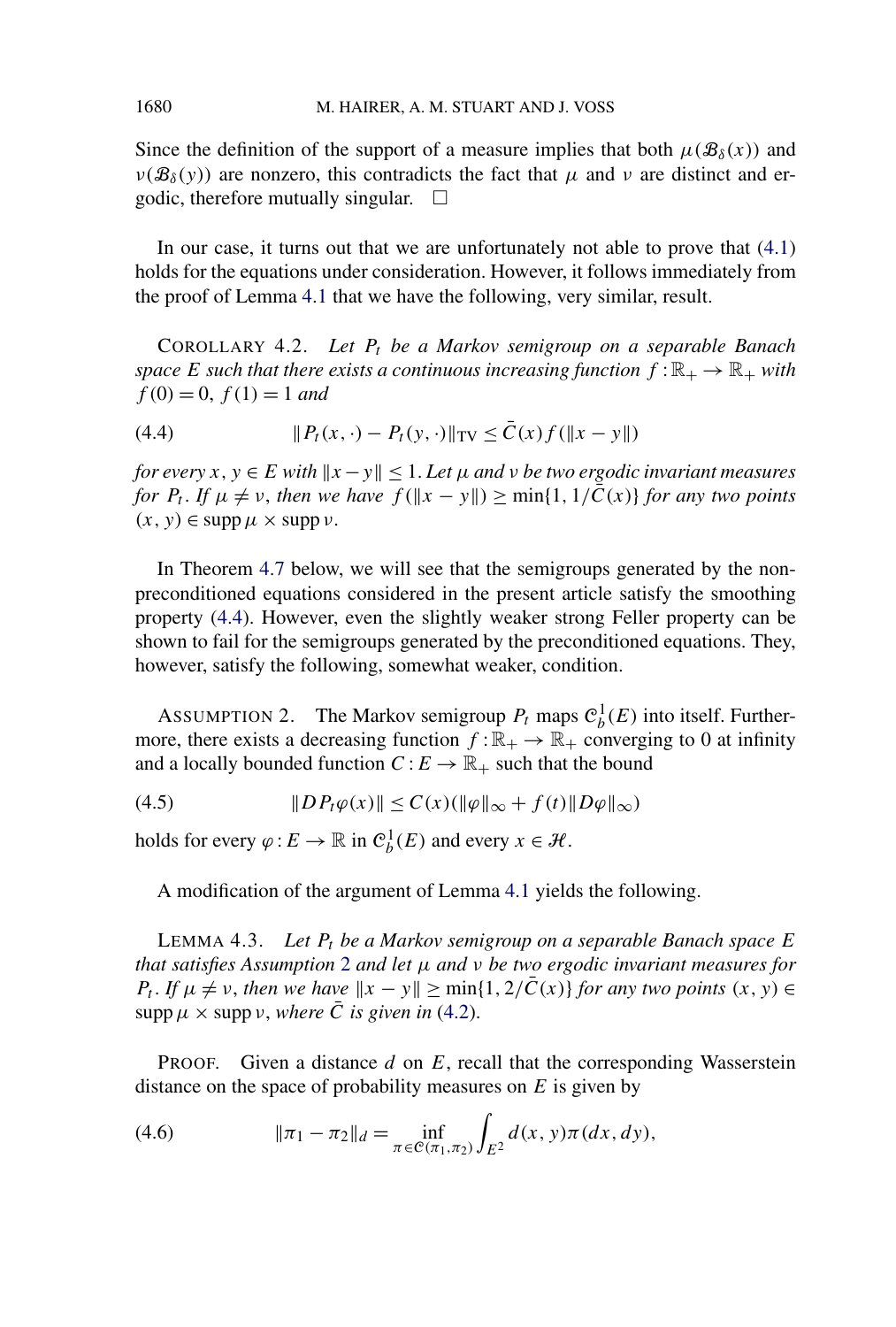<span id="page-24-0"></span>where  $C(\pi_1, \pi_2)$  denotes the set of probability measures on  $E^2$  with marginals  $\pi_1$ and  $\pi_2$ .

Given the two invariant measures  $\mu$  and  $\nu$ , we also recall the useful inequality

$$
(4.7) \|\mu - \nu\|_d \le 1 - \min\{\mu(A), \nu(A)\} \bigg(1 - \max_{y, z \in A} \|P_t(z, \cdot) - P_t(y, \cdot)\|_d\bigg),
$$

valid for every  $t \ge 0$  and every measurable set *A* (see, e.g., [\[12\]](#page-48-0) for a proof).

For  $\varepsilon > 0$ , we define on H the distance  $d_{\varepsilon}(x, y) = 1 \wedge \varepsilon^{-1} ||x - y||$  and denote by  $\|\cdot\|_{\infty}$  the corresponding seminorm on measures given by [\(4.6\)](#page-23-0). It can be checked from the definitions that, in a way similar to the proof of [\[12\]](#page-48-0), Proposition 3.12, [\(4.5\)](#page-23-0) implies that the bound

$$
||P_t(x, \cdot) - P_t(y, \cdot)||_{\varepsilon} \le \frac{1}{2}||x - y||\overline{C}(x)\left(1 + \frac{2f(t)}{\varepsilon}\right)
$$

holds for every  $(x, y) \in E^2$  with  $||x - y|| < 1$ . Hence, the same argument as in the proof of Lemma [4.1](#page-22-0) yields  $α > 0$ , so, for  $δ$  sufficiently small, we have the bound

$$
||P_t(x,\cdot)-P_t(y,\cdot)||_{\varepsilon} \leq (1-\alpha)\left(1+\frac{2f(t)}{\varepsilon}\right)
$$

for every  $x' \in \mathcal{B}_{\delta}(x)$  and  $y' \in \mathcal{B}_{\delta}(y)$ . Note that  $\delta$  can be chosen independently of  $\varepsilon$ . Choosing *t* as a function of  $\varepsilon$  sufficiently large so that  $f(t) < \alpha \varepsilon/2$ , say, it follows from (4.7) that

$$
\|\mu_1 - \mu_2\|_{\varepsilon} \le 1 - \alpha^2 \min{\{\mu_1(\mathcal{B}_{\delta}(x)), \mu_2(\mathcal{B}_{\delta}(x))\}}
$$

for every  $\varepsilon > 0$ . Since  $\lim_{\varepsilon \to 0} ||\mu_1 - \mu_2||_{\varepsilon} = ||\mu_1 - \mu_2||_{TV}$  (see [\[12\]](#page-48-0)), the claim follows in the same way as in the proof of Lemma [4.1.](#page-22-0)  $\Box$ 

4.2. *Conditions for* [\(4.4\)](#page-23-0) *to hold.* In this subsection, we show that equation [\(2.1\)](#page-4-0), arising from the nonpreconditioned case, satisfies the bound [\(4.4\)](#page-23-0). Our main result is the following theorem.

The proof of the results is closely related to standard arguments that can be found, for example, in [\[4, 6, 17\]](#page-48-0). However, the situation in these works is different from ours, mainly because we only have local bounds on the derivative of the flow with respect to the initial condition. This forces us to use an approximation argument which, in turn, only yields a bound of type [\(4.4\)](#page-23-0) rather than the bound [\(4.1\)](#page-22-0) obtained in the previously mentioned works. The present proof unfortunately requires (4.8) as an additional assumption on the nonlinearity  $F$ , even though we believe that this is somewhat artificial.

THEOREM 4.4. *Suppose that assumptions* (A1)–(A4) *hold*. *Assume*, *furthermore, that for every*  $R > 0$ , *there exists a Fréchet differentiable function*  $F_R : E \rightarrow$ *E*<sup>∗</sup> *such that*

(4.8) 
$$
F_R(x) = F(x) \quad \text{for } ||x||_E \le R,
$$

$$
F_R(x) = 0 \quad \text{for } ||x||_E \ge 2R
$$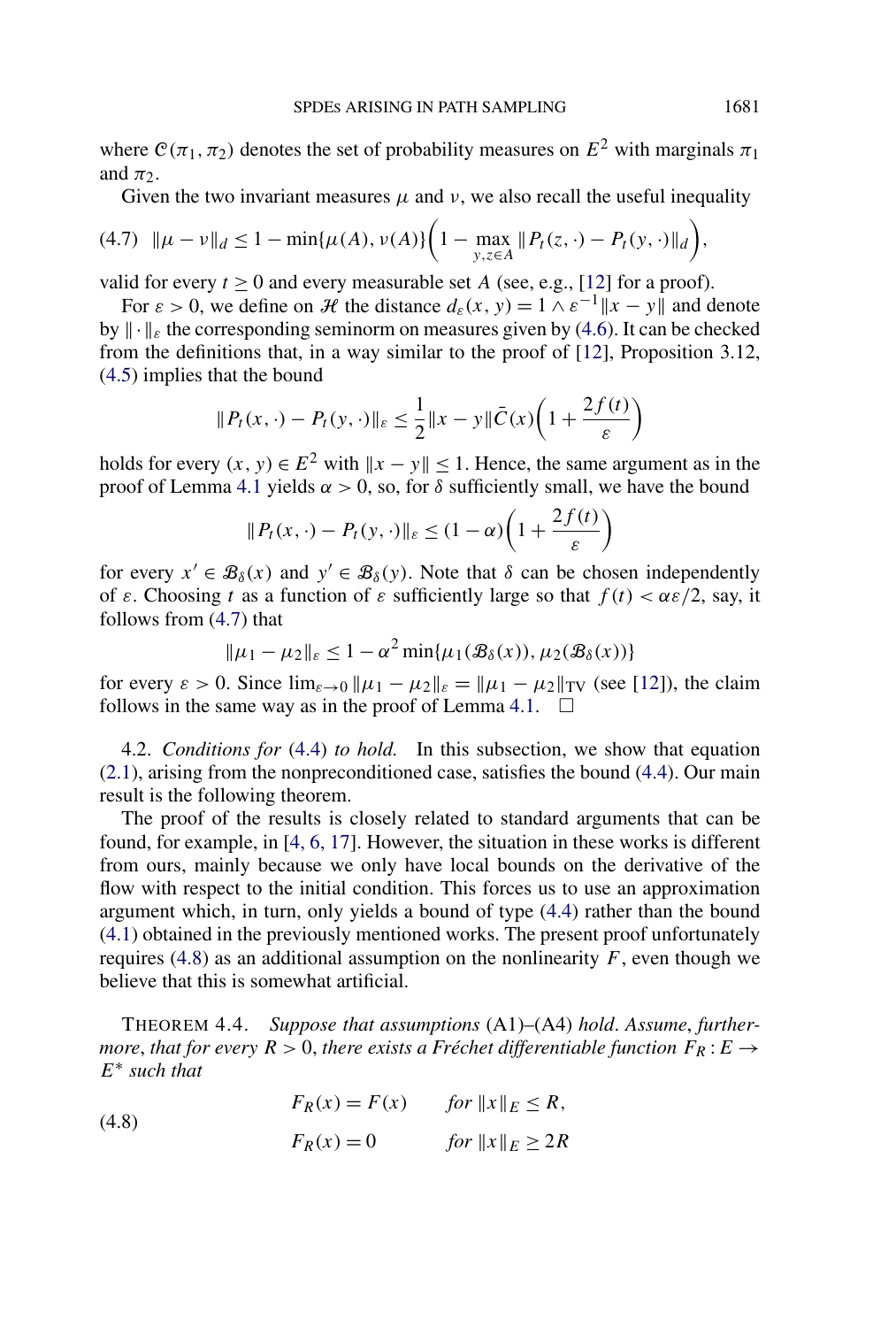<span id="page-25-0"></span>*and such that there exist constants C and N such that*

$$
||F_R(x)|| + ||DF_R(x)|| \le C(1+R)^N
$$

*for every*  $x \in E$ . *There then exist exponents*  $\tilde{N} > 0$  *and*  $\alpha > 0$  *such that the solutions to the SPDE* [\(2.1\)](#page-4-0) *satisfy* [\(4.4\)](#page-23-0) *with*  $f(r) = r^{\alpha}$  *and*  $\bar{C}(x) = (1 + ||x||_E)^{\tilde{N}}$ .

PROOF. Fix  $x_0 \in E$  and define  $R = 2||x_0||_E$ . Denote by  $\Phi_t^R : E \to E$  the flow induced by the solutions to the truncated equation

(4.9) 
$$
dx = \mathcal{L}x dt + F_R(x) dt + \sqrt{2} dw(t).
$$

Further, denote by  $\zeta$  the solution to the linearized equation defined in  $(2.4)$ . It follows immediately from Picard iterations that  $\Phi_t^R$  is Fréchet differentiable and that there exists a constant *C* such that

(4.10) 
$$
\|\Phi_t^R(x)\|_E \le \|x\|_E + \|z(t)\|_E + Ct^{1-2\alpha}(1+R)^N,
$$

$$
\|D\Phi_t^R(x)\|_{E\to E} \le 2
$$

for every *t* with

(4.11) 
$$
t^{1-2\alpha} \leq \frac{1}{C(1+R)^N}.
$$

Note that the bounds in (4.10) are almost sure bounds and that (4.11) is a *deterministic* condition on the time interval we are allowed to consider.

Now, denote by  $P_t^R$  the Markov semigroup generated by (4.9). For an arbitrary function  $\varphi \in \mathcal{C}_b^1(E)$  and an arbitrary vector  $\xi \in E$ , the Bismut–Elworthy–Li formula [\[6, 9\]](#page-48-0) yields

$$
|DP_t^R \varphi(x)\xi| = \frac{1}{t} \mathbb{E}\bigg(\varphi(\Phi_t^R(x)) \int_0^t \langle D\Phi_s^R(x)\xi, dw(s) \rangle\bigg)
$$
  

$$
\leq \frac{1}{t} ||\varphi||_{\infty} \bigg(\mathbb{E} \int_0^t ||D\Phi_s^R(x)\xi||_{\mathcal{H}}^2 ds\bigg)^{1/2}.
$$

Combining this with (4.10) shows that there exists a constant *C* such that

(4.12) 
$$
\|P_t^R(x,\cdot) - P_t^R(y,\cdot)\|_{TV} \leq \frac{C}{\sqrt{t}} \|x - y\|_E,
$$

provided that *t* is sufficiently small that (4.11) holds. The bound (4.10) shows that there exists  $\theta > 0$  such that

(4.13) 
$$
\mathbb{P}\left(\sup_{s\in[0,t]}\|x(s)\|_{E}\geq R\right)\leq\frac{Ct^{\theta}}{R}
$$

for every *t* such that (4.11) holds and every  $x_0$  such that  $||x_0||_E \le R/2$ .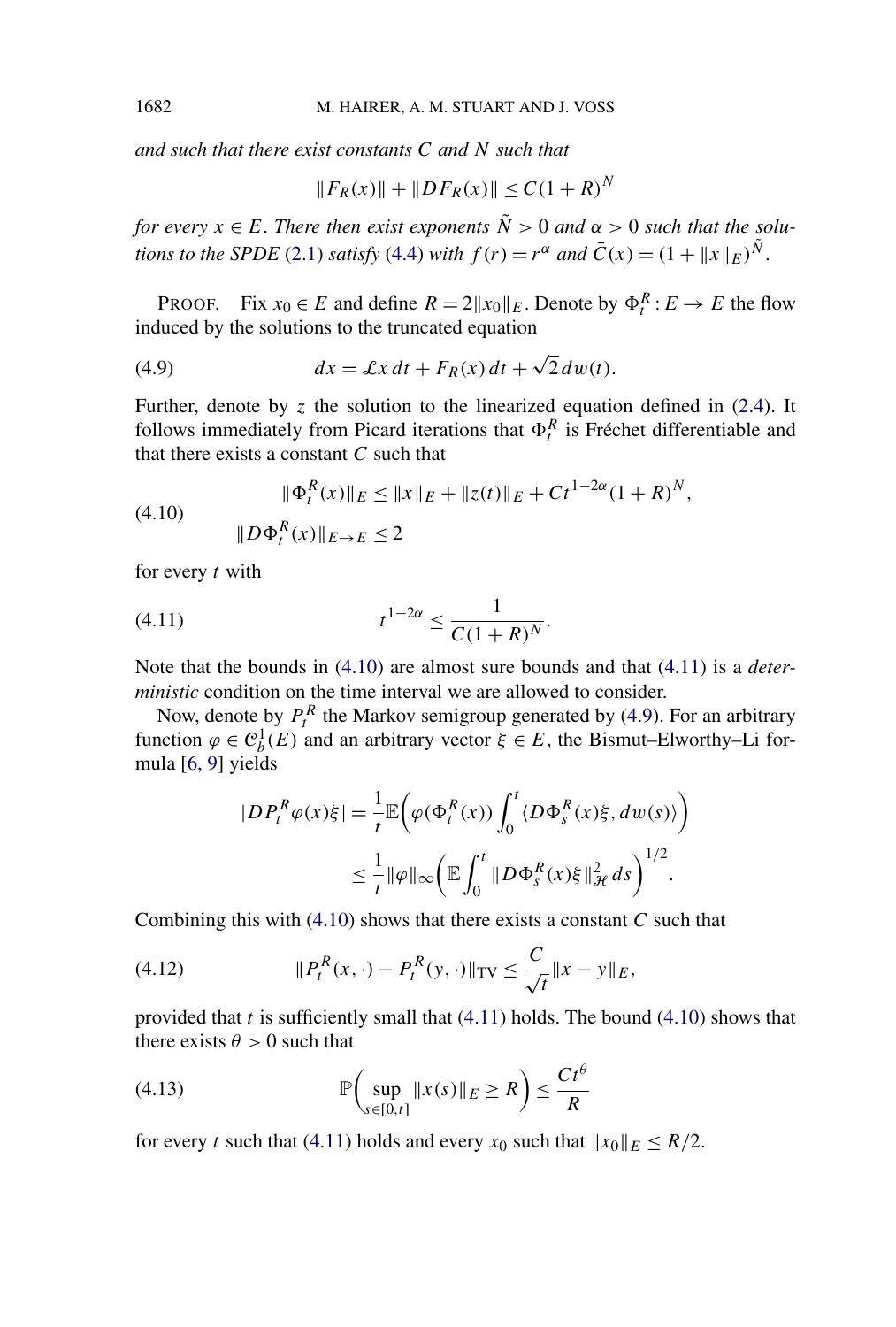<span id="page-26-0"></span>Furthermore, it is clear that the solution to [\(4.9\)](#page-25-0) agrees with the solution to [\(2.1\)](#page-4-0), provided it stays inside a ball of radius *R*, so [\(4.13\)](#page-25-0) implies that, under the same conditions, we have

(4.14) 
$$
\|P_t(x,\cdot)-P_t^R(x,\cdot)\|_{TV}\leq \frac{Ct^{\theta}}{R}.
$$

Combining (4.14) and [\(4.12\)](#page-25-0) yields

(4.15) 
$$
||P_t(x, \cdot) - P_t(y, \cdot)||_{TV} \le \frac{C}{\sqrt{t}} ||x - y||_E + \frac{Ct^{\theta}}{R}
$$

for all pairs  $(x, y) \in E \times E$  such that  $\sup\{\|x\|_E, \|y\|_E\} \le R/2$  and all times *t* satisfying [\(4.11\)](#page-25-0). Since we have

$$
|| P_t(x, \cdot) - P_t(y, \cdot)||_{TV} \le || P_s(x, \cdot) - P_s(y, \cdot)||_{TV}
$$

for  $s \le t$ , (4.15) actually implies that

$$
||P_t(x,\cdot)-P_t(y,\cdot)||_{\text{TV}} \leq \inf_{s\leq t} \left(\frac{C}{\sqrt{s}}||x-y||_E + \frac{Cs^{\theta}}{R}\right),
$$

which immediately yields that a bound of the type [\(4.4\)](#page-23-0) holds, with  $\bar{C}(x)$  growing polynomially in  $||x||_E$ .  $\square$ 

COROLLARY 4.5. Let  $U: E \to \mathbb{R}$  be bounded from above and Fréchet differ*entiable.* Assume that  $\mathcal{L}$  and  $F = U'$  satisfy the assumptions of Theorem [4.4.](#page-24-0) The *SDE* [\(2.1\)](#page-4-0) *then has a unique stationary distribution*, *which is given by* [\(3.7\)](#page-18-0).

**PROOF.** Denote by  $\mathcal{E}$  the set of all ergodic invariant measures for [\(2.1\)](#page-4-0). It fol-lows from Theorem [3.4](#page-18-0) that  $\mu$ , as given by [\(3.7\)](#page-18-0), is an invariant measure for [\(2.1\)](#page-4-0), so  $\mathcal E$  is not empty. Also, note that the support of  $\mu$  is equal to  $E$  since the embedding  $\mathcal{H}^{1/2} \subset E$  is dense by (A2). Assume, now, that  $\mathcal{E}$  contains at least two elements, *ν*<sup>1</sup> and *ν*2. In this case, it follows from Theorem [4.4](#page-24-0) that there exists an open set  $A \subset E$  such that  $A \cap \text{supp } v = \emptyset$  for every  $v \in \mathcal{E}$ . Since every invariant measure is a convex combination of ergodic invariant measures ([\[23\]](#page-49-0), Theorem 6.6), this implies that  $\mu(A) = 0$ , which contradicts to the fact that  $\text{supp}\,\mu = E$ .  $\square$ 

REMARK 4.6. Since we obtain the strong Feller property for [\(2.1\)](#page-4-0), as well as the existence of a Lyapunov function [see equation [\(2.16\)](#page-12-0)], we can apply the machinery exposed in [\[18\]](#page-49-0) in order to obtain the exponential convergence (in a weighted total variation norm) of transition probabilities to the unique invariant measure. The only additional ingredient that is required is the fact that the level sets of the Lyapunov function are "small." This can be checked by a standard controllability argument.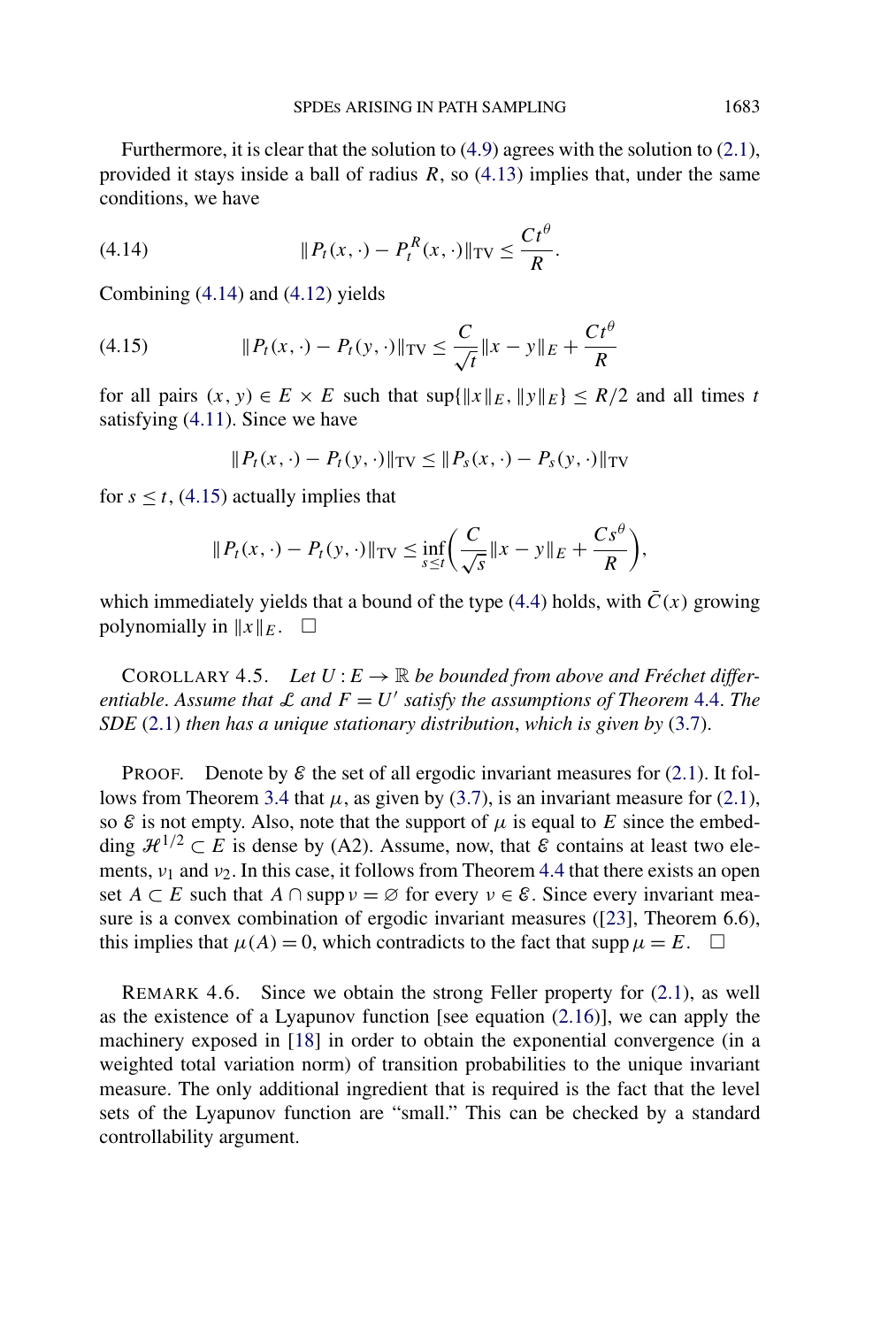4.3. *Conditions for* [\(4.5\)](#page-23-0) *to hold.* In this subsection, we show that the equations arising from the non-preconditioned case satisfy a bound of the type [\(4.5\)](#page-23-0).

THEOREM 4.7. *Let*  $\mathcal{L}$ ,  $F$  *and*  $\mathcal{G}$  *satisfy* (A1)–(A3) *and* (A5)–(A7). *The Markov semigroup on* H *generated by the solutions of* [\(2.14\)](#page-11-0) *then satisfies the bound* [\(4.5\)](#page-23-0), *with*  $C(x) \le C(1 + ||x||_F)^N$  *for some constants C and N*. *In particular*, *it is asymptotically strong Feller*.

REMARK 4.8. Note that it is not generally true that these assumptions imply that the process is strong Feller. A counterexample is given by the case where  $\tilde{\mathcal{L}}$ is minus the identity,  $F = 0$  and  $\mathcal{G}: \mathcal{H} \to \mathcal{H}$  is any positive definite trace class operator. This counterexample comes very close to the situation studied in this paper, so the strong Feller property is clearly not an appropriate concept here.

PROOF OF THEOREM 4.7. It follows from standard arguments that the evolution map  $\Phi_{s,t}$ :  $E \times \Omega \rightarrow E$  is Fréchet differentiable. In the sequel, we denote its Fréchet derivative by  $J_{s,t}$ .

The family of (random) linear operators  $J_{s,t}: E \to E$  is given in the following way. For every  $\xi \in E$ ,  $J_{s,t}\xi$  solves the equation

$$
\partial_t J_{s,t} \xi = \tilde{\mathcal{L}} J_{s,t} \xi + D \tilde{F}(x(t)) J_{s,t} \xi, \qquad J_{s,s} \xi = \xi.
$$

We also define a family of (random) linear operators  $A_t: L^2([0, t], \mathcal{H}) \to E$  by

$$
A_t v = \int_0^t J_{s,t} g^{1/2} v(s) \, ds.
$$

This is well defined since  $\mathcal{G}^{1/2}$  maps  $\mathcal H$  into *E* by Lemma [2.8.](#page-12-0) Recall that  $A_t v$ is the Malliavin derivative of the flow at time *t* in the direction of the Cameron– Martin vector *v*. We will also denote this by  $A_t v = \mathcal{D}^v \Phi_{0,t}$ .

Given a perturbation  $\xi$  in the initial condition for x, the idea is to find a perturbation *v* in the direction of the Cameron–Martin space of the noise such that these perturbations "cancel" each other for large times  $t$ . Given a square-integrable  $H$ valued process  $v$ , we therefore introduce the notation

$$
\rho(t) = J_{0,t} \xi - A_t v_{[0,t]},
$$

where  $v_J$  denotes the restriction of  $v$  to the interval *J*. Note that  $\rho(t)$  is the solution to the differential equation

$$
(4.16) \quad \partial_t \rho(t) = \tilde{\mathcal{L}} \rho(t) + D\tilde{F}(x(t))\rho(t) - \mathcal{L}^{1/2} v(t), \qquad \rho(0) = \xi \in E.
$$

The reason for introducing this process  $\rho$  is clear from the approximate integration by parts formula (see [\[12\]](#page-48-0) for more details), which holds for every bounded

<span id="page-27-0"></span>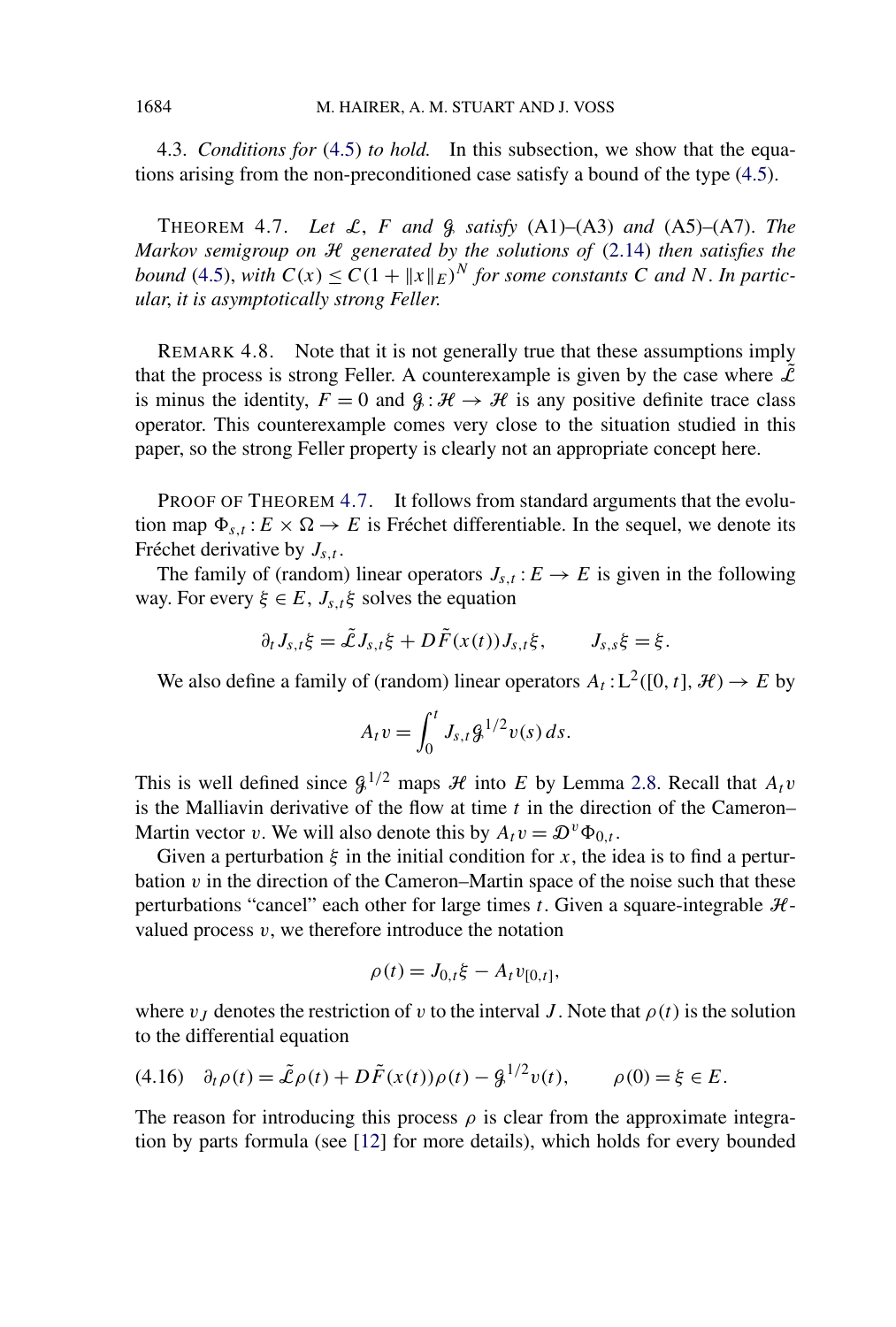<span id="page-28-0"></span>function  $\varphi : E \to \mathbb{R}$  with bounded Fréchet derivative:

$$
\langle DP_t \varphi(x), \xi \rangle = \mathbb{E}(\langle D(\varphi(x_t)), \xi \rangle) = \mathbb{E}((D\varphi)(x_t) J_{0,t} \xi)
$$
  
\n
$$
= \mathbb{E}((D\varphi)(x_t) A_t v_{[0,t]}) + \mathbb{E}((D\varphi)(x_t) \rho_t)
$$
  
\n
$$
= \mathbb{E}(\mathcal{D}^{v_{[0,t]}} \varphi(x_t)) + \mathbb{E}((D\varphi)(x_t) \rho_t)
$$
  
\n
$$
= \mathbb{E}(\varphi(x_t) \int_0^t \langle v(s), dw(s) \rangle \Big) + \mathbb{E}((D\varphi)(x_t) \rho_t)
$$
  
\n
$$
\leq \|\varphi\|_{\infty} \sqrt{\mathbb{E} \int_0^t \|v(s)\|^2 ds} + \|D\varphi\|_{\infty} \mathbb{E} \|\rho_t\|_E.
$$

In this formula, *w* denotes a cylindrical Wiener process on *H*, so  $\tilde{w} = \frac{g^{1/2}w}{w}$ . This formula is valid for every adapted square integrable  $H$ -valued process  $v$ .

It remains to choose an adapted process *v* such that  $\rho(t) \rightarrow 0$ . For

$$
v(t) = 2\mathcal{G}^{-1/2} (D\tilde{F}(x(t)) + \mathcal{K})e^{-t}\xi,
$$

it is easy to check that equation [\(4.16\)](#page-27-0) reduces to  $\partial_t \rho = -\rho$ , so  $\|\rho(t)\|_E = e^{-t}$ . Furthermore, Theorem [2.10,](#page-12-0) together with assumptions (A3) and (A7), ensures that  $\mathbb{E} \|v(t)\|_{\mathcal{H}}^2 \leq C(1 + \|x\|_E)^{\bar{N}} e^{-wt}$  for some constants *C*, *N* and *w*, so (4.17) immediately implies [\(4.5\)](#page-23-0).  $\Box$ 

COROLLARY 4.9. Let  $U: E \to \mathbb{R}$  be bounded from above, Fréchet differen*tiable and such that*  $(A1)$ – $(A3)$  *and*  $(A5)$ – $(A7)$  *hold for*  $F = U'$ . *The SDE*  $(2.14)$ *then has a unique stationary distribution*, *given by* [\(3.11\)](#page-20-0).

PROOF. The proof follows exactly the same pattern as the proof of [4.5,](#page-26-0) but we replace references to Theorem [4.4](#page-24-0) by references to Theorem [4.7](#page-27-0) and [4.3.](#page-23-0)  $\Box$ 

4.4. *Law of large numbers.* In this section, we use the results of the previous section in order to show that the solutions to our equations satisfy a law of large numbers. We first introduce the following result.

THEOREM 4.10. Assume that  $(A1)$ – $(A4)$  and  $(4.8)$  hold and let  $\mu$  be an er*godic invariant probability measure for* [\(2.1\)](#page-4-0). *We then have*

(4.18) 
$$
\lim_{T \to \infty} \frac{1}{T} \int_0^T \varphi(x(t)) dt = \int_E \varphi(x) \mu(dx) \quad \text{almost surely}
$$

*for every initial condition*  $x_0$  *in the support of*  $\mu$  *and for every bounded measurable function*  $\varphi: E \to \mathbb{R}$ .

**PROOF.** Denote by  $A \subset E$  the set of initial conditions for which (4.18) holds and by *S* the support of  $\mu$ . We know from Birkhoff's ergodic theorem that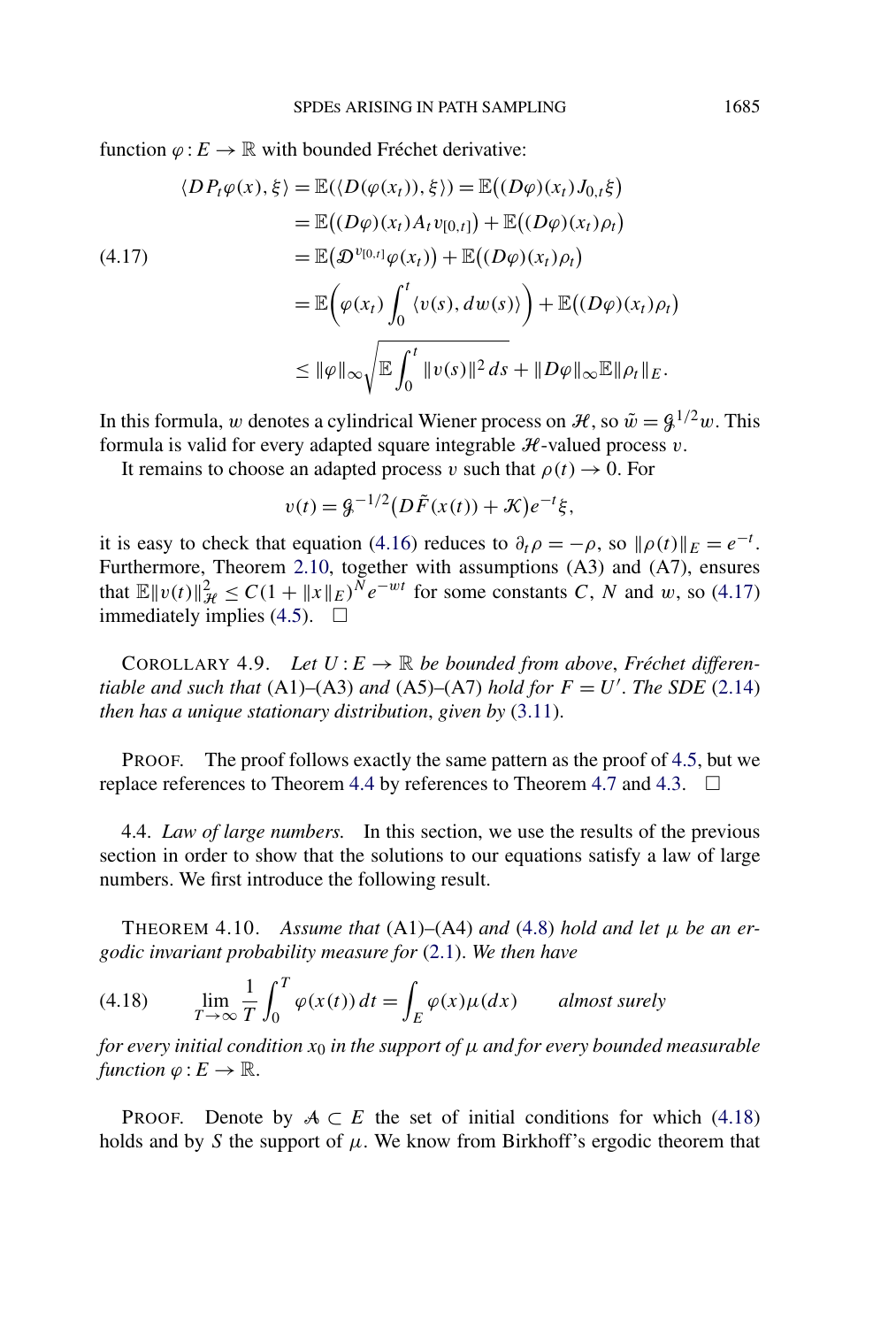$\mu(A) = 1$  and therefore that A is dense in *S*. Now, let  $x_0 \in S$  and  $\varepsilon > 0$  be arbitrary and choose a sequence of points  $x_0^n$  in A converging to  $x_0$ .

Fix an arbitrary time  $t_0 > 0$ . Since, by Theorem [4.4,](#page-24-0)  $P_t(x, \cdot)$  is continuous in *x* (in the topology of total variation), there exists *n* such that

(4.19) 
$$
\|P_{t_0}(x_0^n,\cdot)-P_{t_0}(x_0,\cdot)\|_{TV}<\varepsilon.
$$

Let  $x^n(\cdot)$  denote the trajectories starting from  $x_0^n$  and  $x(t)$  denote the trajectories starting from  $x_0$ . By the Markov property, the bound (4.19) implies that there exists a coupling between the laws of  $x^n(\cdot)$  and  $x(\cdot)$  such that, with probability larger than  $1 - \varepsilon$ , we have  $x^n(t) = x(t)$  for every  $t \ge t_0$ . This immediately shows that

$$
\lim_{T \to \infty} \frac{1}{T} \int_0^T \varphi(x(t)) dt = \int_E \varphi(x) \mu(dx)
$$

on a set of measure larger than  $1 - \varepsilon$ . Since  $\varepsilon$  was arbitrary, the desired result follows.  $\Box$ 

In the preconditioned case, we have the following, somewhat weaker, form of the law of large numbers.

THEOREM 4.11. *Assume that*  $(A1)–(A3)$  *and*  $(A5)–(A7)$  *hold and let*  $\mu$  *be an ergodic invariant probability measure for* [\(2.14\)](#page-11-0). *We then have*

(4.20) 
$$
\lim_{T \to \infty} \frac{1}{T} \int_0^T \varphi(x(t)) dt = \int_E \varphi(x) \mu(dx) \quad \text{in probability}
$$

*for every initial condition*  $x(0)$  *in the support of*  $\mu$  *and for every bounded function*  $\varphi$  : *E* → ℝ *with bounded Fréchet derivative*.

PROOF. As before, denote by  $A \in E$  the set of initial conditions for which (4.20) holds and by *S* the support of  $\mu$ . Since convergence in probability is weaker than almost sure convergence, we know from Birkhoff's ergodic theorem that  $\mu(A) = 1$  and therefore that A is dense in *S*.

Define

$$
\mathcal{E}_{\varphi}^{T}(x) = \frac{1}{T} \int_{0}^{T} \varphi(x(t)) dt \quad \text{with } x(0) = x.
$$

The idea is to use the following chain of equalities, valid for every pair of bounded functions  $\varphi: E \to \mathbb{R}$  and  $\psi: \mathbb{R} \to \mathbb{R}$  with bounded Fréchet derivatives. The symbol *D* denotes the Fréchet derivative of a given function and the symbol  $D$  denotes its Malliavin derivative. We have

$$
D \mathbb{E} \psi(\mathcal{E}_{\varphi}^{T}(x))\xi = \mathbb{E}\left((D\psi)(\mathcal{E}_{\varphi}^{T})\frac{1}{T} \int_{0}^{T} (D\varphi)(x(t)) J_{0,t} \xi dt\right)
$$
  
=  $\mathbb{E}(\mathcal{D}^{v} \psi(\mathcal{E}_{\varphi}^{T})) + \mathbb{E}\left((D\psi)(\mathcal{E}_{\varphi}^{T})\frac{1}{T} \int_{0}^{T} (D\varphi)(x(t)) \rho(t) dt\right)$ 

<span id="page-29-0"></span>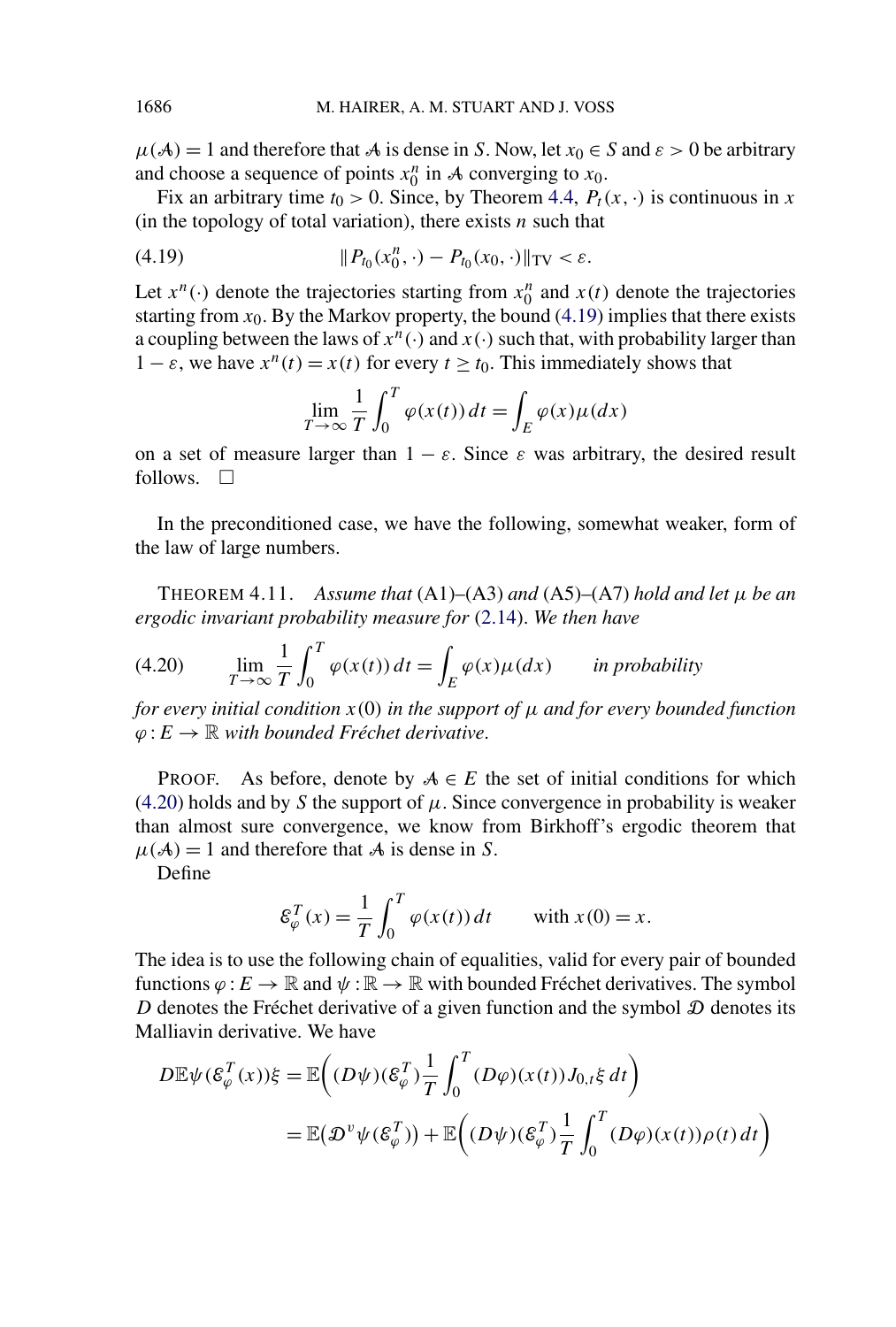SPDES ARISING IN PATH SAMPLING 1687

$$
\leq \mathbb{E}\left(\psi(\mathcal{E}_{\varphi}^{T})\int_{0}^{T}v(t) dt\right) + \frac{\|D\psi\|_{\infty}\|D\varphi\|_{\infty}}{T}\mathbb{E}\int_{0}^{T}|\rho(t)| dt
$$
  

$$
\leq C\left(\|\psi\|_{\infty} + \frac{\|D\psi\|_{\infty}\|D\varphi\|_{\infty}}{T}\right)\|\xi\|.
$$

<span id="page-30-0"></span>Now, denote by  $\mu_{\varphi}^{T}(x)$  the law of  $\mathcal{E}_{\varphi}^{T}(x)$ . The above chain of inequalities shows that

$$
\|\mu_{\varphi}^T(x) - \mu_{\varphi}^T(y)\|_{W} \le C\left(1 + \frac{\|D\varphi\|_{\infty}}{T}\right) \|x - y\|
$$

for some constant *C*, where  $\|\cdot\|_W$  denotes the Wasserstein distance between two probability measures with respect to the distance function  $1 \wedge ||x - y||$ . Since the Wasserstein distance metrizes the weak convergence topology and weak convergence to a delta measure is the same as convergence in probability to the point at which the measure is located, this implies that [\(4.20\)](#page-29-0) holds for *every* initial condition *x* in *S*.  $\Box$ 

REMARK 4.12. It is possible to extend the above argument to a larger class of continuous test functions  $\varphi$  by introducing a time-dependent smoothing (and possibly cu-toff).

REMARK 4.13. If we wish to obtain a statement which is valid for *every* initial condition, it is, in general, impossible to drop the continuity assumption on  $\varphi$ . Consider, for example, the trivial dynamic  $\dot{x} = -x$  on R with invariant measure *δ*<sub>0</sub>. It is obvious that if we take *x*<sub>0</sub> = 1, *ϕ*(0) = 1 and *ϕ*(*x*) = 0 for *x* ≠ 0, then the left-hand side of [\(4.20\)](#page-29-0) is 0, whereas the right-hand side is 1.

**5. Conditioned SDEs.** In this section, we outline how the preceding material can be used to construct SPDEs which sample from the distribution of conditioned SDEs. The program outlined here will be carried out in the subsequent sections in three specific contexts.

We start the section by explaining the common structure of the arguments used in each of the following three sections; we also outline the common technical tools required. We then make some remarks concerning the conversion between Hilbert-space-valued SDEs and SPDEs and, in particular, discuss how the framework developed in preceding sections enables us to handle the nonlinear boundary conditions which arise.

Consider the following  $\mathbb{R}^d$ -valued SDEs, both driven by a *d*-dimensional Brownian motion, with invertible covariance matrix *BB*∗:

(5.1) 
$$
dX = AX \, du + f(X) \, du + B \, dW, \qquad X(0) = x^{-1}
$$

and

(5.2) 
$$
dZ = AZ \, du + B \, dW, \qquad Z(0) = x^{-}.
$$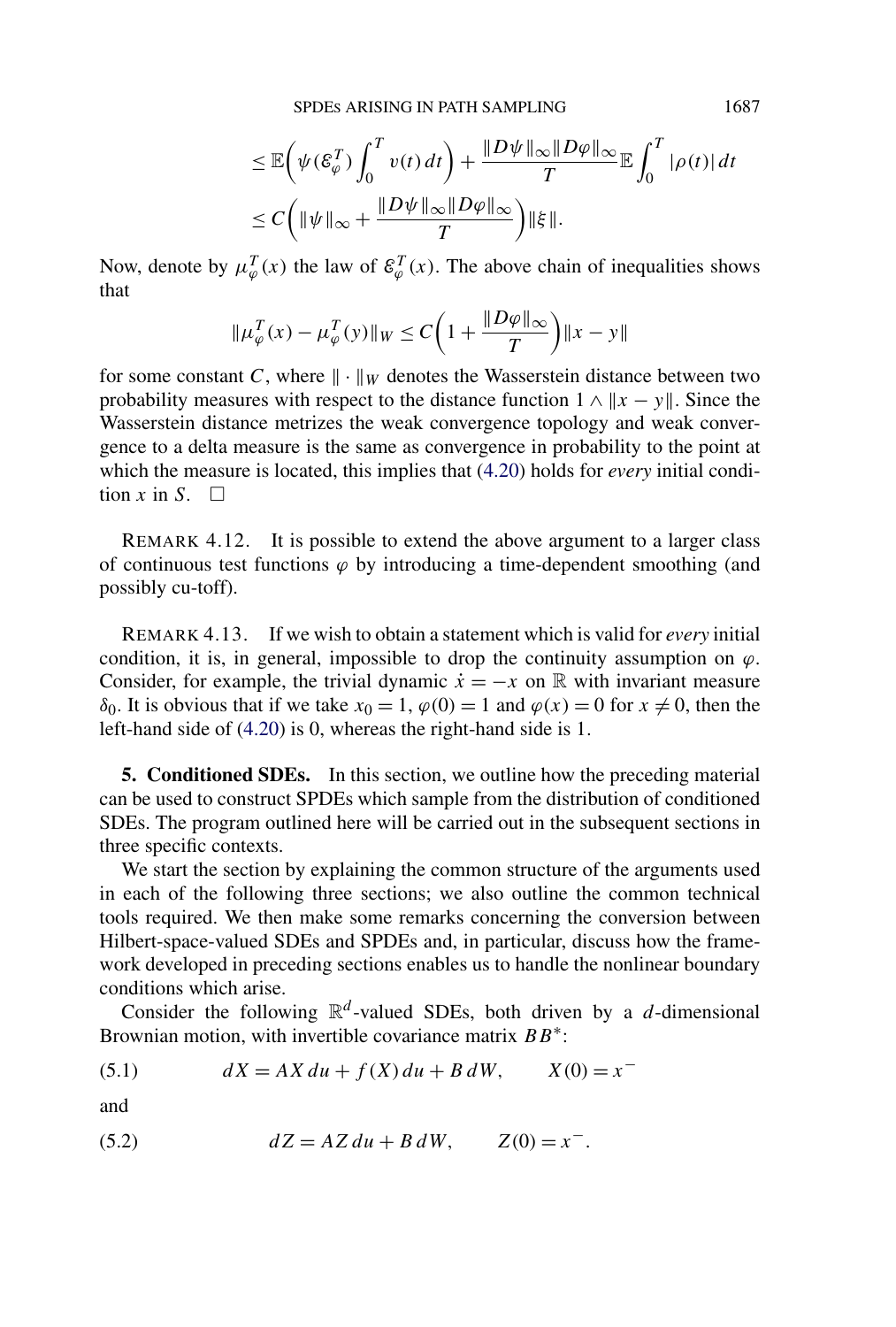Our aim is to construct an SPDE which has the distribution of *X*, possibly conditioned by observations, as its stationary distribution. The construction consists of the following steps. We symbolically denote the condition on *X* and *Z* by C here and we set  $m(u) = \mathbb{E}(Z(u)|C)$ .

1. Use the Girsanov formula (Lemma [5.2](#page-32-0) below) to find the density of the distribution  $\mathcal{L}(X)$  w.r.t.  $\mathcal{L}(Z)$ .

2. Use results about conditional distributions (Lemma [5.3](#page-33-0) below) to derive the density of the conditional distribution  $\mathcal{L}(X|\mathcal{C})$  w.r.t.  $\mathcal{L}(Z|\mathcal{C})$ . Using substitution, this gives the density of the shifted distribution  $\mathcal{L}(X|\mathcal{C}) - m$  w.r.t. the centered measure  $\mathcal{L}(Z|C) - m$ .

3. Use the results of the companion paper [\[14\]](#page-48-0) to obtain an  $L^2$ -valued SDE which has the centered Gaussian measure  $\mathcal{L}(Z|C) - m$  as its stationary distribution. This also gives a representation of *m* as the solution of a boundary value problem.

4. Use the results of Sections [2](#page-3-0) and [3](#page-13-0) and the density from step 2 to derive an  $C([0, 1], \mathbb{R}^d)$ -valued SDE with stationary distribution  $\mathcal{L}(X|\mathbb{C}) - m$ . Use the results of Section [4](#page-21-0) to show ergodicity of the resulting SDE.

5. Write the  $L^2$ -valued SDE as an SPDE, reversing the centering from step 2 in the process.

Combining all of these steps leads to an SPDE which samples from the conditional distribution  $\mathcal{L}(X|\mathcal{C})$  in its stationary measure. In the remaining part of this section, we will elaborate on the parts of the outlined program which are common to all three of our applications.

We will assume throughout the rest of this article that the drift *f* for *X* is of the form  $f = -BB^* \nabla V$ , where the potential *V* satisfies the following polynomial growth condition.

(M) The potential  $V : \mathbb{R}^d \to \mathbb{R}$  is a  $\mathbb{C}^4$ -function which can be written as

$$
V(x) = M(x, \ldots, x) + \tilde{V}(x),
$$

where  $M: (\mathbb{R}^d)^{2p} \to \mathbb{R}$  is 2p-linear with

$$
M(x,\ldots,x)\geq c|x|^{2p} \qquad \forall x\in\mathbb{R}^d
$$

for some  $p \in \mathbb{N}$  and  $c > 0$ , and  $\tilde{V} : \mathbb{R}^d \to \mathbb{R}$  satisfies

$$
\frac{|D^k \tilde{V}(x)|}{1+|x|^{2p-k}} \to 0 \quad \text{as } |x| \to \infty
$$

for every *k*-fold partial derivative operator  $D^k$  with  $k = 0, \ldots, 4$ .

Under condition (M), the potential *V* is bounded from below and grows like  $|x|^{2p}$ as  $|x| \to \infty$ . From [\[16\]](#page-48-0), Section 2.3, Theorem 3.6, we know that under this condition on  $f$ , the SDE [\(5.1\)](#page-30-0) has a unique nonexploding solution.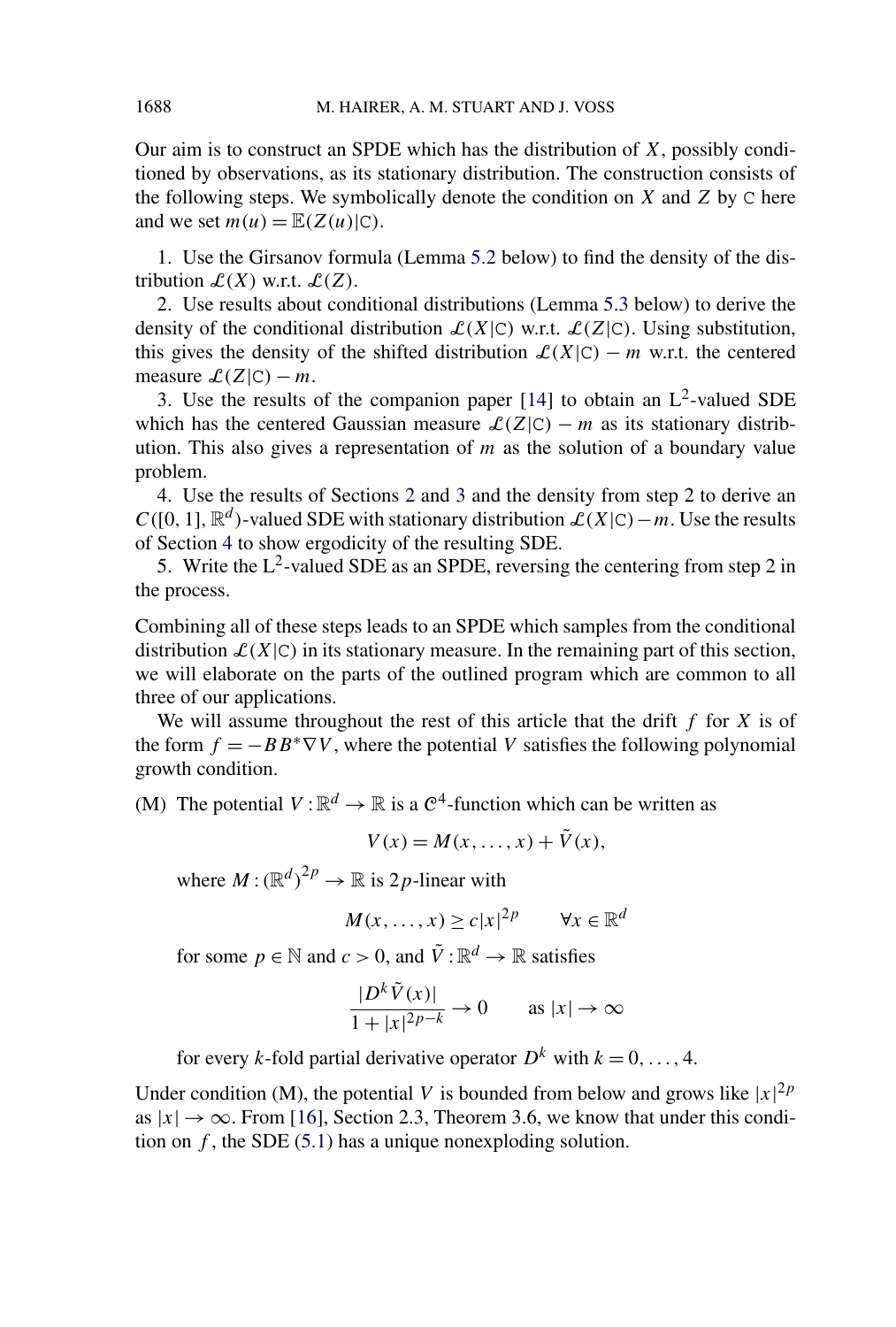<span id="page-32-0"></span>Later, when checking assumption (A4) and the boundedness of *U* in Theorem [3.4,](#page-18-0) we have to estimate terms which involve both the nonlinearity *f* and the linear part *A* of the drift. If condition (M) is satisfied for  $p > 1$ , we will get the estimates from the superlinear growth of f. For  $p = 1$ , we use the following, additional assumption on *A*.

(Q) For  $p = 1$ , the matrices *A*, *B* from [\(5.1\)](#page-30-0) satisfy  $QA + A^*Q - QBB^*Q < 0$ (as a symmetric matrix), where  $Q \in \mathbb{R}^{d \times d}$  is the symmetric matrix defined by the relation  $M(x, x) = \frac{1}{2}\langle x, Qx \rangle$  for all  $x \in \mathbb{R}^d$ .

NOTATION 5.1. Introduce the inner product and related norm

$$
\langle a, b \rangle_B = a^* (BB^*)^{-1}b, \qquad |a|_B^2 = \langle a, a \rangle_B,
$$

defined for any invertible *B*.

The densities in step 1 above will be calculated from the Girsanov formula. As an abbreviation, let

(5.3) 
$$
\Phi = \frac{1}{2}(|f|_B^2 + \text{div } f).
$$

When expressed in terms of *V* , this becomes

$$
\Phi = \frac{1}{2} (|B^* \nabla V|^2 - (BB^*) : D^2 V),
$$

where ":" denotes the Frobenius inner product and  $D^2V$  denotes the Hessian of *V*.

LEMMA 5.2. *Assume that* [\(5.1\)](#page-30-0) *has a solution without explosions on the interval* [0, 1]. *Let*  $Q$  (*resp.* **P**) *be the distribution on path space*  $C([0, 1], \mathbb{R}^d)$  *of the solution of* [\(5.2\)](#page-30-0) [*resp*. [\(5.1\)](#page-30-0)]. *Then*,

$$
d\mathbf{P}(Z) = \frac{1}{\varphi(Z)} d\mathbf{Q}(Z),
$$

*where*

$$
\ln \varphi(Z) = -\int_0^1 \langle f(Z(u)), \circ dZ(u) \rangle_B + \int_0^1 (\Phi(Z(u)) + \langle f(Z(u)), AZ(u) \rangle_B) du.
$$

PROOF. Since *X* (by assumption) and *Z* (since it solves a linear SDE) have no explosions, we can apply Girsanov's theorem ([\[8\]](#page-48-0), Theorem 11A) which yields

$$
\ln \varphi(Z) = -\int_0^1 \langle B^{-1} f(Z(u)), dW(u) \rangle - \int_0^1 \frac{1}{2} |f(Z(u))|_B^2 du.
$$

But,

$$
\int_0^1 \langle B^{-1}f(Z(u)), dW(u) \rangle
$$
  
= 
$$
\int_0^1 \langle f(Z(u)), dZ(u) \rangle_B - \langle f(Z(u), AZ(u)) \rangle_B du - \int_0^1 |f(Z(u))|_B^2 du.
$$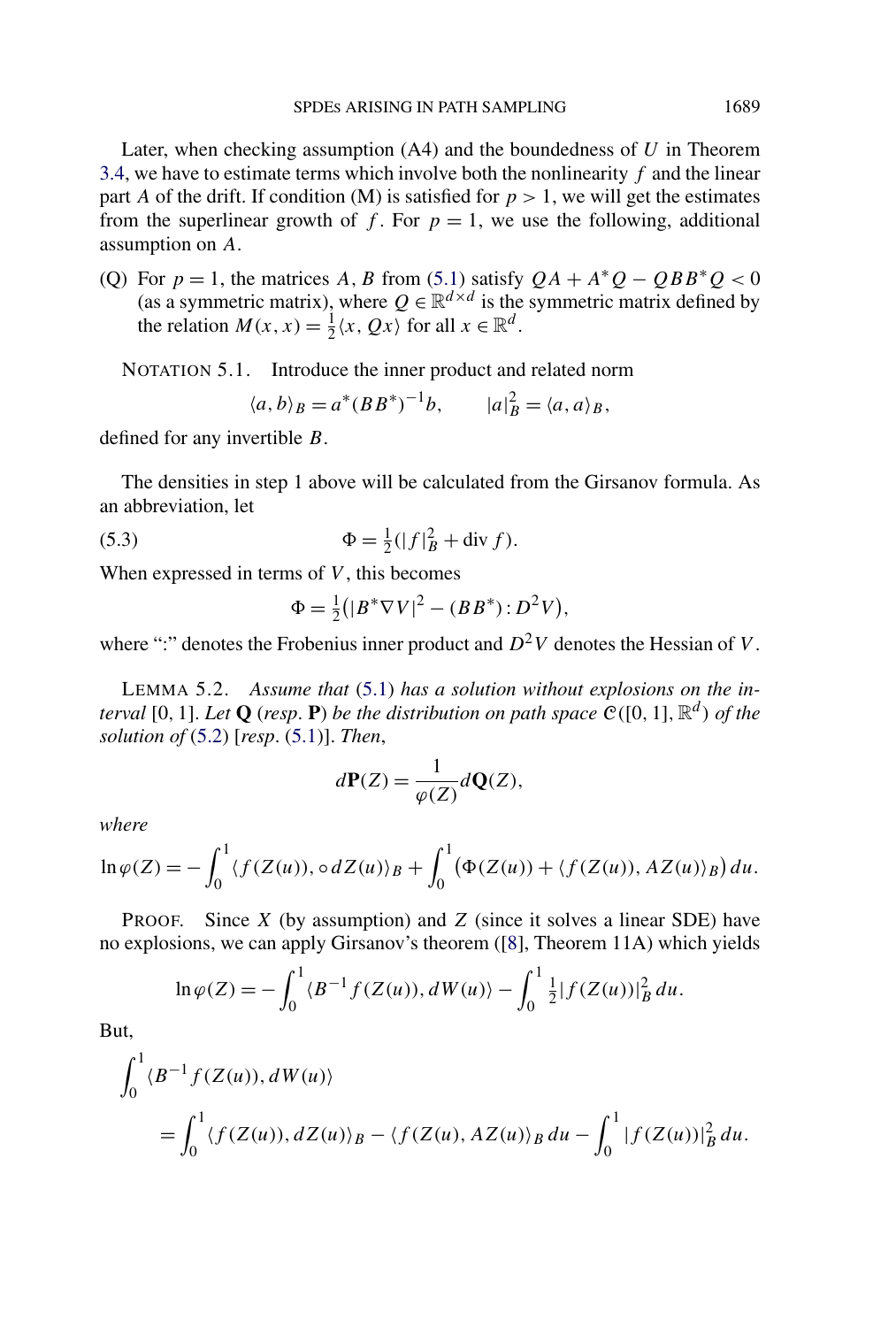Converting the first integral on the right-hand side to Stratonovich form gives the desired result.  $\square$ 

Writing the Radon–Nikodym derivative in terms of a Stratonovich integral in the lemma above is helpful when studying its form in the case of gradient vector fields; the stochastic integral then reduces to boundary contributions.

We will handle the conditioning in step 2 of the program outlined above with the help of Lemma 5.3 below. We will use it in two ways: to condition on paths *X* which end at  $X(1) = x^+$  and, for the filtering/smoothing problem where *X* will be replaced by a pair  $(X, Y)$ , to condition the signal  $(X(u))_{u \in [0,1]}$  on the observation  $(Y(u))_{u \in [0,1]}$ . Since the proof of the lemma is elementary, we omit it here (see Section 10.2 of [\[7\]](#page-48-0) for reference).

LEMMA 5.3. Let **P**, **Q** be probability measures on  $S \times T$ , where  $(S, A)$  and *(T, B) are measurable spaces, and let*  $X: S \times T \rightarrow S$  *and*  $Y: S \times T \rightarrow T$  *be the canonical projections*. *Assume that* **P** *has a density ϕ w*.*r*.*t*. **Q** *and that the conditional distribution*  $\mathbf{Q}_{X|Y=y}$  *exists. The conditional distribution*  $\mathbf{P}_{X|Y=y}$  *then exists and is given by*

(5.4) 
$$
\frac{d\mathbf{P}_{X|Y=y}}{d\mathbf{Q}_{X|Y=y}}(x) = \begin{cases} \frac{1}{c(y)}\varphi(x, y), & \text{if } c(y) > 0, \\ 1, & \text{otherwise,} \end{cases}
$$

*with*  $c(y) = \int_S \varphi(x, y) dQ_{X|Y=y}(x)$  *for all*  $y \in T$ .

The linear, infinite-dimensional SDEs from [\[14\]](#page-48-0) which we will use in step 3 are defined on the space  $\mathcal{H} = L^2([0, 1], \mathbb{R}^d)$  and the generator of the corresponding semigroup is the self-adjoint operator  $\mathcal L$  on  $\mathcal H$  which is the extension of the differential operator

$$
L = (\partial_u + A^*)(BB^*)^{-1}(\partial_u - A)
$$

with appropriate boundary conditions. When studying the filtering/smoothing problem, the operator *L* will include additional lower order terms, which we omit here for clarity.

The nonlinear, infinite-dimensional SDEs derived in step 4 are of the form [\(2.1\)](#page-4-0) or [\(2.14\)](#page-11-0). They share the operator  $\mathcal L$  with the linear equations, but have an additional nonlinear drift  $F: E \to E^*$ , where the space *E* will be a subspace of  $\mathcal{C}([0, 1], \mathbb{R}^d)$ . The main difficulty in step 4 is to verify that assumptions (A1)–(A4) for the nonpreconditioned case or  $(A1)$ – $(A3)$ ,  $(A5)$ – $(A7)$  for the preconditioned case hold under conditions  $(M)$  and  $(Q)$ . The nonlinearity *F* is of the form

(5.5) 
$$
(F(\omega))(u) = \varphi(\omega(u)) + h_0(\omega(0))\delta(u) + h_1(\omega(1))\delta(1-u)
$$

for all  $u \in [0, 1]$ , where  $\varphi$ ,  $h_0$  and  $h_1$  are functions from  $\mathbb{R}^d$  to  $\mathbb{R}^d$ . The symbols *δ(u)* and *δ*(1 − *u)* denote Dirac mass terms at the boundaries. The functions  $\varphi$ ,

<span id="page-33-0"></span>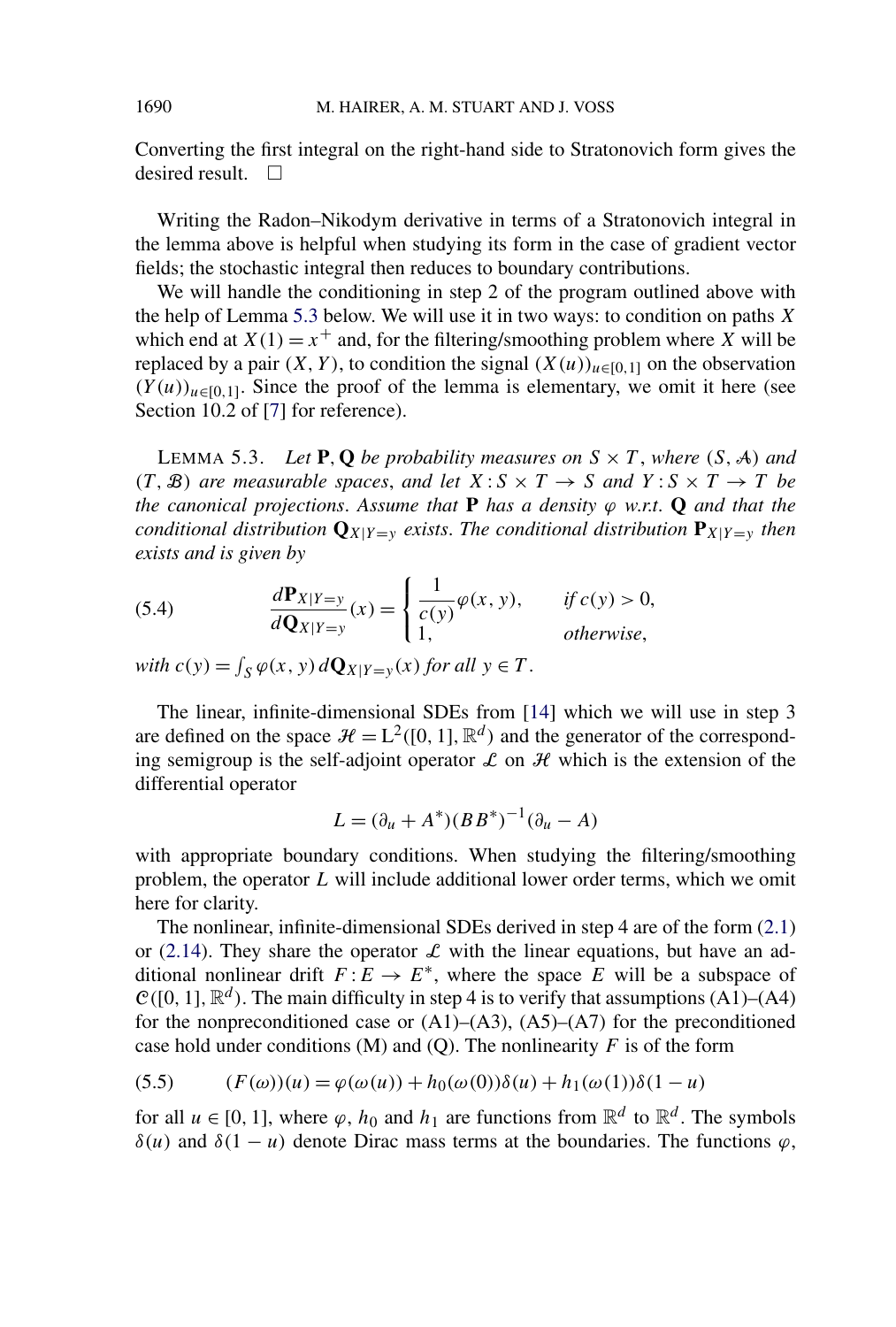<span id="page-34-0"></span> $h_0$  and  $h_1$  are calculated from the potential *V* and, in our applications, the growth conditions from (A3) will be a direct consequence of condition (M). The following lemma, in conjunction with condition (M), will help us to verify assumption (A4).

LEMMA 5.4. *Let*  $c, \gamma > 0$  *and*  $h : \mathbb{R}^d \to \mathbb{R}^d$  *be continuous with*  $\langle h(x), x \rangle \le$  $-\gamma |x|^2$  *for every*  $x \in \mathbb{R}^d$  *with*  $|x| > c$ *. Then,* 

$$
\langle \omega^*, h(\omega) \rangle \le -\gamma \|\omega\|_{\infty} \qquad \forall \omega^* \in \partial \|\omega\|_{\infty}
$$

*and for all continuous functions*  $\omega$ : [0, 1]  $\rightarrow \mathbb{R}^d$  *such that*  $\|\omega\|_{\infty} > c$ .

PROOF. Using the characterization [\(2.8\)](#page-7-0) of  $\partial ||\omega||_{\infty}$  from the remark after (A4), we get

$$
\langle \omega^*, h(\omega) \rangle = \int_0^1 \langle h(\omega(u)), \frac{\omega(u)}{|\omega(u)|} \rangle |\omega^*|(du)
$$
  

$$
\leq -\gamma \int_0^1 |\omega(u)||\omega^*|(du) = -\gamma ||\omega||_{\infty}.
$$

This completes the proof.  $\square$ 

REMARK 5.5. The special choice of  $E$ ,  $\mathcal{L}$  and  $F$  allows us to rewrite the Hilbert-space-valued SDEs as  $\mathbb{R}^d$ -valued SPDEs in step 5. We obtain SPDEs of the following form:

$$
\partial_t x(t, u) = Lx(t, u) + g(u) + \varphi(x(t, u)) + h_0(x(t, 0))\delta(u) + h_1(x(t, 1))\delta(1 - u) \n+ \sqrt{2}\partial_t w(t, u) \quad \forall (t, u) \in (0, \infty) \times [0, 1],
$$
\n
$$
D_0 x(t, 0) = \alpha, \qquad D_1 x(t, 1) = \beta \qquad \forall t \in (0, \infty),
$$

where  $\varphi, h_0, h_1$  are functions from  $\mathbb{R}^d$  to  $\mathbb{R}^d$ ,  $\partial_t w$  is space-time white noise,  $D_i = A_i \partial_u + B_i$  are linear first-order differential operators and  $\alpha, \beta \in \mathbb{R}^d$  are constants. The term *g* is only nonzero for the filtering/smoothing problem and is then an element of *E*∗. Incorporating the jump induced by the Dirac masses into the boundary conditions gives

$$
D_0x(t, 0) = \alpha - A_0(BB^*)h_0(x(t, 0)),
$$
  
\n
$$
D_1x(t, 1) = \beta + A_1(BB^*)h_1(x(t, 1)) \qquad \forall t \in (0, \infty).
$$

With these boundary conditions, the delta functions are removed from the SPDE above.

We call a process  $x : [0, \infty) \times [0, 1] \rightarrow \mathbb{R}^d$  a *mild solution* of this SPDE if  $x - m$ is a mild solution of the  $H$ -valued SDE [\(2.1\)](#page-4-0), where  $m$  is a solution of the boundary value problem  $-Lm = g$  with  $D_0m(0) = \alpha$  and  $D_1m(1) = \beta$  and  $\mathcal L$  is the selfadjoint operator *L* with boundary conditions  $D_0\omega(0) = 0$  and  $D_1\omega(1) = 0$ .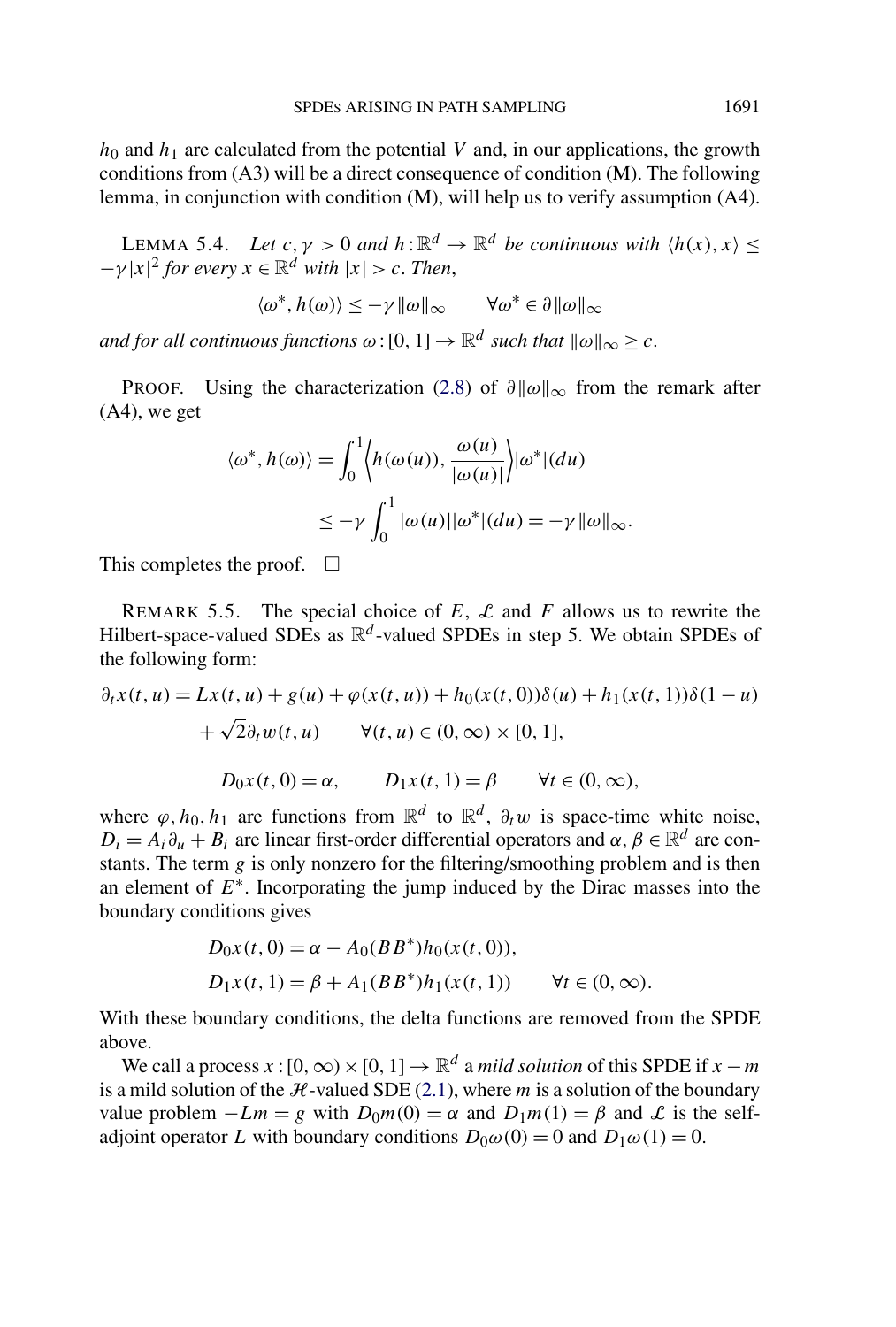REMARK 5.6. When using the preconditioned equation [\(2.14\)](#page-11-0), we will consider evolution equations of the following form:

$$
\partial_t x(t, u) = -x(t, u) + y(t, u) + \sqrt{2} \partial_t \tilde{w}(t, u) \qquad \forall (t, u) \in (0, \infty) \times [0, 1],
$$
  
\n
$$
-L_0 y(t, u) = L_1 x(t, u) + g(u) + \varphi(x(t, u))
$$
  
\n
$$
+ h_0(x(t, 0)) \delta(u) + h_1(x(t, 1)) \delta(1 - u)
$$
  
\n
$$
\forall (t, u) \in (0, \infty) \times [0, 1],
$$
  
\n
$$
D_0 y(t, 0) = \alpha, \qquad D_1 y(t, 1) = \beta \qquad \forall t \in (0, \infty),
$$

where  $L = L_0 + L_1$ ,  $L_0$  is a second-order differential operator,  $L_1$  is a differential operator of lower order,  $\beta$  is the inverse of  $-L_0$  subject to the same homogeneous boundary conditions as *L* and  $\tilde{w}$  is a  $\mathcal{G}$ -Wiener process. Incorporating the induced jump into the boundary conditions as above gives

$$
D_0 y(t, 0) = \alpha - A_0 (BB^*) h_0(x(t, 0)),
$$
  
\n
$$
D_1 y(t, 1) = \beta + A_1 (BB^*) h_1(x(t, 1)) \qquad \forall t \in (0, \infty).
$$

With these boundary conditions, the Dirac mass is removed from the evolution equation above.

We call a process  $x:[0,\infty)\times[0,1]\to\mathbb{R}^d$  *a strong solution* of this SPDE if  $x - m$  is a strong solution of the H-valued SDE [\(2.14\)](#page-11-0), where *m* is a solution of the boundary value problem  $-L_0m = g$  with  $D_0m(0) = \alpha$  and  $D_1m(1) = \beta$  and L is the self-adjoint operator  $L = L_0 + L_1$  with boundary conditions  $D_0\omega(0) = 0$ and  $D_1\omega(1) = 0$ .

**6. Free path sampling.** In this section, we will follow the program outlined in Section [5](#page-30-0) in order to construct SPDEs whose stationary distribution is the distribution of the solution *X* of the SDE [\(5.1\)](#page-30-0). The main results are Theorems 6.1 and [6.3.](#page-39-0) We re-emphasize that it is straightforward to generate independent samples from the desired distribution in this unconditioned case and there would be no reason to use the SPDEs in practice for this problem. However, the analysis highlights a number of issues which arise in the two following sections, in a straightforward way; we therefore include it here.

We write C−*(*[0*,* 1]*,*R*<sup>d</sup> )* for the set of all continuous functions from [0*,* 1] to R*<sup>d</sup>* with start at *x*−.

THEOREM 6.1. *Let*  $A \in \mathbb{R}^{d \times d}$  *be a matrix, let*  $B \in \mathbb{R}^{d \times d}$  *be invertible, let*  $f = -BB^* \nabla V$ , *assume that conditions* (M) *and* (Q) *are satisfied and let*  $x^- \in \mathbb{R}^d$ . *Consider the* R*<sup>d</sup> -valued SPDE*

$$
\partial_t x = (\partial_u + A^*)(BB^*)^{-1}(\partial_u - A)x - \nabla \Phi(x)
$$

(6.1a) 
$$
-(Df)^{*}(x)(BB^{*})^{-1}Ax - A^{*}(BB^{*})^{-1}f(x) + \sqrt{2}\partial_{t}w,
$$

(6.1b) 
$$
x(t, 0) = x^{-}, \qquad \partial_{u}x(t, 1) = Ax(t, 1) + f(x(t, 1)),
$$

 $(x(6.1c)$   $x(0, u) = x_0(u)$ ,

<span id="page-35-0"></span>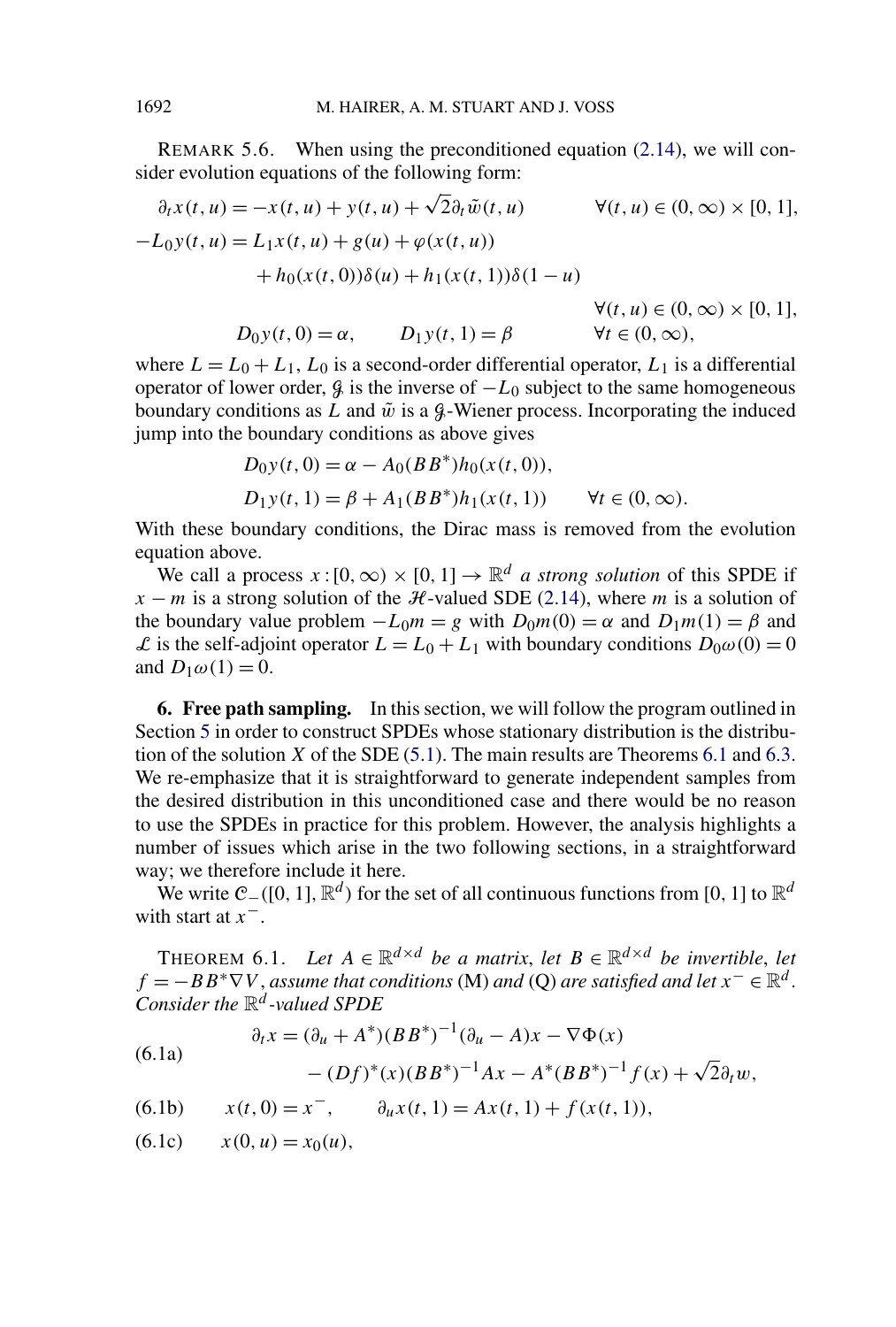<span id="page-36-0"></span> $where \ \partial_t w$  *is space-time white noise and*  $\Phi$  *is given by* [\(5.3\)](#page-32-0).

(a) *This SPDE has a unique, mild solution for every*  $x_0 \in C_-(0, 1]$ ,  $\mathbb{R}^d$ *) and its stationary distribution coincides with the distribution of the solution of SDE* [\(5.1\)](#page-30-0). (b) *For every bounded, measurable function*  $\varphi$  :  $\mathcal{C}_-(0, 1], \mathbb{R}^d$  →  $\mathbb{R}$  *and every* 

*x*<sup>0</sup> ∈  $\mathcal{C}_-(0, 1]$ *,*  $\mathbb{R}^d$ *), we have* 

$$
\lim_{T \to \infty} \frac{1}{T} \int_0^T \varphi(x(t, \cdot)) dt = \mathbb{E}(\varphi(X)) \quad \text{almost surely,}
$$

*where X is the solution of* [\(5.1\)](#page-30-0).

PROOF. Let *X* be a solution of [\(5.1\)](#page-30-0) and let *Z* be the solution of the linear SDE [\(5.2\)](#page-30-0). From Lemma [5.2,](#page-32-0) we know that the distribution of *X* has a density  $\varphi$ with respect to the distribution of *Z* which is given by

(6.2)  
\n
$$
\varphi(\omega) = c \cdot \exp\left(-V(\omega(1))\right) + \int_0^1 \langle \nabla V(\omega(u)), A\omega(u) \rangle du - \int_0^1 \Phi(\omega(u)) du\right)
$$

for all  $\omega \in \mathcal{C}([0, 1], \mathbb{R}^d)$  and some normalization constant *c*. Let  $m(u) = \mathbb{E}(Z(u))$ for all  $u \in [0, 1]$ . The density  $\psi$  of the distribution  $\mu = \mathcal{L}(X - m)$  w.r.t. the centered distribution  $v = \mathcal{L}(Z - m)$  is then given by  $\psi(\omega - m) = \varphi(\omega)$  for all  $\omega \in \mathcal{C}([0, 1], \mathbb{R}^d)$ .

Consider the Hilbert space  $\mathcal{H} = L^2([0, 1], \mathbb{R}^d)$  and the Banach space  $E =$  $\{\omega \in \mathcal{C}([0,1], \mathbb{R}^d) | \omega(0) = 0\} \subseteq \mathcal{H}$  equipped with the supremum norm. Let  $\mathcal{L}$ be the self-adjoint version of  $(\partial_u + A^*)(BB^*)^{-1}(\partial_u - A)$  with boundary conditions  $\omega(0) = 0$ ,  $\omega'(1) = A\omega(1)$  on H. From [\[14\]](#page-48-0), Theorem 3.3, we know that the stationary distribution of the H-valued SDE [\(3.1\)](#page-13-0) coincides with *ν*. By taking expectations on both sides of  $[14]$ , equation  $(3.10)$  in the stationary state, we find that *m* solves the boundary value problem

$$
(\partial_u + A^*)(BB^*)^{-1}(\partial_u - A)m(u) = 0 \quad \forall u \in (0, 1),
$$
  

$$
m(0) = x^-, \qquad m'(1) = Am(1).
$$

Define  $U: E \to \mathbb{R}$  by  $U(\omega) = \log(\psi(\omega))$  for all  $\omega \in E$ . We then have  $d\mu =$  $\exp(U(X))$  *dv* and the Fréchet derivative  $F = U'$  is given by

(6.3) 
$$
(F(\omega - m))(u) = -\nabla V(\omega(1))\delta(1 - u) + D^2 V(\omega(u))A\omega(u) + A^* \nabla V(\omega(u)) - \nabla \Phi(\omega(u))
$$

for all  $\omega \in E + m$ , where  $\delta_1 \in E^*$  is a Dirac mass at  $u = 1$  and  $D^2V$  denotes the Hessian of *V* .

We check that the conditions of Theorem [3.4](#page-18-0) are satisfied: from [\[14\]](#page-48-0), Theorem 3.3, we know that  $\mathcal{N}(0, -\mathcal{L}^{-1})$  is the distribution of  $Z - m$ . The only nontrivial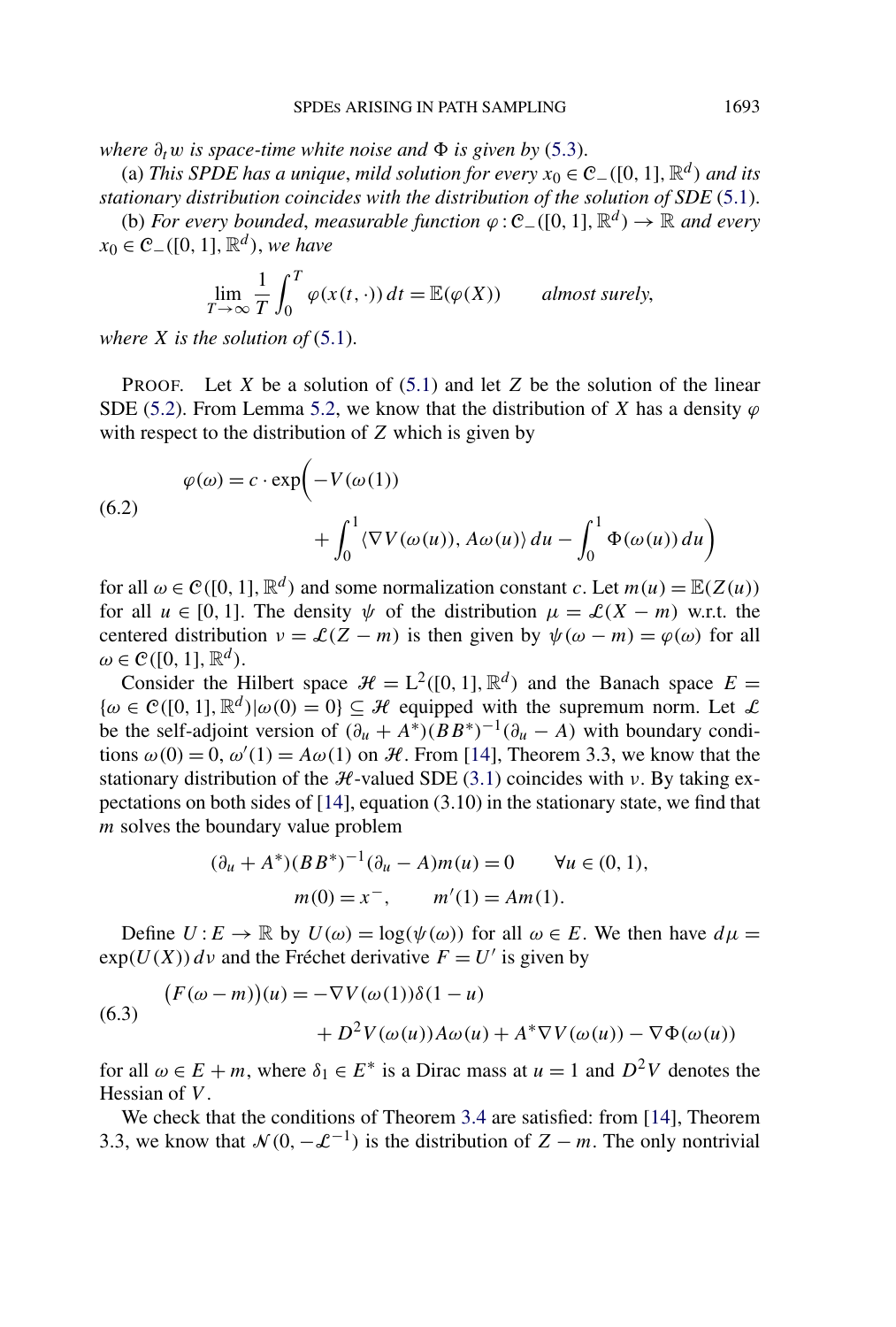point to be verified in assumption (A1) is the fact that  $\mathcal L$  generates a contraction semigroup on *E*. This, however, follows immediately from the maximum principle. It follows from standard Sobolev embeddings that  $\mathcal{H}^{\alpha} \subset E$  densely for every  $\alpha$  > 1/4 and [\[2\]](#page-48-0), Lemma A.1 implies that  $\mathcal{N}(0, -\mathcal{L}^{-2\alpha})$  is concentrated on *E* in this case, so assumption (A2) also holds. Assumption (A3) is an immediate consequence of condition (M).

In order to check assumption (A4), define, for  $n \ge 1$ , the function  $\delta_n(u)$  =  $n\chi_{[0,1/n]}$ , where  $\chi_A$  denotes the characteristic function of a set *A*. With this definition at hand, we define  $F_n: E \to E$  by

$$
(F_n(\omega - m))(u) = -\nabla V(\omega(u))\delta_n(1 - u)
$$
  
+  $D^2 V(\omega(u))A\omega(u) + A^* \nabla V(\omega(u)) - \nabla \Phi(\omega(u))$   
= :  $(F_n^0(\omega))(u) + F^1(\omega(u)).$ 

Since  $\mathcal{H}^{\alpha}$  is contained in some space of Hölder continuous functions (by Sobolev embedding), we have  $\lim_{n\to\infty}$   $||F_n(\omega) - F(\omega)||_{-\alpha} = 0$  for every  $\omega \in E$ . The locally uniform bounds on the  $F_n$  as functions from *E* to  $\mathcal{H}^{-\alpha}$  follow immediately from condition (M), so it only remains to check the dissipativity bound [\(2.7\)](#page-7-0).

We first use the representation [\(2.8\)](#page-7-0) of the subdifferential in *E* to check the condition  $\langle \omega^*, F_n^0(\omega + y) \rangle \le 0$  provided that  $\|\omega\|_E$  is greater than some polynomially growing function of  $||y||_E$ . It follows from condition (M) and Hölder's inequality that there exists an increasing function  $G : \mathbb{R} \to \mathbb{R}_+$  growing polynomially with *y* such that

$$
-\int_0^1 \langle \omega(u), \nabla V(\omega + y) \rangle \delta_n(1-u) | \omega^* | (du)
$$
  
\n
$$
\leq -\int_0^1 (M(\omega(u), ..., \omega(u)) - G(|y(u)|)) \delta_n(1-u) | \omega^* | (du)
$$
  
\n
$$
\leq -\int_0^1 (c|\omega(u)|^{2p} - G(||y||_E)) \delta_n(1-u) | \omega^* | (du)
$$
  
\n
$$
= -(c||\omega||_E^{2p} - G(||y||)) \int_0^1 \delta_n(1-u) | \omega^* | (du),
$$

which is negative for  $\|\omega\|_E$  sufficiently large. In order to check the corresponding condition for  $F^1$ , we treat the cases  $p = 1$  and  $p > 1$  separately, where p is the exponent from condition (M).

In the case  $p = 1$ , we can write  $V(x) = \frac{1}{2}\langle x, Qx \rangle + \tilde{V}(x)$  for some positive definite matrix *Q*. We then have

$$
F^{1}(x) = QAx + A^{*}Qx - QBB^{*}Qx + \bar{F}^{1}(x),
$$

where  $\bar{F}^1$  has sublinear growth at infinity. Condition (Q) then implies that there exists a constant  $\gamma > 0$  such that

$$
\langle x, F^1(x) \rangle \le -\gamma |x|^2 + |x||\overline{F}^1(x)|,
$$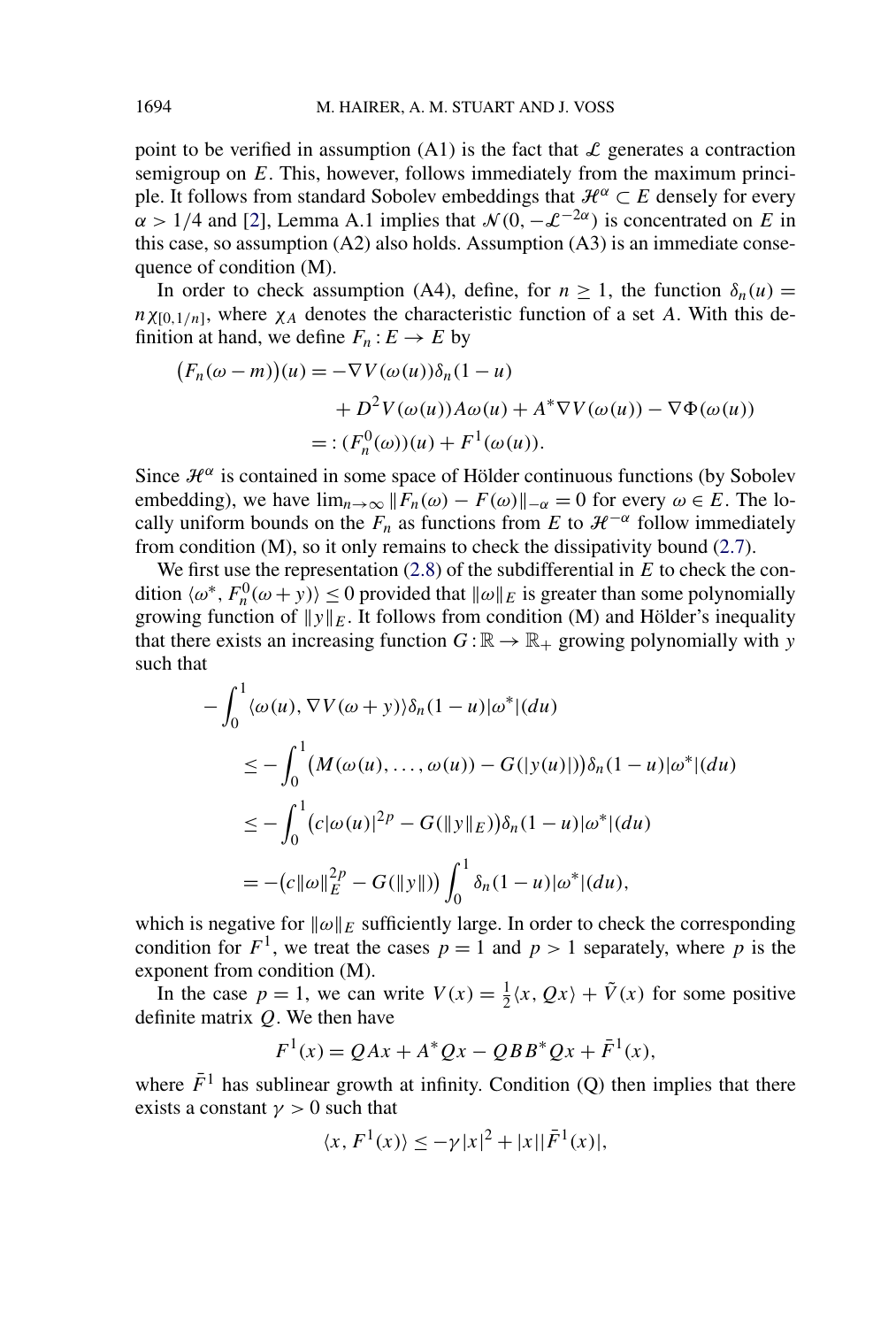so that [\(2.7\)](#page-7-0) follows from [5.4.](#page-34-0)

In the case  $p > 1$ , it follows from condition (M) that

$$
\langle x, F^{1}(x) \rangle = -\sum_{i} M(x, \dots, x, Be_{i})^{2} + \bar{F}^{1}(x),
$$

where  $\bar{F}^1$  behaves like  $o(|x|^{4p-2})$  at infinity. The nondegeneracy of *M* thus implies that there exist constants  $\gamma > 0$  and *C* such that

$$
\langle x, F^1(x) \rangle = -\gamma |x|^2 + C,
$$

so that [\(2.7\)](#page-7-0) again follows from [5.4.](#page-34-0)

We finally check that *U* is bounded from above. In the case  $p > 1$ , this follows easily from condition (M). In any case, *V* is bounded from below, so that in the case  $p = 1$ , we have

$$
U(\omega+m) \leq C + \int_0^1 (\langle M\omega(u), A\omega(u) \rangle - |B^*M\omega(u)|^2) du + \int_0^1 \tilde{G}(\omega(u)) du
$$

for some function *G* behaving like  $o(|x|^2)$  at infinity. It thus follows from condition (Q) that *U* is indeed bounded from above. This concludes the verification of the assumptions of Theorem [3.4.](#page-18-0)

We now check that the assumptions of [4.5](#page-26-0) hold. The only fact that remains to be checked is that [\(4.8\)](#page-24-0) holds in our case. This can be verified easily since the nonlinearity is of the form

$$
(F(\omega))(u) = G_1(\omega(u)) + G_2(\omega(1))\delta(1-u),
$$

so it suffices to multiply the functions  $G_i$  by smooth cut-off functions in order to get the required approximations of *F*.

From Theorem [2.6,](#page-8-0) we get that SDE [\(2.1\)](#page-4-0) has a unique, mild solution for every initial condition  $x_0 \in E$ . Corollary [4.5](#page-26-0) shows that the unique, ergodic invariant measure of SDE  $(2.1)$  is  $\mu$ . Converting from a Hilbert-space-valued SDE to an SPDE, as outlined in Remark [5.5,](#page-34-0) we find equation [\(8.3\)](#page-43-0). This completes the proof of statement (a). Statement (b) follows directly from Theorem [4.10.](#page-28-0)  $\Box$ 

REMARK 6.2. If  $(BB^*)^{-1}A$  is symmetric, the matrix *A* can be incorporated into the potential *V* by choosing  $A = 0$  and replacing  $V(x)$  with  $V(x)$  −  $\frac{1}{2}\langle x, (BB^*)^{-1}Ax \rangle$ . In this case, the SPDE [\(6.1\)](#page-35-0) simplifies to the more manageable expression

$$
\partial_t x(t, u) = (BB^*)^{-1} \partial_u^2 x(t, u) - \nabla \Phi(x(t, u)) + \sqrt{2} \partial_t w(t, u)
$$
  

$$
\forall (t, u) \in (0, \infty) \times [0, 1],
$$
  

$$
x(t, 0) = x^-, \qquad \partial_u x(t, 1) = f(x(t, 1)) \qquad \forall t \in (0, \infty),
$$
  

$$
x(0, u) = x_0(u) \qquad \forall u \in [0, 1].
$$

Similar simplifications are possible for the SPDEs considered in the remainder of this section and in the next.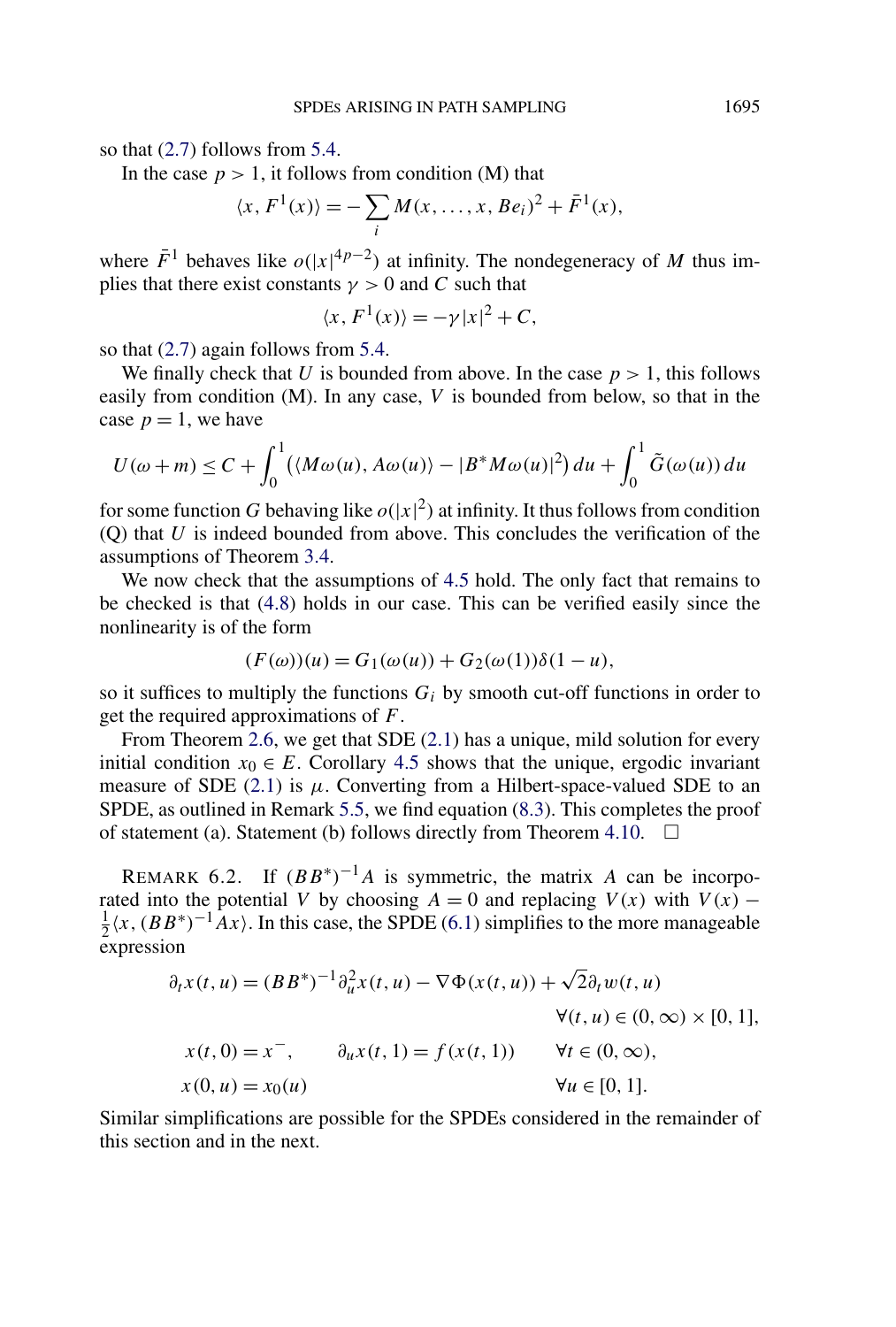Using the preconditioning technique described above, we can construct modified versions of the SPDE [\(6.1\)](#page-35-0) which still have the same stationary distribu-tion. In the preconditioned SDE [\(2.14\)](#page-11-0), we take  $\mathcal{G} = -\mathcal{L}^{-1}$ , where  $\mathcal{L}$  is the selfadjoint version of  $(\partial_u + A^*)(BB^*)^{-1}(\partial_u - A)$  with boundary conditions  $\omega(0) = 0$ ,  $\omega'(1) = A\omega(1)$  on  $L^2$ .

THEOREM 6.3. *Let*  $A \in \mathbb{R}^{d \times d}$  *be a matrix, let*  $B \in \mathbb{R}^{d \times d}$  *be invertible,*  $f = -BB^* \nabla V$ , *assume that V satisfies conditions* (M) *and* (Q) *and let*  $x^- \in \mathbb{R}^d$ . *Denote by L the differential operator*  $(\partial_u + A^*)(BB^*)^{-1}(\partial_u - A)$  *and consider the* R*<sup>d</sup> -valued SPDE*

(6.4a) 
$$
\partial_t x(t, u) = -x(t, u) + y(t, u) + \sqrt{2} \partial_t \tilde{w}(t, u), \qquad x(0, u) = x_0(u),
$$

*where*  $\tilde{w}$  *is a*  $\beta$ *-Wiener process,*  $\Phi$  *is given by* [\(5.3\)](#page-32-0) *and*  $y(t, \cdot)$  *is the solution of the elliptic problem*

(6.5)  
\n
$$
-Ly(t, u) = \nabla \Phi(x(t, u)) + A^*(BB^*)^{-1} f(x(t, u))
$$
\n
$$
+ (Df)^*(x(t, u))(BB^*)^{-1} Ax(t, u)
$$
\n
$$
y(t, 0) = x^-, \qquad \partial_u y(t, 1) = Ay(t, 1) + f(x(t, 1)).
$$

(a) *This SPDE has a unique, strong solution for every*  $x_0 \text{ ∈ } C_-(10, 1], \mathbb{R}^d$ *)* and *its stationary distribution coincides with the distribution of the solution of SDE*  $(5.1).$  $(5.1).$ 

(b) *For every bounded function ϕ* :C−*(*[0*,* 1]*,*R*<sup>d</sup> )* → R *with bounded Fréchet derivative and every*  $x_0 \in \mathcal{C}_-(0, 1], \mathbb{R}^d)$ , *we have* 

$$
\lim_{T \to \infty} \frac{1}{T} \int_0^T \varphi(x(t, \cdot)) dt = \mathbb{E}(\varphi(X)) \quad \text{in probability,}
$$

*where X is the solution of* [\(5.1\)](#page-30-0).

PROOF. Choose  $H, E, L, m, \mu$  and U as in the proof of Theorem [6.1.](#page-35-0) From [\[14\]](#page-48-0), Theorem 3.3, we know that  $\beta$  is the covariance operator of the law of the solution of [\(5.2\)](#page-30-0) and thus is positive definite, self-adjoint and trace class. We have already checked that  $(A1)$ – $(A3)$  hold in the proof of Theorem [6.1.](#page-35-0) Furthermore,  $(A6)$ – $(A7)$  are trivially satisfied for our choice of  $\mathcal{G}$ , so it only remains to check (A5) in order to apply Theorem [2.10.](#page-12-0) Note that the nonlinearity  $F$  is of the form

$$
(F(x))(u) = F_1(x(u)) + F_2(x(1))\delta(1 - u)
$$

for some functions  $F_i: \mathbb{R}^n \to \mathbb{R}^n$ . It follows from condition (M) that there exist constants *C* and *N* such that both of these functions satisfy

$$
\langle x, F_i(x+y) \rangle \le C(1+|y|)^N
$$

for every *x* and *y* in  $\mathbb{R}^n$ . The validity of (A5) follows immediately.

<span id="page-39-0"></span>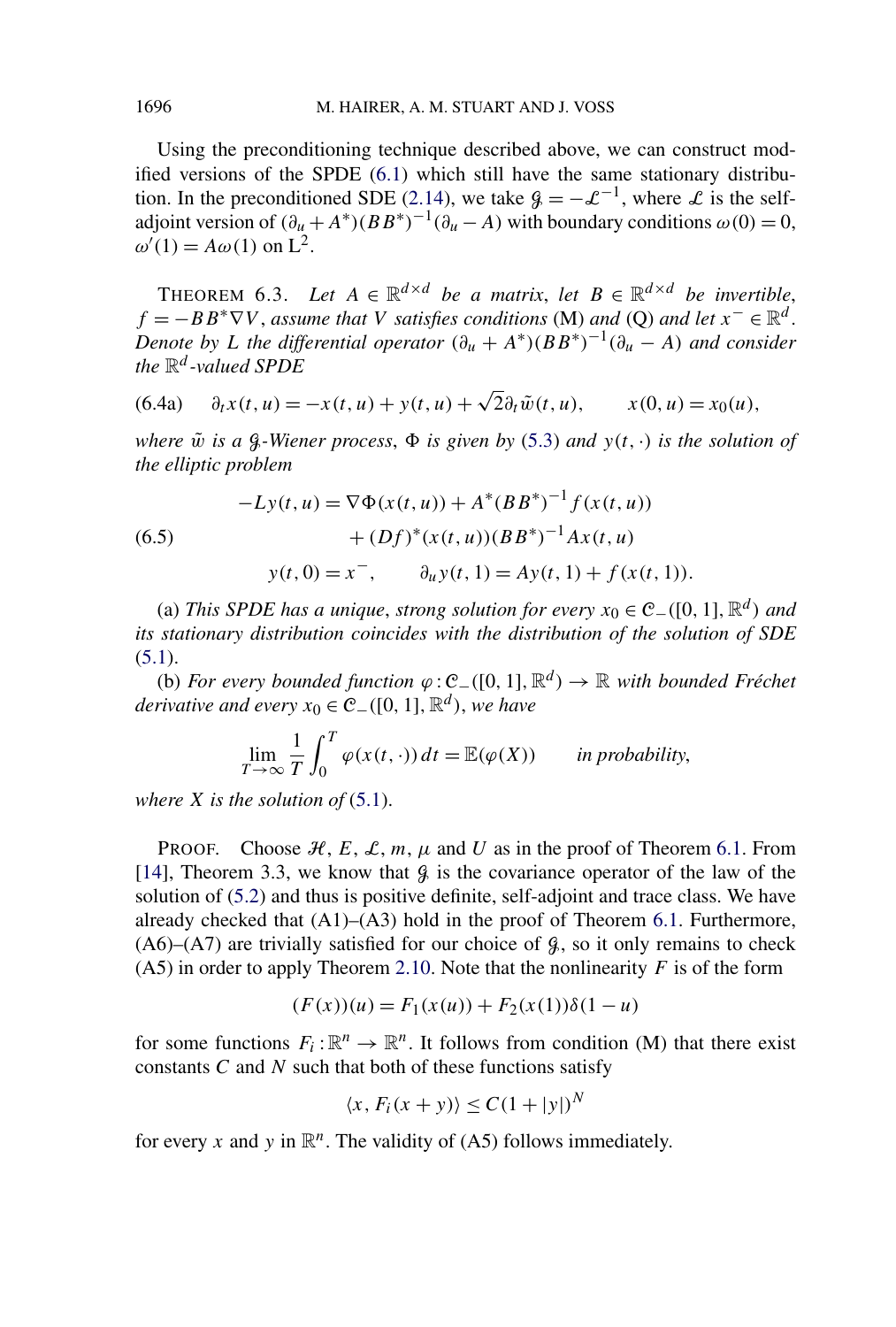<span id="page-40-0"></span>Applying Theorem [2.10,](#page-12-0) we obtain that SDE [\(2.14\)](#page-11-0) has a unique, strong solution for every initial condition  $x_0 \in E$ . Corollary [4.9](#page-28-0) shows that the unique, ergodic invariant measure of SDE  $(2.1)$  is  $\mu$ . Converting from a Hilbert-space-valued SDE to an SPDE, as outlined in Remark [5.6,](#page-35-0) we find equation [\(6.1\)](#page-35-0). This completes the proof of statement (a). Statement (b) follows directly from Theorem [4.11.](#page-29-0)  $\Box$ 

**7. Bridge path sampling.** In this section, we construct SPDEs which sample, in their stationary state, bridges from the SDE [\(5.1\)](#page-30-0). That is, the stationary distribution of the SPDE coincides with the distribution of solutions of the SDE [\(5.1\)](#page-30-0), conditioned on  $X(1) = x^+$ . The main results appear in Theorems 7.1 and [7.2.](#page-41-0)

Note that, for consistency with the other results in this paper, we construct an *E*-valued SPDE theory. However, this functional framework is not actually needed for this problem because the boundary conditions are linear; it is indeed possible in this case to use a Hilbert space theory. In that functional setting, results analogous to those in this section are mostly contained in [\[25\]](#page-49-0) and [\[4\]](#page-48-0). We also refer to the monographs [\[5, 6\]](#page-48-0) for related results. Finally, note that the SPDE (7.1) was also derived (in the one-dimensional case) in [\[20\]](#page-49-0).

We write  $C_{-}^{+}([0, 1], \mathbb{R}^{d})$  for the set of all continuous functions from [0, 1] to  $\mathbb{R}^d$  which run from  $x^-$  to  $x^+$ .

THEOREM 7.1. Let  $A \in \mathbb{R}^{d \times d}$  *be a matrix, let*  $B \in \mathbb{R}^{d \times d}$  *be invertible,*  $f =$  $-BB^* \nabla V$ , *assume that V satisfies conditions* (M) *and* (Q) *and let*  $x^-, x^+ \in \mathbb{R}^d$ . *Consider the* R*<sup>d</sup> -valued SPDE*

(7.1a)  

$$
\partial_t x = (\partial_u + A^*)(BB^*)^{-1}(\partial_u - A)x - \nabla \Phi(x) - (Df)^*(x)(BB^*)^{-1}Ax - A^*(BB^*)^{-1}f(x) + \sqrt{2}\partial_t w,
$$

 $x(t, 0) = x^-, \quad x(t, 1) = x^+,$ 

$$
(7.1c) \t x(0, u) = x_0(u),
$$

*where*  $\partial_t w$  *is space-time white noise and*  $\Phi$  *is given by* [\(5.3\)](#page-32-0).

(a) *This SPDE has a unique, mild solution for every*  $x_0 \in C^+_-([0, 1], \mathbb{R}^d)$  *and its stationary distribution coincides with the distribution of the solution of SDE* [\(5.1\)](#page-30-0), *conditioned on*  $X(1) = x^+$ .

(b) *For every bounded, measurable function*  $\varphi$ :  $C_{-}^{+}([0, 1], \mathbb{R}^{d}) \rightarrow \mathbb{R}$  *and every*  $x_0 \in C^+_-([0, 1], \mathbb{R}^d)$ , *we have* 

$$
\lim_{T \to \infty} \frac{1}{T} \int_0^T \varphi(x(t, \cdot)) dt = \mathbb{E}(\varphi(X)|X(1) = x^+) \quad \text{almost surely,}
$$

*where X is the solution of* [\(5.1\)](#page-30-0).

PROOF. Let *X* and *Z* be the solutions of the SDEs [\(5.1\)](#page-30-0) and [\(5.2\)](#page-30-0), respectively. From Lemma [5.2,](#page-32-0) we know that the density of the distribution *X* with respect to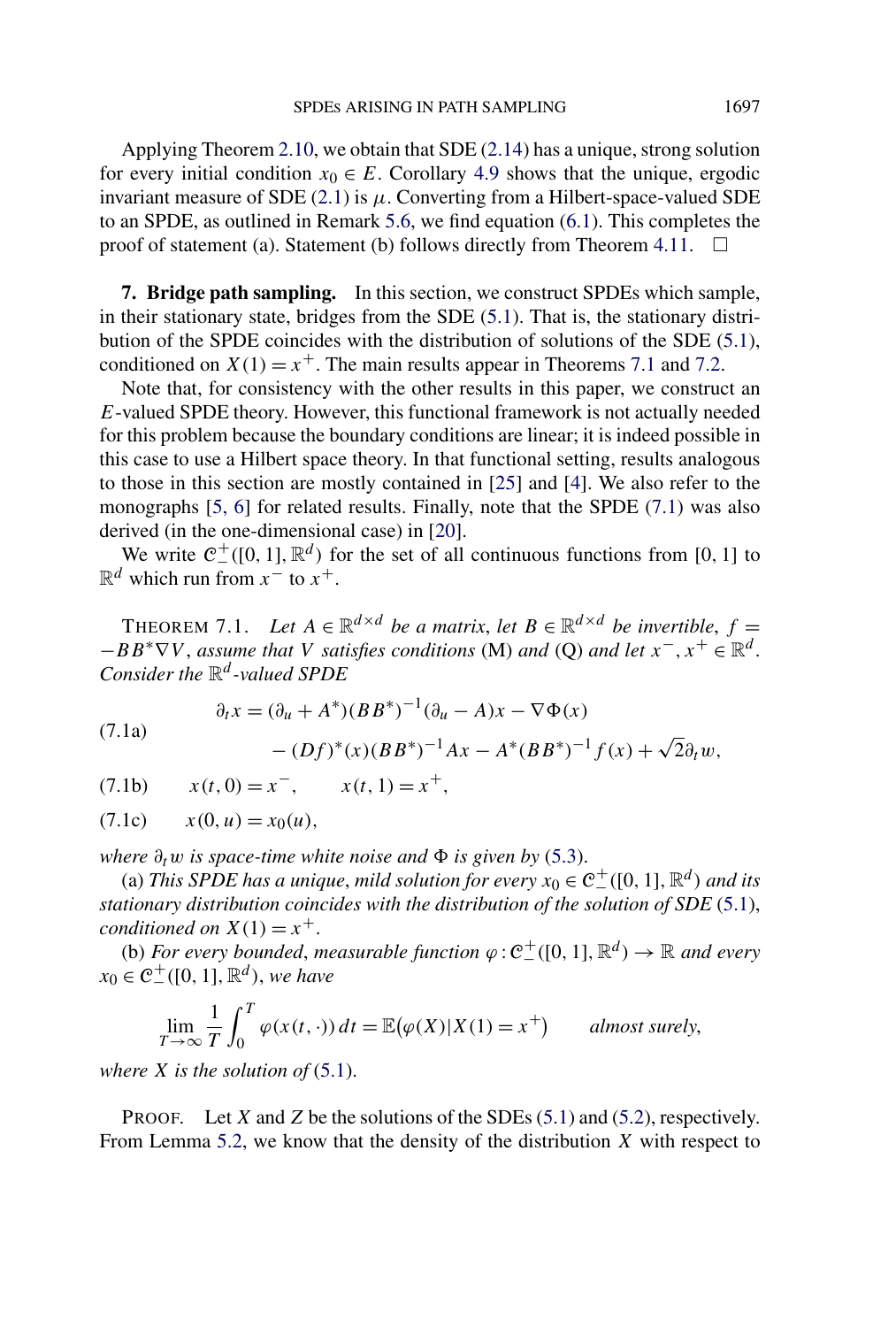<span id="page-41-0"></span>the distribution of *Z* is given by [\(6.2\)](#page-36-0). Let  $\mathcal{L}(Z|Z(1) = x^+)$  denote the conditional distribution of *Z* and let  $m: [0, 1] \rightarrow \mathbb{R}^d$  be the mean of this distribution. Using Lemma [5.3](#page-33-0) and substitution, the density of  $\mu = \mathcal{L}(X|X(1) = x^+) - m$  w.r.t. the centered distribution  $v = \mathcal{L}(Z|Z(1)) = x^{+} - m$  is then given by

$$
\psi(\omega - m) = c \cdot \exp\left(\int_0^1 \langle \nabla V(\omega(u)), A\omega(u) \rangle du - \int_0^1 \Phi(\omega(u)) du\right)
$$

for all  $\omega \in C^+$  ([0, 1],  $\mathbb{R}^d$ ) and some normalization constant *c*.

Consider the Hilbert space  $\mathcal{H} = L^2([0, 1], \mathbb{R}^d)$  and the embedded Banach space  $E = {\omega \in \mathcal{C}([0, 1], \mathbb{R}^d) | \omega(0) = \omega(1) = 0}$  equipped with the supremum norm. Define the operator  $\mathcal L$  on  $\mathcal H$  to be the self-adjoint version of  $(\partial_u +$  $A^*(B B^*)^{-1}(\partial_u - A)$  with boundary conditions  $\omega(0) = \omega(1) = 0$ . From [\[14\]](#page-48-0), Theorem 3.6, we know that the stationary distribution of the  $H$ -valued SDE [\(3.1\)](#page-13-0) coincides with  $\nu$ . By taking expectations on both sides of [\[14\]](#page-48-0), equation (3.11) in the stationary state, we find that *m* solves the boundary value problem

$$
(\partial_u + A^*)(BB^*)^{-1}(\partial_u - A)m(u) = 0 \quad \forall u \in (0, 1),
$$
  
 
$$
m(0) = x^-, \quad m(1) = x^+.
$$

Define  $U: E \to \mathbb{R}$  by  $U(\omega) = \log(\psi(\omega))$  for all  $\omega \in E$ . We then have  $d\mu =$  $\exp(U(\omega))$  dv and the Fréchet derivative  $F = U'$  is given by

$$
(7.2) \qquad F(\omega - m) = D^2 V(\omega(u)) A \omega(u) + A^* \nabla V(\omega(u)) - \nabla \Phi(\omega(u))
$$

for all  $\omega - m \in E$ .

Since  $(7.2)$  is the same as  $(6.3)$  without the terms involving delta functions, we can check that  $(A1)$ – $(A4)$  hold in exactly the same way as in the proof of Theorem [6.1.](#page-35-0) From Theorem [2.6,](#page-8-0) we obtain that SDE [\(2.1\)](#page-4-0) has a unique, mild solution for every initial condition  $x_0 \in E$ . Corollary [4.5](#page-26-0) shows that the unique, ergodic invariant measure of SDE  $(2.1)$  is  $\mu$ . Converting from a Hilbert-space-valued SDE to an SPDE, as outlined in Remark [5.5,](#page-34-0) we find equation [\(8.3\)](#page-43-0). This completes the proof of statement (a). Statement (b) follows directly from Theorem [4.10.](#page-28-0)  $\Box$ 

Again, we study the corresponding result which is obtained from the preconditioned SDE [\(2.14\)](#page-11-0). Since it is, in general, easier to invert the Laplacian with Dirichlet boundary conditions rather than L, we choose  $\mathcal{G} = -\mathcal{L}_0^{-1}$ , where  $\mathcal{L}_0$  is the self-adjoint version of  $(BB^*)^{-1}\partial_u^2$  with boundary conditions  $\omega(0) = \omega(1) = 0$ on  $L^2$ . This procedure leads to the following result.

THEOREM 7.2. *Let*  $A \in \mathbb{R}^{d \times d}$  *be a matrix, let*  $B \in \mathbb{R}^{d \times d}$  *be invertible,*  $f =$  $-BB^* \nabla V$ , *assume that V satisfies conditions* (M) *and* (Q) *and let*  $x^-, x^+ \in \mathbb{R}^d$ . *Consider the* R*<sup>d</sup> -valued SPDE*

(7.3a) 
$$
\partial_t x(t, u) = -x(t, u) + y(t, u) + \sqrt{2} \partial_t \tilde{w}(t, u), \qquad x(0, u) = x_0(u),
$$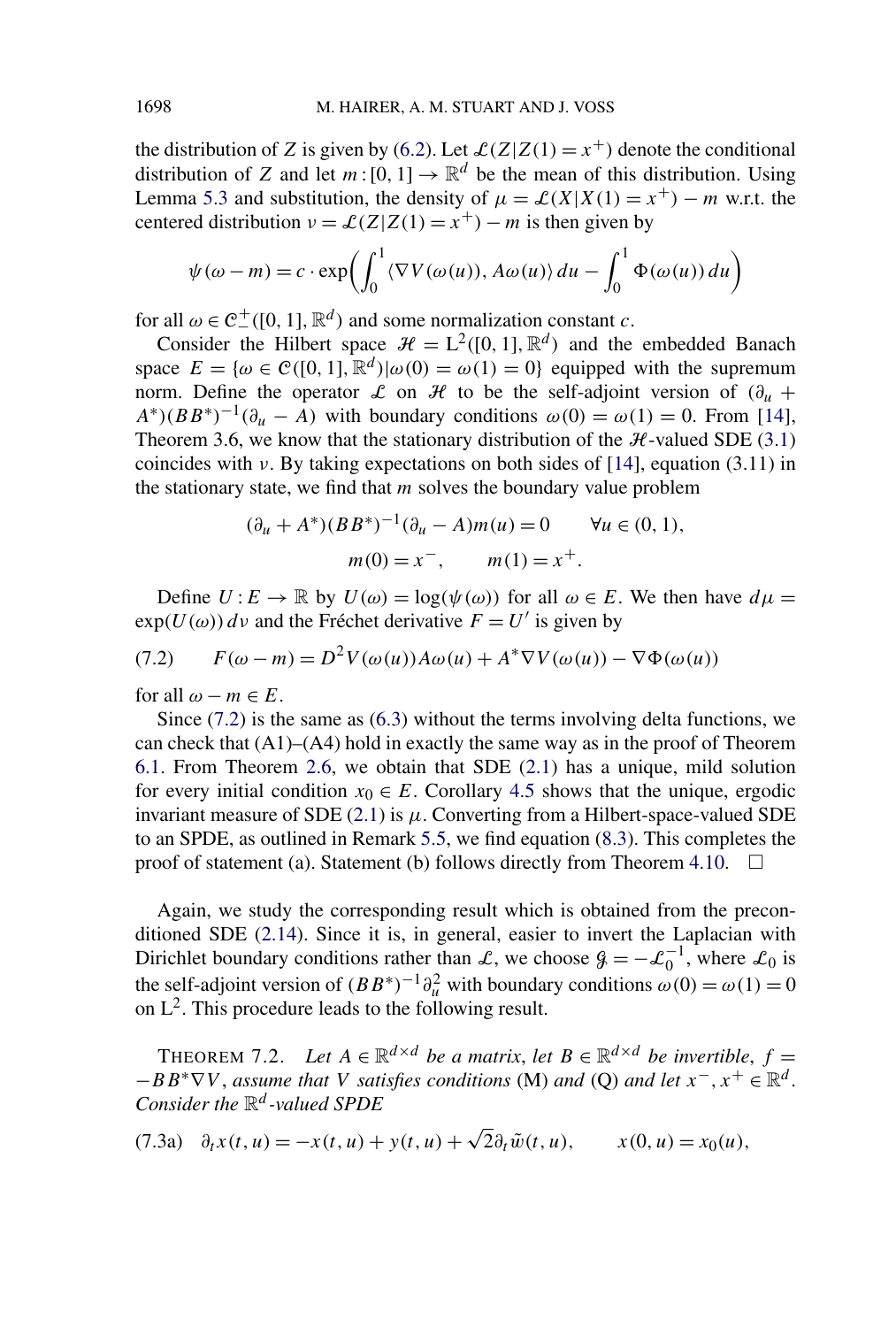<span id="page-42-0"></span>*where*  $\tilde{w}$  *is a*  $\mathcal{G}$ -Wiener process and  $y(t, \cdot)$  *is the solution of* 

(7.4)  
\n
$$
(BB^*)^{-1}\partial_u^2 y = (BB^*)^{-1}A\partial_u x - A^*(BB^*)^{-1}\partial_u x
$$
\n
$$
+ A^*(BB^*)^{-1}Ax + \nabla\Phi(x)
$$
\n
$$
+ (Df)^*(x)(BB^*)^{-1}Ax + A^*(BB^*)^{-1}f(x),
$$
\n
$$
y(t, 0) = x^-, \qquad y(t, 1) = x^+,
$$

 $with \Phi$  *given by* [\(5.3\)](#page-32-0).

(a) *This SPDE has a unique, strong solution for every*  $x_0 \in C^+ \setminus ([0, 1], \mathbb{R}^d)$  *and its stationary distribution coincides with the conditional distribution of the solution of SDE* [\(5.1\)](#page-30-0), *conditioned on*  $X(1) = x^+$ .

 $($ **b**) *For every bounded function*  $ϕ: C<sup>+</sup>$ <sub>⊥</sub> $([0, 1], \mathbb{R}$ <sup>*d*</sup> $)$  →  $\mathbb{R}$  *with bounded Fréchet derivative and every*  $x_0 \in C^+$  ([0, 1],  $\mathbb{R}^d$ ), we have

$$
\lim_{T \to \infty} \frac{1}{T} \int_0^T \varphi(x(t, \cdot)) dt = \mathbb{E}(\varphi(X)|X(1) = x^+) \quad \text{in probability,}
$$

*where X is the solution of* [\(5.1\)](#page-30-0).

PROOF. The proof works in almost the same way as the proof of Theorem [6.3.](#page-39-0) The primary difference is that, in the present case, the operator  $\beta$  is not the inverse of  $-\mathcal{L}$ , but only of its leading order part.  $□$ 

**8. Nonlinear filter/smoother.** Consider the  $\mathbb{R}^d \times \mathbb{R}^m$ -valued system of stochastic differential equations

(8.1) 
$$
dX = f(X) du + B_{11} dW^{x}, \qquad X(0) \sim \zeta,
$$

$$
dY = A_{21} X du + B_{22} dW^{y}, \qquad Y(0) = 0,
$$

where  $B_{11} \in \mathbb{R}^{d \times d}$ ,  $A_{21} \in \mathbb{R}^{m \times d}$  and  $B_{22} \in \mathbb{R}^{m \times m}$  are matrices,  $(B_{11}B_{11}^*)^{-1}f$  is a gradient and  $W^{\chi}$  (resp.  $W^{\gamma}$ ) is an independent standard Brownian motion in  $\mathbb{R}^d$ (resp. R*m*). We will construct an SPDE which has the conditional distribution of *X* given *Y* as its stationary distribution.  $\zeta$  is the density of the initial distribution for *X* in (8.1). The main results are stated in Theorems [8.2](#page-43-0) and [8.4.](#page-45-0)

REMARK 8.1. It is straightforward to extend the contents of this section to more general systems of the form

$$
dX = (A_{11}X + B_{11}B_{11}^* \nabla V_1(X)) du + B_{11} dW^x,
$$
  
\n
$$
dY = (A_{21}X + A_{22}Y + B_{22}B_{22}^* \nabla V_2(Y)) du + B_{22} dW^y
$$

instead of equation (8.1). (We include the  $A_{11}X$ -term in the two previous sections.) We do not do so here because it would clutter the presentation.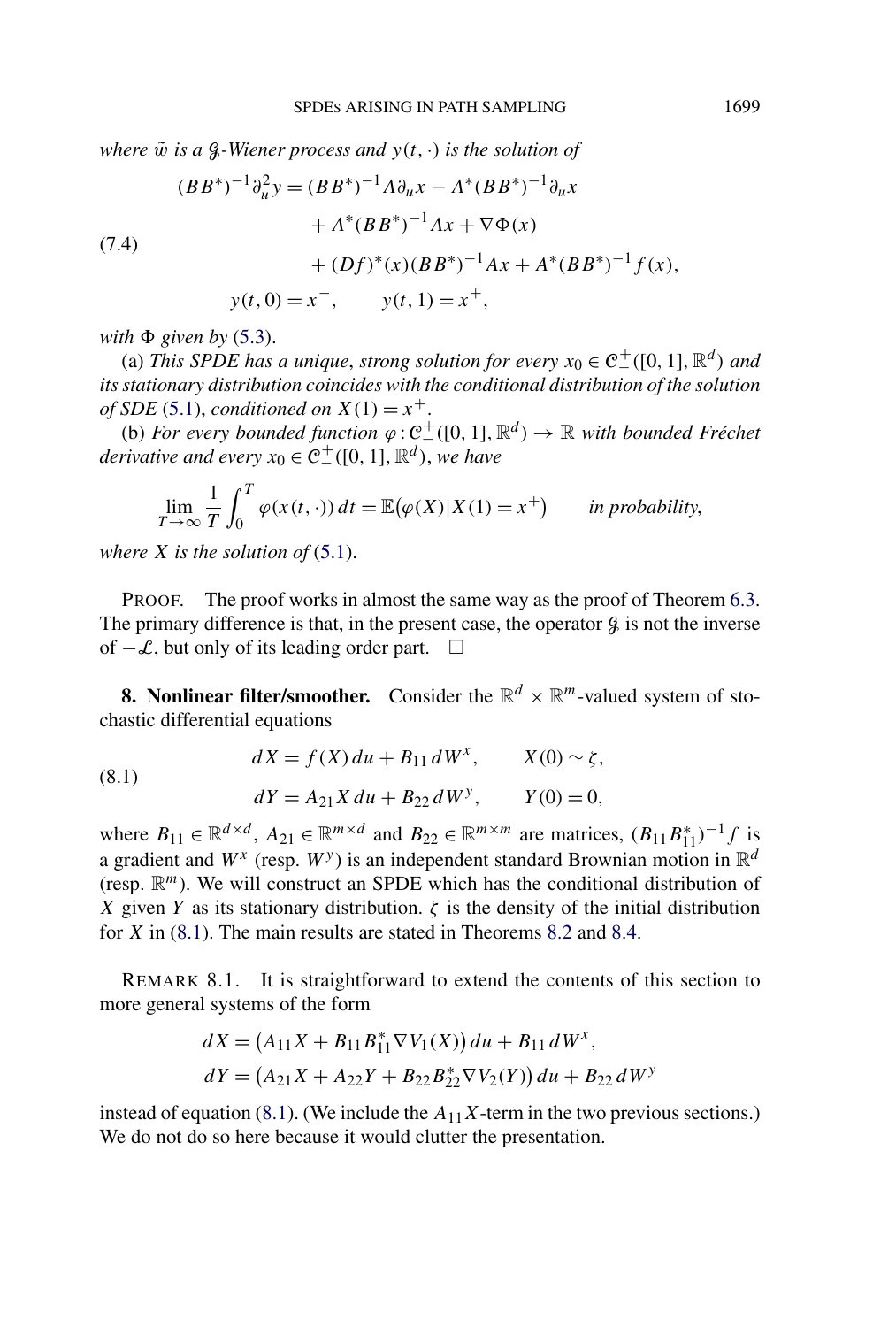<span id="page-43-0"></span>THEOREM 8.2. *Let*  $A_{21} \in \mathbb{R}^{m \times d}$ ,  $B_{11} \in \mathbb{R}^{d \times d}$  and  $B_{22} \in \mathbb{R}^{m \times m}$  and assume *that*  $B_{11}$  *and*  $B_{22}$  *are invertible. Let*  $f = -B_{11}B_{11}^* \nabla V$  *and assume that V satisfies conditions* (M) *and* (Q). Let  $\zeta$  *be a*  $C^2$  *probability density such that*  $\alpha = e^V \zeta$ *satisfies*

(8.2) 
$$
\max\{\log \alpha(x), \frac{1}{2}\langle \nabla \log \alpha(x), x \rangle\} \leq -\varepsilon |x|^2
$$

*whenever*  $|x| \ge c$  *for some constants*  $\varepsilon$ ,  $c > 0$ . *Consider the*  $\mathbb{R}^d$ -valued SPDE

(8.3a)  

$$
\partial_t x(t, u) = (B_{11} B_{11}^*)^{-1} \partial_u^2 x(t, u) - \nabla \Phi(x(t, u))
$$

$$
+ A_{21}^* (B_{22} B_{22}^*)^{-1} \left( \frac{dY}{du}(u) - A_{21} x(t, u) \right) + \sqrt{2} \partial_t w(t,
$$

 $\mu$ )

*for all*  $(t, u) \in (0, \infty) \times [0, 1]$  *with boundary conditions* 

$$
(8.3b) \quad \partial_u x(t,0) = -B_{11} B_{11}^* \nabla \log \alpha(x(t,0)), \qquad \partial_u x(t,1) = f(x(t,1))
$$

*for all*  $t \in (0, \infty)$  *and initial condition* 

$$
(8.3c) \t\t x(0, u) = x_0(u)
$$

*for all*  $u \in [0, 1]$ , *where*  $\partial_t w$  *is space-time white noise and*  $\Phi$  *is given by* [\(5.3\)](#page-32-0).

(a) *This SPDE has a unique, mild solution for every*  $x_0 \in \mathcal{C}([0, 1], \mathbb{R}^d)$  *and its stationary distribution coincides with the conditional distribution*  $\mu_{X|Y}$  *of X* given *Y where X, Y solve* [\(8.1\)](#page-42-0).

(b) *For every bounded, measurable function*  $\varphi$  :  $\mathcal{C}([0, 1], \mathbb{R}^d) \to \mathbb{R}$  *and every*  $x_0 \in \mathcal{C}([0, 1], \mathbb{R}^d)$ , *we have* 

$$
\lim_{T \to \infty} \frac{1}{T} \int_0^T \varphi(x(t, \cdot)) dt = \mathbb{E}(\varphi(X)|Y) \quad \text{almost surely,}
$$

*where X, Y solve* [\(8.1\)](#page-42-0).

REMARK 8.3. The condition (8.2) on  $\alpha$  seems to be quite artificial. On the other hand, if no a priori information is given on the distribution of *X(*0*)*, it is natural to assume that  $X(0)$  is given by the invariant measure, in which case  $\log \alpha = -V$ , so that the assumptions on  $\alpha$  are satisfied. In this case, the boundary conditions (8.3b) reduce to the more symmetric expression

$$
\partial_u x(t,0) = -f(x(t,0)), \partial_u x(t,1) = f(x(t,1)).
$$

PROOF OF THEOREM 8.2. Define  $\overline{V}$ :  $\mathbb{R}^d \times \mathbb{R}^m \to \mathbb{R}$  by  $\overline{V}(x, y) = V(x)$ . We can then write the system  $(X, Y)$  from  $(8.1)$  as an SDE of the form

(8.4) 
$$
d\begin{pmatrix} X \\ Y \end{pmatrix} = A \begin{pmatrix} X \\ Y \end{pmatrix} du - BB^* \nabla \bar{V}(X, Y) du + Bd \begin{pmatrix} W^x \\ W^y \end{pmatrix}
$$

with

$$
A = \begin{pmatrix} 0 & 0 \\ A_{21} & 0 \end{pmatrix}, \qquad B = \begin{pmatrix} B_{11} & 0 \\ 0 & B_{22} \end{pmatrix}.
$$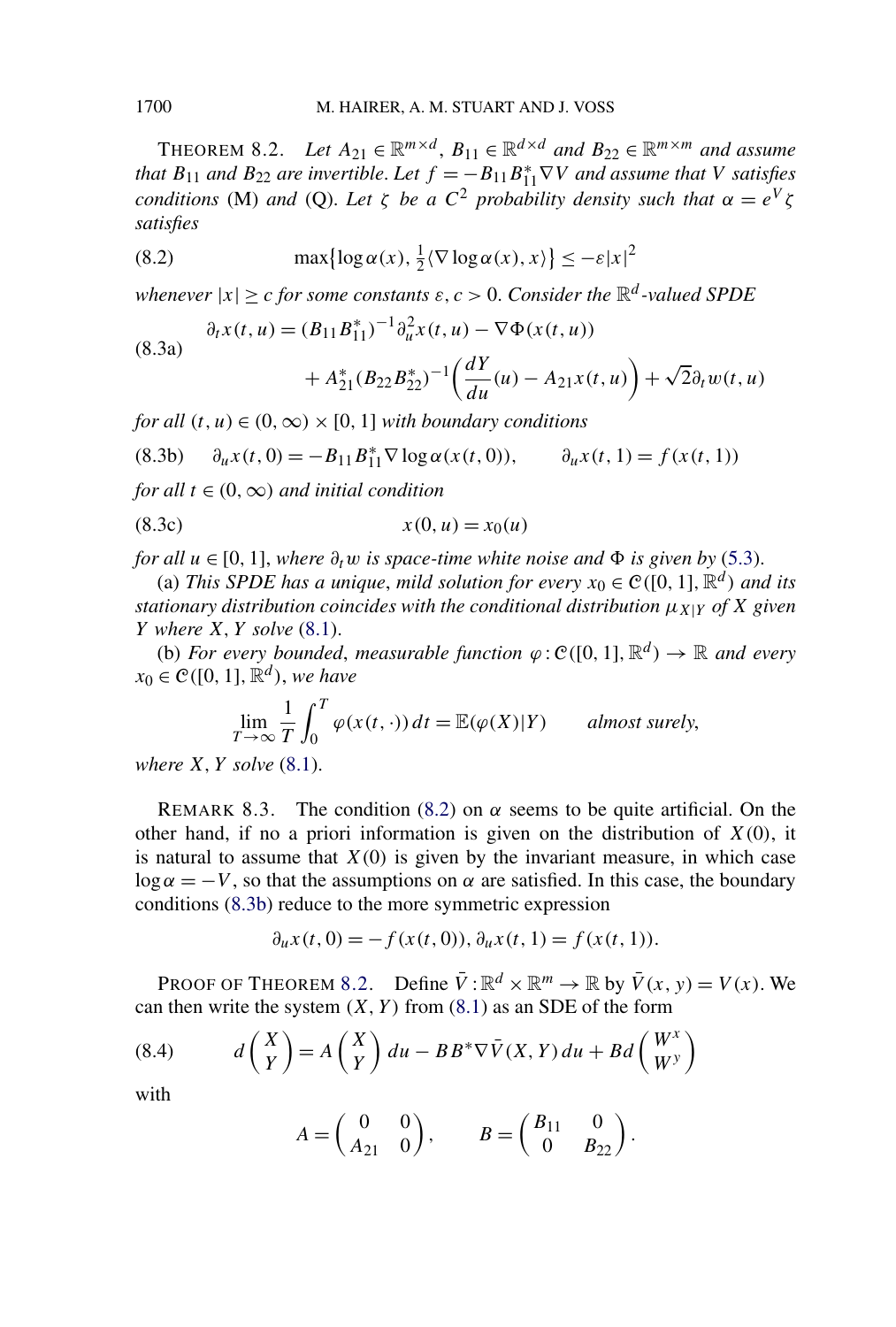Let  $(\bar{X}, \bar{Y})$  be the solution of the linear,  $\mathbb{R}^d \times \mathbb{R}^m$ -valued SDE

(8.5) 
$$
d\left(\frac{\bar{X}}{\bar{Y}}\right) = A\left(\frac{\bar{X}}{\bar{Y}}\right)dt + Bd\left(\frac{W^x}{W^y}\right)
$$

with initial conditions

$$
\bar{X}(0) \sim \mathcal{N}(0, \varepsilon^{-1}), \qquad \bar{Y}(0) = 0.
$$

We can use Lemma [5.2](#page-32-0) to obtain the density of the distribution  $\mu_{XY}$  of  $(X, Y)$ with respect to the distribution  $\mu_{\bar{X}\bar{Y}}$  of  $(\bar{X}, \bar{Y})$ . Since the nonlinearity  $(f(X), 0)$  is orthogonal to the range of *B* in  $\mathbb{R}^d \times \mathbb{R}^m$ , the resulting density is

$$
\varphi(\omega, \eta) = \exp\left(V(\omega(0)) - V(\omega(1)) - \int_0^1 \Phi(\omega(u)) du\right) \theta(\omega(0))
$$

for all  $(\omega, \eta) \in C([0, 1], \mathbb{R}^d \times \mathbb{R}^m)$ . Here,  $\theta(\cdot)$  is the density of the distribution of *X*(0), relative to the Gaussian measure  $\mathcal{N}(0, \varepsilon^{-1})$ . This density is proportional to  $\exp(-V(x) + \log \alpha(x) + \frac{1}{2}\varepsilon|x|^2).$ 

From [\[14\]](#page-48-0), Lemma 4.4, we know that the conditional distribution  $\mu_{\bar{X}|\bar{Y}}$  of  $\bar{X}$ given  $\bar{Y}$  exists and Lemma [5.3](#page-33-0) shows that, since  $\varphi$  does not depend on *Y*,  $\mu_{X|Y}$ has density  $\varphi$  with respect to  $\mu_{\bar{X}|\bar{Y}}$ . Let *m* be the mean of  $\mu_{\bar{X}|\bar{Y}}$ . The density  $\psi$  of  $\mu = \mu_{X|Y} - m$  w.r.t.  $\nu = \mu_{\bar{X}|\bar{Y}} - m$  is then given by

$$
\psi(\omega - m) \propto \exp\left( \log \alpha(\omega(0)) + \frac{\varepsilon}{2} |\omega(0)|^2 - V(\omega(1)) - \int_0^1 \Phi(\omega(u)) du \right)
$$

for all  $\omega \in C([0, 1], \mathbb{R}^d)$ .

Consider the Hilbert space  $\mathcal{H} = L^2([0, 1], \mathbb{R}^d)$  and the embedded Banach space  $E = \mathcal{C}([0, 1], \mathbb{R}^d) \subseteq \mathcal{H}$  equipped with the supremum norm. Define the formal second order differential operator

$$
L = (B_{11}B_{11}^*)^{-1}\partial_u^2 x - A_{21}^*(B_{22}B_{22}^*)^{-1}A_{21}x.
$$

Define the operator  $\mathcal L$  to be the self-adjoint version of  $L$  on  $\mathcal H$  with boundary conditions  $\omega'(0) = \varepsilon B_{11} B_{11}^* \omega(0)$  and  $\omega'(1) = 0$ . From [\[14\]](#page-48-0), Theorem 4.1, we know that the stationary distribution of the  $H$ -valued SDE [\(3.1\)](#page-13-0) coincides with  $\nu$ . By taking expectations on both sides of [\[14\]](#page-48-0), equation (4.2) in the stationary state, we find that *m* solves the boundary value problem  $-Lm(u) = A_{21}^*(B_{22}B_{22}^*)^{-1}\frac{dY}{du}(u)$ for all  $u \in (0, 1)$  with boundary conditions  $m'(0) = \varepsilon B_{11} B_{11}^* m(0)$  and  $m'(1) = 0$ .

Define  $U: E \to \mathbb{R}$  by  $U(\omega) = \log(\psi(\omega))$  for all  $\omega \in E$ . We then have  $d\mu =$  $\exp(U(\omega))$  dv. The Fréchet derivative  $F = U'$  is given by

$$
F(\omega - m) = \log \alpha(\omega(0))\delta_0 + \varepsilon \omega(0)\delta_0 - \nabla V(\omega(1))\delta_1 - \nabla \Phi(\omega(u))
$$

for all  $\omega \in E$ , where  $\delta_0, \delta_1 \in E^*$  are delta distributions located at 0, 1, respectively.

At this point, we are back in a situation that is very close to the one of Theorem [6.1](#page-35-0) and we can check that (A1)–(A4) are satisfied. Note that [\(8.2\)](#page-43-0) ensures that *U*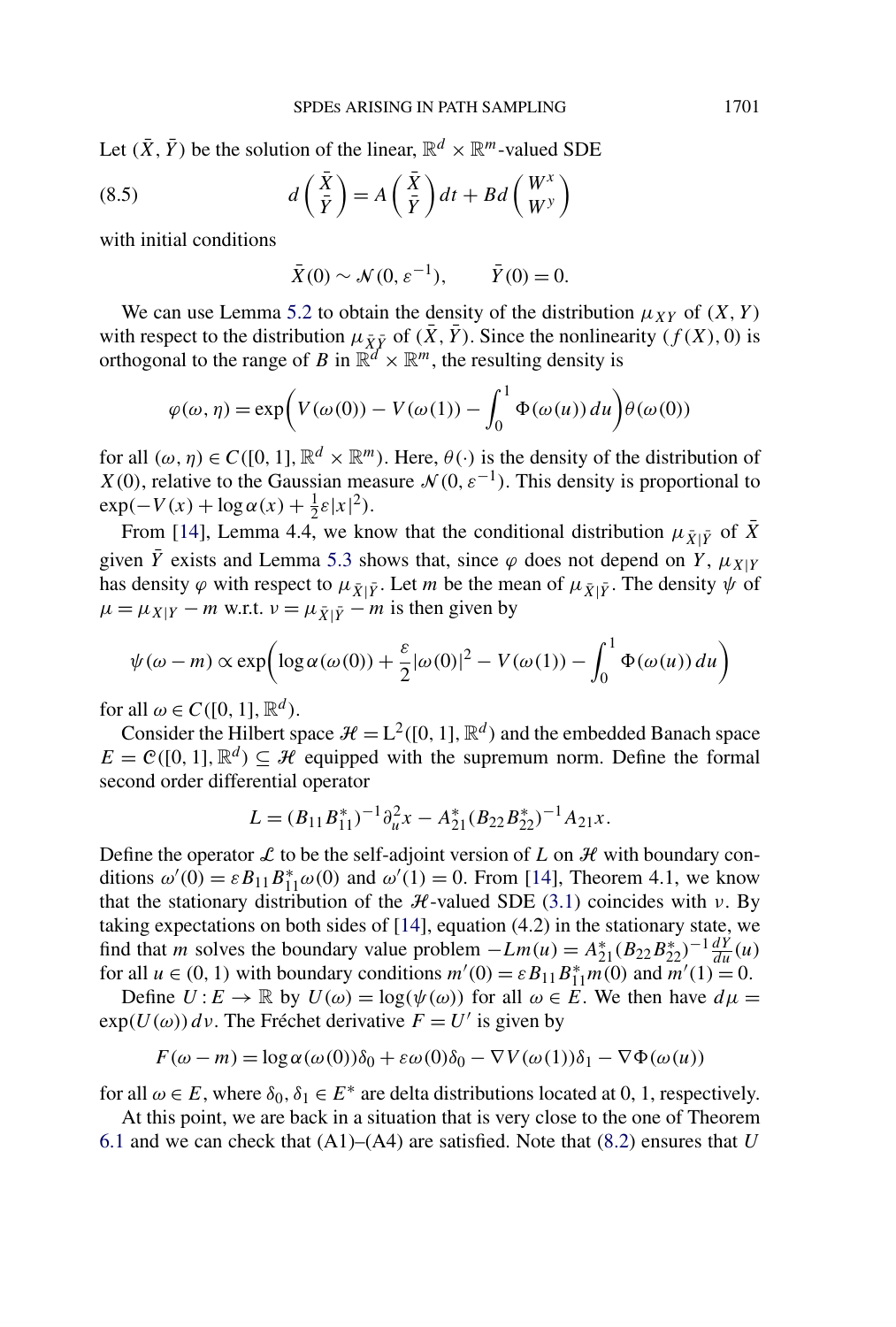<span id="page-45-0"></span>is bounded from above and that the term  $\log \alpha(X(0))\delta_0$  appearing in *F* satisfies [\(2.7\)](#page-7-0). The various statements now follow from Theorem [2.6](#page-8-0) and Corollary [4.5](#page-26-0) as in Theorem [6.1.](#page-35-0)  $\Box$ 

In the preconditioned version of this theorem, we take  $\mathcal{G} = -\mathcal{L}_0^{-1}$ , where  $\mathcal{L}_0$  is the self-adjoint extension of  $(B_{11}B_{11}^*)^{-1}\partial_u^2$  with boundary conditions  $\omega'(0) = 0$ and  $\omega'(1) = \varepsilon B_{11} B_{11}^* \omega(1)$  for an  $\varepsilon$  chosen so that [\(8.2\)](#page-43-0) holds. This yields the following result, in which it is important to note that  $\tilde{w}$  depends upon  $\varepsilon$ .

THEOREM 8.4. *Assume that the conditions of Theorem* [8.2](#page-43-0) *hold and consider the* R*<sup>d</sup> -valued evolution equation*

$$
\partial_t x(t, u) = -x(t, u) + y(t, u) + \sqrt{2} \partial_t \tilde{w}(t, u), \qquad x(0, u) = x_0(u),
$$

*where*  $\tilde{w}$  *is a*  $\mathcal{G}$ -Wiener process and  $y(t, \cdot)$  *is the solution of the problem* 

$$
(B_{11}B_{11}^*)^{-1}\partial_u^2 y = A_{21}^*(B_{22}B_{22}^*)^{-1}\left(A_{21}x - \frac{dY}{du}\right) + \nabla\Phi(x),
$$

*with boundary conditions*

$$
\partial_u y(t,0) = \varepsilon B_{11} B_{11}^*(y(t,0) - x(t,0)) - B_{11} B_{11}^* \nabla \log \alpha(x(t,0)),
$$
  

$$
\partial_u y(t,1) = f(x(t,1)).
$$

As usual,  $\Phi$  is given by  $(5.3)$ .

(a) *This SPDE has a unique, strong solution for every*  $x_0 \in \mathcal{C}([0, 1], \mathbb{R}^d)$  *and its stationary distribution coincides with the conditional distribution*  $\mu_{X|Y}$  *of X* given *Y* , *where X, Y solve* [\(8.1\)](#page-42-0).

(b) *For every bounded function*  $\varphi$ :  $\mathcal{C}([0,1], \mathbb{R}^d) \to \mathbb{R}$  *with bounded Fréchet derivative and every*  $x_0 \in \mathcal{C}([0, 1], \mathbb{R}^d)$ , *we have* 

$$
\lim_{T \to \infty} \frac{1}{T} \int_0^T \varphi(x(t, \cdot)) dt = \mathbb{E}(\varphi(X)|Y) \quad \text{in probability,}
$$

*where X, Y solve* [\(8.1\)](#page-42-0).

**PROOF.** The proof is very similar to that of Theorem [6.3,](#page-39-0) so we omit it.  $\Box$ 

**9. Conclusions.** In this paper we derived a method to construct nonlinear SPDEs which have a prescribed measure as their stationary distribution. The fundamental relation between the drift of the SPDE and the density of the stationary distribution is in analogy to the finite dimensional case: if we augment the linear SPDE by adding an extra drift term of the form  $F = U'$ , the stationary distribution of the new SPDE has density  $exp(U)$  with respect to the stationary distribution of the linear equation.

Since the resulting SPDEs have unique invariant measures and are ergodic, they can be used as the basis for infinite dimensional MCMC methods. The applications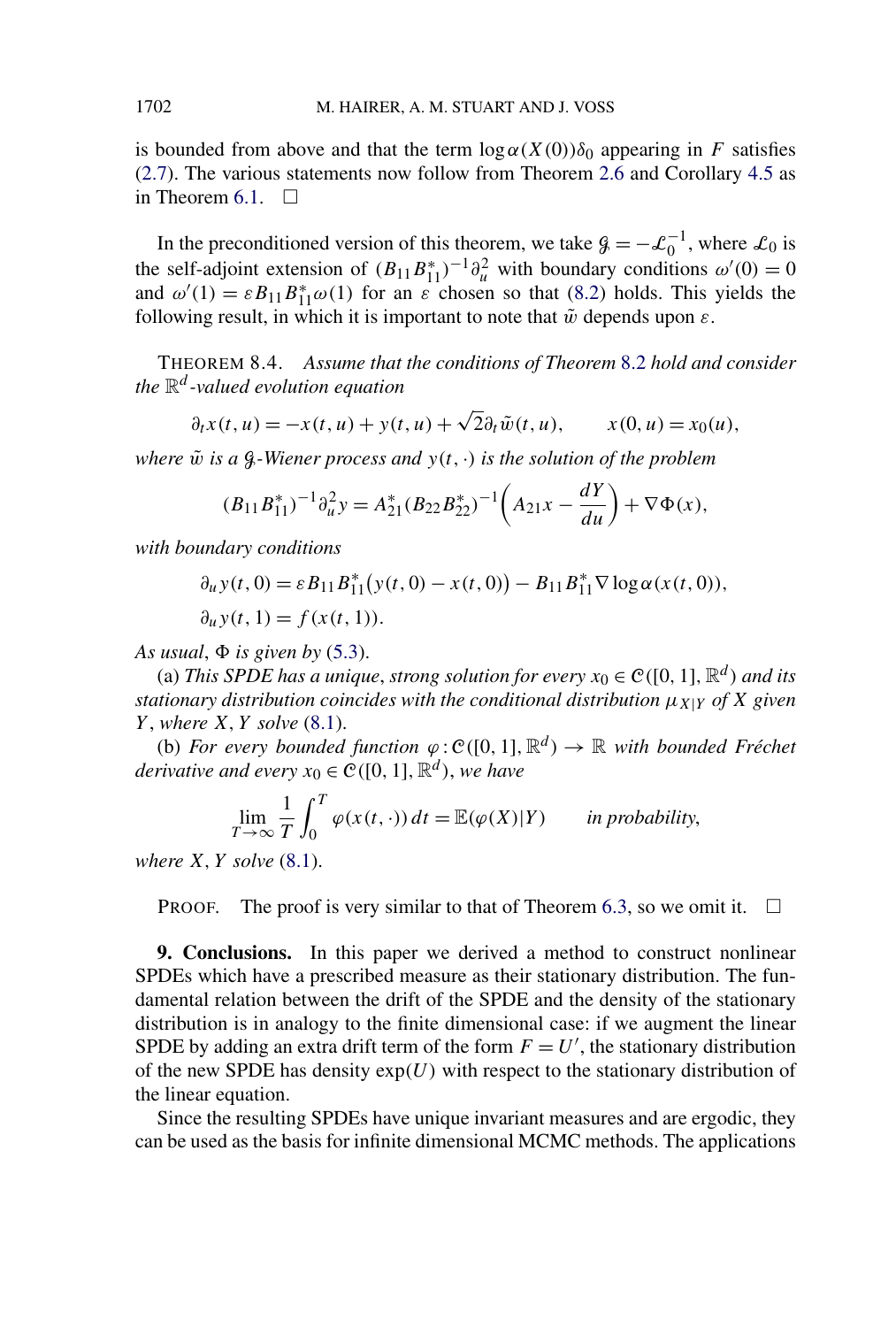in Sections [6,](#page-35-0) [7](#page-40-0) and [8](#page-42-0) illustrate this approach to sampling by constructing SPDEs which, in their stationary states, sample from the distributions of finite dimensional SDEs, conditioned on various types of observations. However, our analysis is limited to problems for which the drift is linear plus a gradient. Furthermore, in the case of signal processing, the analysis is limited to the case where the dependency of the observation on the signal is linear.

We have clear conjectures about how to generate the desired SPDEs in general, which we now outline. We start by considering the first two conditioning problems, 1 and 2. Since we consider the general nongradient case, the linear term can be absorbed into the nonlinearity and we consider the SDE

(9.1) 
$$
dX = f(X) du + B dW^{x}, \qquad X(0) = x^{-}.
$$

In the physics literature, it is common to think of the Gaussian measure induced by this equation when  $f = 0$  as having density proportional to

$$
q_{\rm lin}(Z) = \exp\biggl(-\int_0^1 \frac{1}{2} \bigg| \frac{dZ}{du} \bigg|_B^2 du\biggr).
$$

If we denote by  $\delta$  the variational derivative of path-space functionals such as this and consider the SPDE

$$
\frac{\partial z}{\partial t} = \delta \ln q_{\text{lin}}(z) + \sqrt{2} \frac{\partial W}{\partial t}
$$

(the last term being space-time white noise), then this will sample from Wiener measure or Brownian bridge measure, depending on which boundary conditions are applied. This is an infinite-dimensional version of the Langevin equation commonly used in finite-dimensional sampling. General linear SPDEs derived similarly are proved to have the desired sampling properties in [\[14\]](#page-48-0).

One can use the formal density *q* given above, in combination with Lemma [5.2,](#page-32-0) to derive a formal density on path space for (9.1), proportional to

$$
q_{\text{non}}(X) = \exp\biggl(-\int_0^1 \frac{1}{2} \bigg| \frac{dX}{du} - f(X) \bigg|_B^2 + \frac{1}{2} \operatorname{div} f(X) \, du \biggr).
$$

This density also appears in the physics literature and is known as the Onsager– Machlup functional [\[11\]](#page-48-0). The SPDEs, which we derived in Sections [6](#page-35-0) and [7,](#page-40-0) may be found by considering SPDEs of the form

$$
\frac{\partial x}{\partial t} = \delta \ln q_{\text{non}}(x) + \sqrt{2} \frac{\partial W}{\partial t}
$$

(the last term again being space-time white noise). Again, this may be seen as a Langevin equation. Calculating the variational derivative, we see that this SPDE has the form

(9.2) 
$$
\frac{\partial x}{\partial t} = (BB^*)^{-1} \frac{\partial^2 x}{\partial u^2} - \Theta(x) \frac{\partial x}{\partial u} - \nabla_x \Phi(x) + \sqrt{2} \frac{\partial W}{\partial t},
$$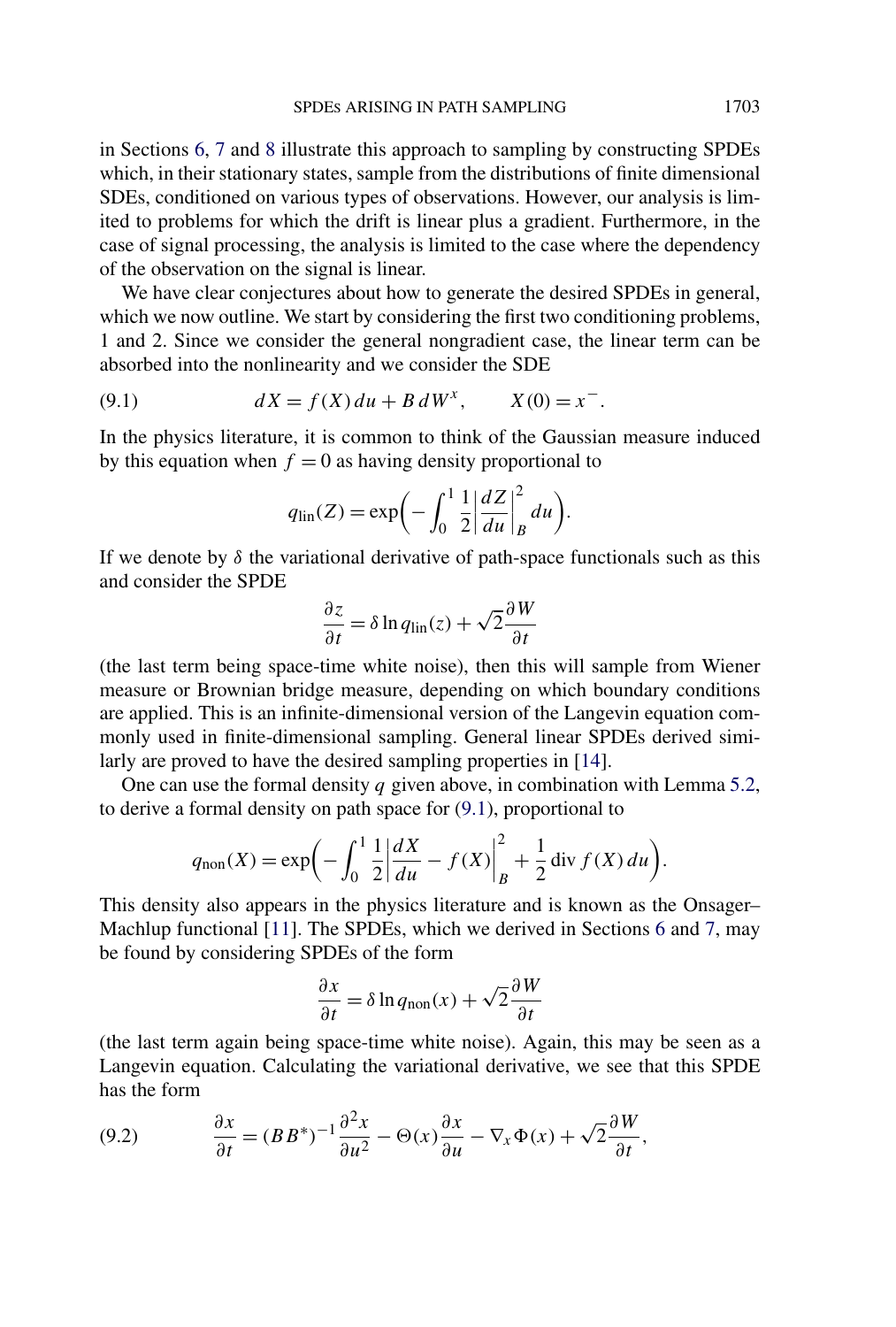where

$$
\Theta(x) = (BB^*)^{-1}Df(x) - Df(x)^*(BB^*)^{-1}.
$$

For bridge path sampling, the boundary conditions are those dictated by the bridging property. For free path sampling, the variational derivative includes a contribution from varying the right-hand end point, which is free, giving rise to a delta function; this leads to the nonlinear boundary condition.

When *f* has a gradient structure, the operator  $\Theta(x) \equiv 0$  and the SPDE is analyzed in this paper (in the case  $A = 0$ ). When  $\Theta(x) \neq 0$ , it will, in general, be necessary to define a new solution concept for the SPDE in order to make sense of the product of  $\Theta(x)$  with the derivative of *x*; in essence, we must define a spatial stochastic integral, when the heat semigroup is applied to this product term. The Stratonovich formulation of the density  $q_{\text{non}}$  suggests that some form of Stratonovich integral is required. The case where the nongradient part of the vector field is linear is considered in this paper, and the provably correct SPDE in that case coincides with the conjectured SPDE above.

Turning now to the case of signal processing, we generalize the observation equation [\(1.2\)](#page-1-0) to

$$
dY = g(X, Y) dt + \tilde{B} dW^{y}, \qquad Y(0) = 0.
$$

We can derive the appropriate SPDE for sampling in this case by utilizing the Onsager–Machlup functional above and applying Bayes' rule. Define

$$
q_y(X, Y) = \exp\left(-\int_0^1 \frac{1}{2} \left| \frac{dY}{du} - g(X, Y) \right|_{\tilde{B}}^2\right).
$$

The Onsager–Machlup density for sampling *(X, Y )* jointly is

$$
q(X, Y) := q_{\text{non}}(X)q_{\mathcal{Y}}(X, Y).
$$

By Bayes' rule, the conditioned density for  $X|Y$  will be proportional to  $q(X, Y)$ , with proportionality constant independent of *X*. Thus, the SPDE for sampling in this case should be

$$
\frac{\partial x}{\partial t} = \delta \ln q(x, Y) + \sqrt{2} \frac{\partial W}{\partial t}
$$

(the last term again being space-time white noise and *Y* being the given observation). In the case where  $g(X, Y)$  depends only on *X* and is linear, and when  $f(X)$ has the form considered in this paper, this SPDE is exactly that derived in this paper. Outside this regime, we are again confronted with the necessity of defining a new solution concept for the SPDE and, in particular, deriving a spatial stochastic integration theory. A related SPDE can also be derived when the observations are discrete in time. In this case, delta functions are introduced into the SPDE at the observation times; the theory introduced in this paper is able to handle this since a similar issue arises for the nonlinear boundary conditions considered here.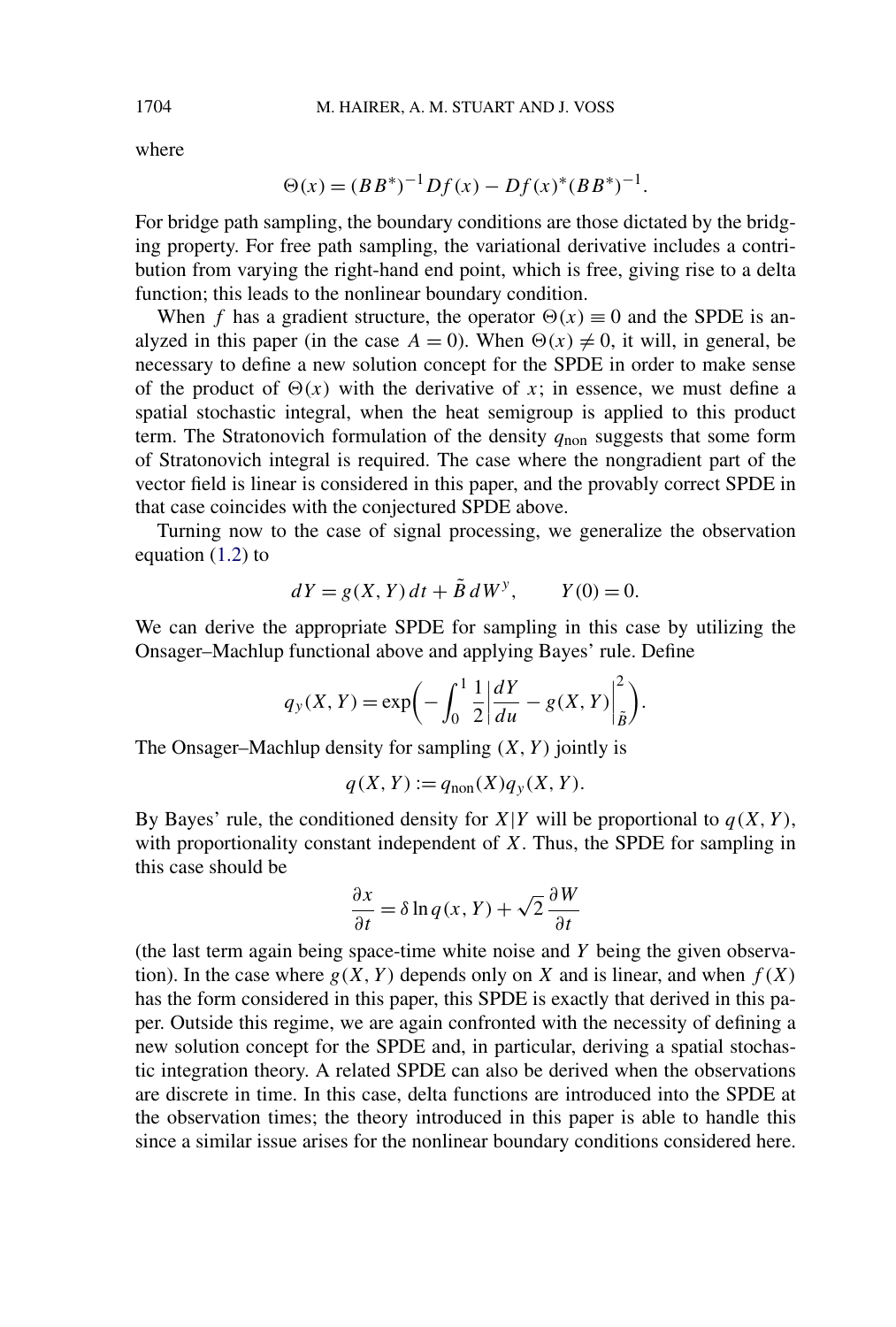<span id="page-48-0"></span>Langevin SPDEs which solve the signal processing problem are discussed in [13]. In that paper, numerical experiments are presented which indicate that the conjectured SPDEs are indeed correct.

Finally, let us remark that we are currently unable to treat the case of multiplicative noise. We do not believe that this is a fundamental limitation of the method, but interpreting the resulting SPDEs will require much more careful analysis.

In addition to the extension of the Langevin equation to nongradient problems and more general observation equation, there are many other interesting mathematical questions remaining. These include the study of second order (in time *t*) Langevin equations, the development of infinite-dimensional hybrid Monte Carlo methods, the study of conditional sampling for hypo-elliptic diffusions and the derivation of sampling processes for nonadditive noise.

## REFERENCES

- [1] BESKOS, A., ROBERTS, G. O., STUART, A. M. and VOSS, J. (2007). The Metropolis-adjusted Langevin algorithm in path space: Infinite-dimensional sampling. In preparation.
- [2] BLÖMKER, D., HAIRER, M. and PAVLIOTIS, G. A. (2005). Modulation equations: Stochastic bifurcation in large domains. *Comm. Math. Phys.* **258** 479–512. [MR2171705](http://www.ams.org/mathscinet-getitem?mr=2171705)
- [3] BRZEŹNIAK, Z. and VAN NEERVEN, J. (2000). Stochastic convolution in separable Banach spaces and the stochastic linear Cauchy problem. *Studia Math.* **143** 43–74. [MR1814480](http://www.ams.org/mathscinet-getitem?mr=1814480)
- [4] CERRAI, S. (1999). Smoothing properties of transition semigroups relative to SDEs with values in Banach spaces. *Probab. Theory Related Fields* **113** 85–114. [MR1670729](http://www.ams.org/mathscinet-getitem?mr=1670729)
- [5] DA PRATO, G. and ZABCZYK, J. (1992). *Stochastic Equations in Infinite Dimensions*. *Encyclopedia of Mathematics and its Applications* **44**. Cambridge Univ. Press. [MR1207136](http://www.ams.org/mathscinet-getitem?mr=1207136)
- [6] DA PRATO, G. and ZABCZYK, J. (1996). *Ergodicity for Infinite Dimensional Systems*. Cambridge Univ. Press. [MR1417491](http://www.ams.org/mathscinet-getitem?mr=1417491)
- [7] DUDLEY, R. M. (2002). *Real Analysis and Probability*, 2nd ed. Cambridge Univ. Press. [MR1932358](http://www.ams.org/mathscinet-getitem?mr=1932358)
- [8] ELWORTHY, K. D. (1982). *Stochastic Differential Equations on Manifolds*. Cambridge Univ. Press. [MR0675100](http://www.ams.org/mathscinet-getitem?mr=0675100)
- [9] ELWORTHY, K. D. and LI, X.-M. (1994). Formulae for the derivatives of heat semigroups. *J. Funct. Anal.* **125** 252–286. [MR1297021](http://www.ams.org/mathscinet-getitem?mr=1297021)
- [10] FERNIQUE, X. (1970). Intégrabilité des vecteurs Gaussiens. *C. R. Math. Acad. Sci. Paris Sér. A-B* **270** A1698–A1699. [MR0266263](http://www.ams.org/mathscinet-getitem?mr=0266263)
- [11] GRAHAM, R. (1977). Path integral formulation of general diffusion processes. *Z. Physik*. **26** 281–290. [MR0443792](http://www.ams.org/mathscinet-getitem?mr=0443792)
- [12] HAIRER, M. and MATTINGLY, J. (2006). Ergodicity of the 2D Navier–Stokes equations with degenerate stochastic forcing. *Ann. of Math. (2)* **164** 993–1032. [MR2259251](http://www.ams.org/mathscinet-getitem?mr=2259251)
- [13] HAIRER, M., STUART, A. M. and VOSS, J. (2007). Sampling the posterior: An approach to non-Gaussian data assimilation. *Phys. D Nonlinear Phenomena* **230** 50–64.
- [14] HAIRER, M., STUART, A. M., VOSS, J. and WIBERG, P. (2005). Analysis of SPDEs arising in path sampling, part I: The Gaussian case. *Comm. Math. Sci.* **3** 587–603. [MR2188686](http://www.ams.org/mathscinet-getitem?mr=2188686)
- [15] KLOEDEN, P. E. and PLATEN, E. (1999). *Numerical Solution of Stochastic Differential Equations*, 3rd ed. Springer, Berlin. [MR1214374](http://www.ams.org/mathscinet-getitem?mr=1214374)
- [16] MAO, X. (1997). *Stochastic Differential Equations and Their Applications*. Horwood, Chichester. [MR1475218](http://www.ams.org/mathscinet-getitem?mr=1475218)
- [17] MASLOWSKI, B. and SEIDLER, J. (1999). Invariant measures for nonlinear SPDE's: Uniqueness and stability. *Arch. Math.* **34** 153–172. [MR1629692](http://www.ams.org/mathscinet-getitem?mr=1629692)